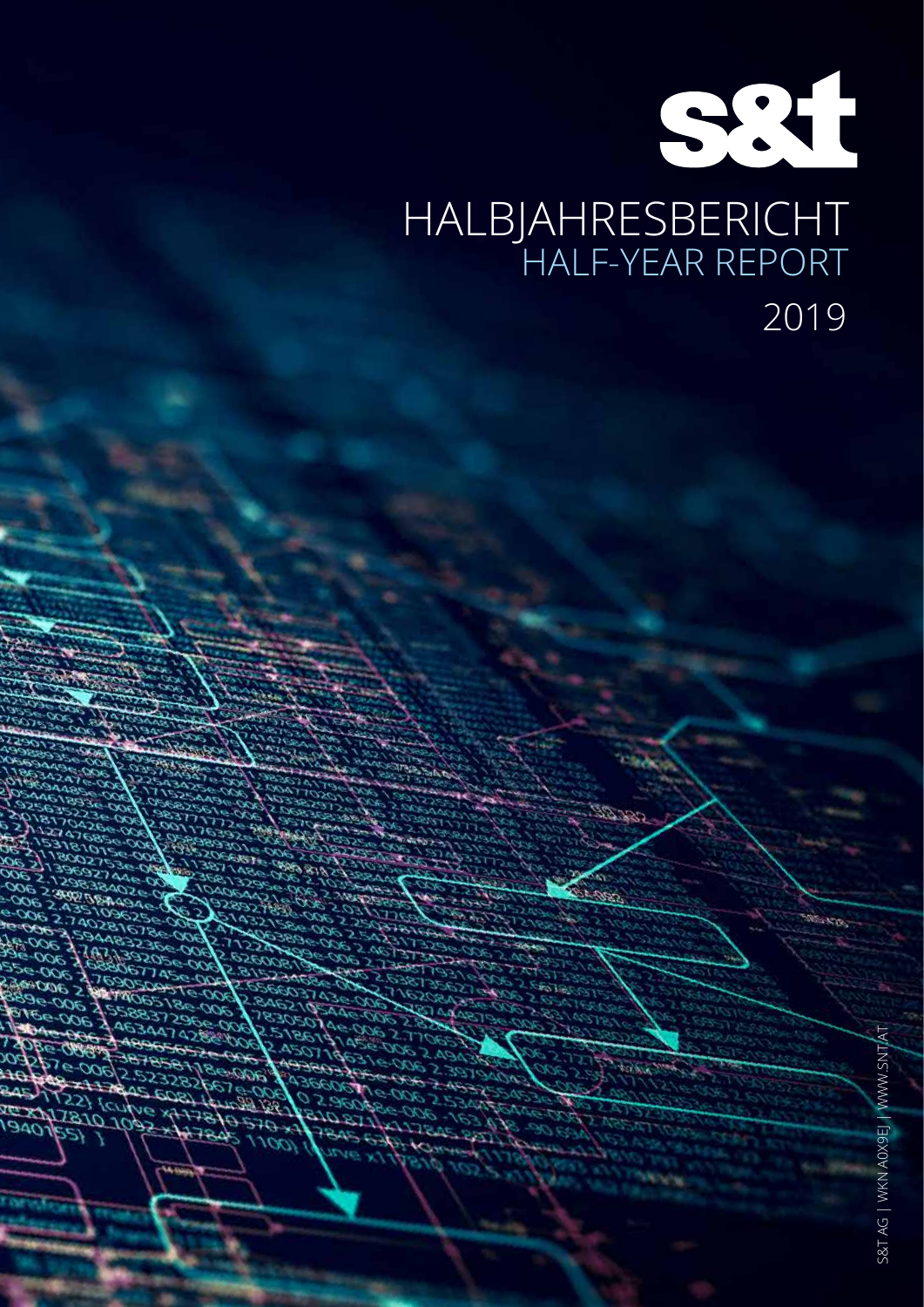### S&T IN ZAHLEN KEY FIGURES  $\blacktriangledown$

| EUR MIO.                                                                           | 6M 2019 | 6M 2018 |
|------------------------------------------------------------------------------------|---------|---------|
| Umsatzerlöse<br>Revenues                                                           | 473,8   | 422,7   |
| Bruttoergebnis<br>Gross profit                                                     | 174,5   | 154,8   |
| Personalaufwand<br>Personnel expenses                                              | 111,4   | 88,6    |
| Sonstige betriebliche Aufwendungen<br>Other operating expenses                     | 28,9    | 38,9    |
| <b>FBITDA</b><br>Earnings before interest, taxes, depreciation and amortization    | 44,3    | 36,7    |
| Abschreibungen<br>Depreciation and amortization                                    | 21,9    | 13,6    |
| EBIT vor Abschreibung aus PPA*<br>EBIT before PPA amortization*                    | 25,8    | 25,8    |
| Periodenergebnis nach Minderheitenanteil<br>Result after non-controlling interests | 18,2    | 16,2    |
| Operativer Cash Flow<br>Operating cash flow                                        | $-11,7$ | $-15,9$ |

| EUR MIO.                                                            | 30.06.2019 | 31.12.2018 |
|---------------------------------------------------------------------|------------|------------|
| Liquide Mittel<br>Cash and cash equivalents                         | 266,1      | 171,8      |
| Eigenkapital<br>Equity                                              | 364,2      | 367,3      |
| Eigenkapitalquote<br>Equity ratio                                   | 31,8%      | 43,3%      |
| Net Cash (+)/Nettoverschuldung (-)**<br>Net cash (+)/Net debt (-)** | $-101,5$   | 44,6       |
| Bilanzsumme<br><b>Balance sheet total</b>                           | 1.143,9    | 847,9      |
| Auftragsbestand<br><b>Backlog</b>                                   | 752,1      | 606,9      |
| Projekt-Pipeline<br>Project pipeline                                | 1.874,2    | 1.632,6    |
| Mitarbeiteranzahl***<br>Employees***                                | 4.855      | 4.335      |

Aufgrund der Darstellung in EUR Mio. können sich Rundungsdifferenzen zu den vorhergehenden Berichten ergeben. The depiction in EUR million can cause differences due to rounding off in relation to the previous reports.

\* EBIT bereinigt um Abschreibung aus Kaufpreisallokationen EBIT before amortization from purchase price allocations

\*\* Liquide Mittel abzüglich lang- und kurzfristiger finanzieller Verbindlichkeiten (inkl. Verbindlichkeiten aus Leasing) Cash and cash equivalents less non-current and current financial liabilities (incl. liabilities from leasing)

\*\*\* Mitarbeiteranzahl auf Vollzeitäquivalentbasis Employee numbers on full time equivalent basis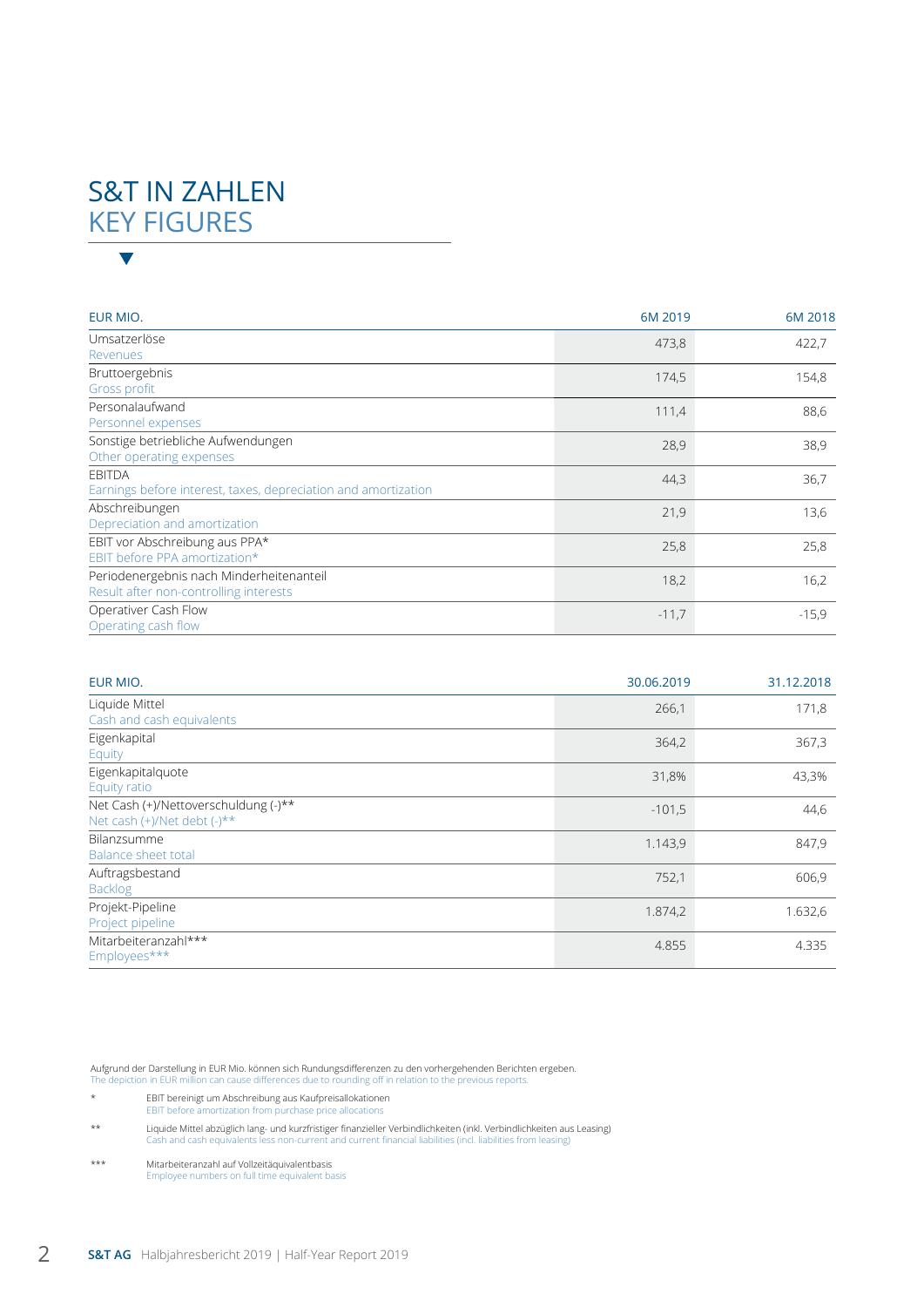### VORWORT FOREWORD

#### **ANDAUERNDES WACHSTUM – UND DIE DAMIT VERBUNDENEN HERAUSFORDERUNGEN!**

Im 1. Halbjahr 2019 haben wir unser Wachstum – welches S&T schon seit 10 Jahren prägt – weiter erfolgreich fortgesetzt. Wir haben den Umsatz im Vergleich zum Vorjahreszeitraum (EUR 423 Mio.) um 12% auf EUR 474 Mio. gesteigert. Die Profitabilität (EBITDA) stieg auf EUR 44,3 Mio. Damit liegen wir mit einer EBITDA-Marge von 9,4% nahe an unserer kurzfristigen Zielmarke von 10%.

10 Jahre Wachstum – von EUR 30 Mio. auf EUR 1 Mrd. Umsatz und von 60 Mitarbeiter auf 4.800 Mitarbeiter – das bedeutet enorme Anpassungen der Organisation. S&T befindet sich mit Lösungen für Industrie 4.0 in einem stark wachsenden Markt. Unsere Kunden benötigen diese Technologien und wir wachsen mit der Nachfrage und den neuesten Trends mit. Im letzten Jahrzehnt hatten wir alle Hände voll damit zu tun, die Lösungen zeitgerecht für unsere Kunden zu entwickeln – die Anpassung der Organisation stand dabei nicht immer im Fokus.

In der Zukunft wollen wir uns nicht nur auf die "beste Technologie" verlassen, denn das allein reicht nicht, um in unseren Märkten ein weltweiter Top Player zu sein. Wir müssen unsere Pferdestärken auch besser auf die Straße bringen und damit noch schneller und effizienter werden. Für die nächsten 2 Jahre haben wir daher das "PEC Programm" (Profitabilität – Effizienz – Cashflow) beschlossen. Mit einem umfangreichen Maßnahmenkatalog wollen wir beispielsweise unser Working Capital reduzieren und die Synergien in der Gruppe verbessern. Dazu werden synchronisierte Engineering Prozesse – S&T Ingenieure können rund um die Uhr Probleme lösen – und ein hochtransparentes Reporting benötigt. Diese und weitere Synergien werden in einer weiter verbesserten Profitabilität mit einer EBITDA Marge von über 10% hinaus münden. S&T hat im Industrie 4.0 Markt eine führende Technologie – damit muss es möglich sein, in den nächsten Jahren führende Gewinnmargen zu erzielen.

Etwa die Hälfte unseres Wachstums wird durch Akquisitionen erzielt. Die Kunden und Umsätze sind nur ein Aspekt dieser Wachstumsstrategie: In unserer Wissensgesellschaft sind neue Technologien und die "zusätzlichen" Ingenieure ein enormer Konkurrenzvorteil. Mit dem Erwerb der Kapsch CarrierCom Gruppe

#### **SUSTAINED GROWTH – AND THE ASSOCIATED CHALLENGES!**

Over the last 10 years, S&T has grown strongly. It set forth this track record of success in the first half of financial year 2019: We increased our revenues by 12% on a y-on-y basis and went from EUR 423 million to EUR 474 million. Profitability (EBITDA) rose to EUR 44.3 million. This yielded an EBITDA margin of 9.4% – and is thus very close to our short-term target of 10%.

10 years of growth have transformed annual revenues of EUR 30 million into those of EUR 1 billion and caused our workforce to increase from 60 to 4,800 employees – and thus resulted into enormous organizational adjustments. S&T offers solutions for the strongly-growing Industry 4.0 market. These solutions and their technologies are strongly demanded by our clients. This demand is the driver of our growth – along with the positioning to profit from the latest trends. The development and onschedule delivery of such solutions to clients kept us very busy during the last decade – the alignment of our organization was not always a top priority during this period.

In the future, we no longer plan on solely relying on providing the "best technologies", because these do not suffice to make us a top player on our markets. To stay at their cutting edge, we must ramp up our output and increase our speed and efficiency of operation. To achieve this, we have accordingly implemented our "PEC program" (profitability-efficiency-cash flow). This program is comprised of a comprehensive portfolio of measures. They are designed to, for example, reduce our working capital and to improve the exploitation of intra-group synergies. To accomplish these goals, synchronization of engineering processes – S&T's engineers work to solve problems on a 24/7 basis – and a high transparency of reporting is required. The exploitation of these and other synergies will yield a further improvement in profitability – and in the EBITDA margin, which is to exceed 10%. S&T possesses technologies that form the cutting edge of the Industry 4.0 market. This leading technological position should be capable of being transformed into a leading profit margins.

Roughly half of our growth is achieved through acquisitions. Our abilities to serve our customers and to achieve revenues constitute only one of the components of our growth strategy: In today's knowledge-based society, our edge over our competitors also consists of our stock of new technologies and our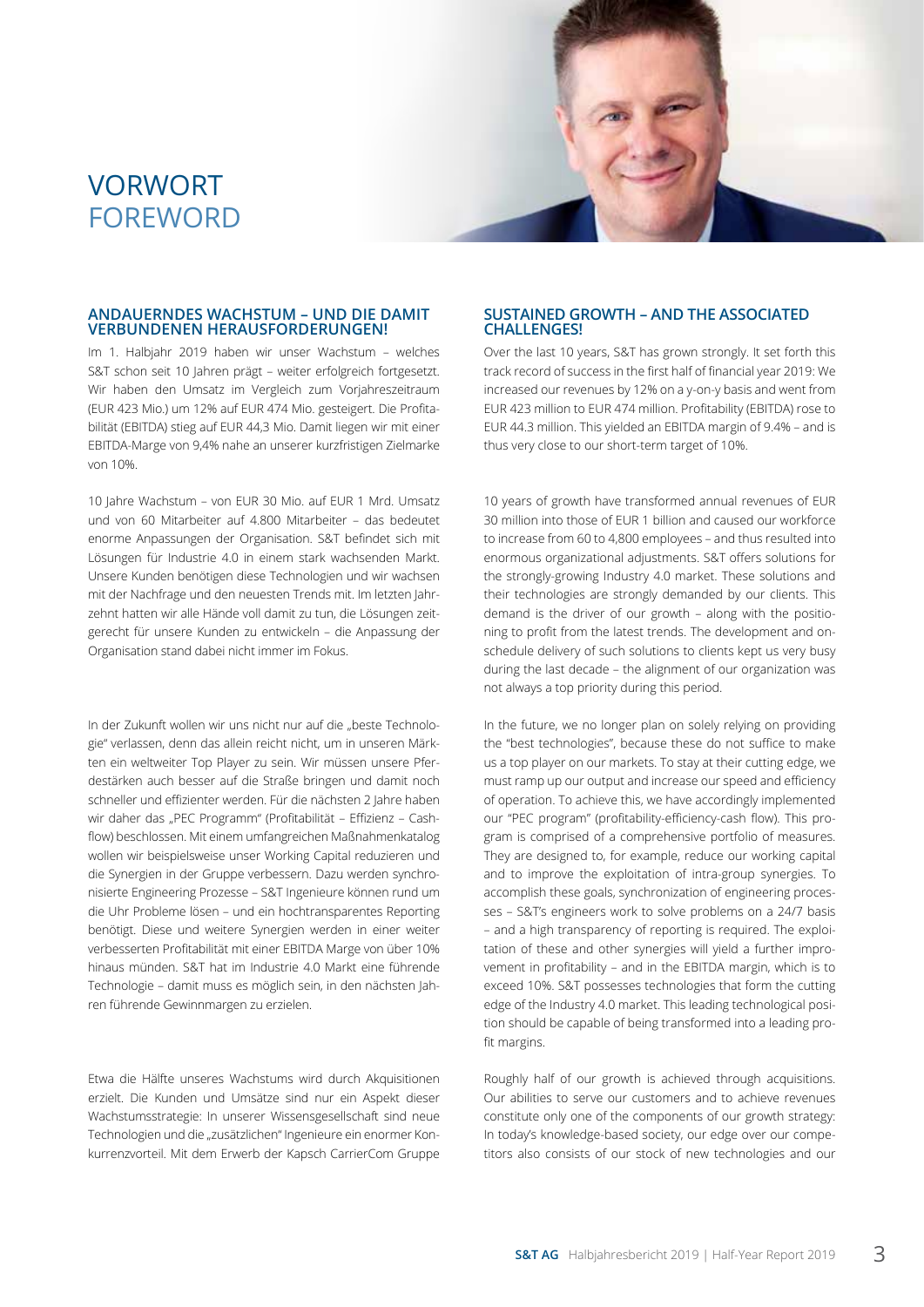

haben wir im 2. Quartal 2019 rund 300 erfahrene und hochspezialisierte Ingenieure, und hierdurch umfangreiches Knowhow im Bereich "Mission Critical Networks", hinzugewonnen. Auch dieser Erfolgsfaktor muss reibungslos und effizient in die S&T Organisation integriert werden. Wir haben im Zuge des PEC Programms für die effektive und schnelle Integration dieses Know-hows und von Prozessen eine eigene Abteilung institutionalisiert.

Im 1. Halbjahr 2019 sind wir unserem Ziel, bis 2023 den Umsatz auf EUR 2 Mrd. zu verdoppeln, wieder nähergekommen. Daher bestätigen wir unser Ziel im Geschäftsjahr 2019 EUR 1,145 Mrd. Umsatz sowie über EUR 100 Mio. Profitabilität (EBITDA) zu erreichen. Für 2023 planen wir unseren Umsatz auf EUR 2 Mrd. zu steigern. Die zahlreichen Design-Wins, auch mit vielen Neukunden, sind die entsprechende Basis hierfür. Mit der Umsetzung des PEC Programms ist S&T bestens gerüstet, die EBITDA-Marge weiter über 10% hinaus, und bis 2023 auf über EUR 200 Mio. EBITDA zu steigern!

| Hannes Niederhauser |
|---------------------|
| CEO                 |
|                     |
|                     |

pool of "additional engineers". Having taken place in the second quarter of 2019, our acquisition of the Kapsch CarrierCom group caused us to secure the services of some 300 experienced and highly specialized engineers, and of their comprehensive knowhow in the area of "mission critical networks". These employees are a driver for further success and have to be integrated smoothly and efficiently into S&T's organization. In conjunction with the PEC program, we have created a department to ensure the effective and fast integration of this know-how and of these processes.

In the first half of 2019, we made further progress towards achieving our objective of doubling our revenues to EUR 2 billion by 2023. Therefore, we confirm our objectives that we have set for financial year 2019 of earning revenues of EUR 1.145 billion and achieving a profitability (EBITDA) that exceeds EUR 100 million. We plan to increase our revenues to EUR 2 billion by 2023. We have recorded a large number of design wins – many of them coming from new customers – that constitute the basis requisite for this growth. The implementation of the PEC program has optimally put S&T in the position to increase its EBITDA margin to well over 10%, and to increase its EBITDA to more than EUR 200 million by 2023!

Hannes Niederhauser

CEO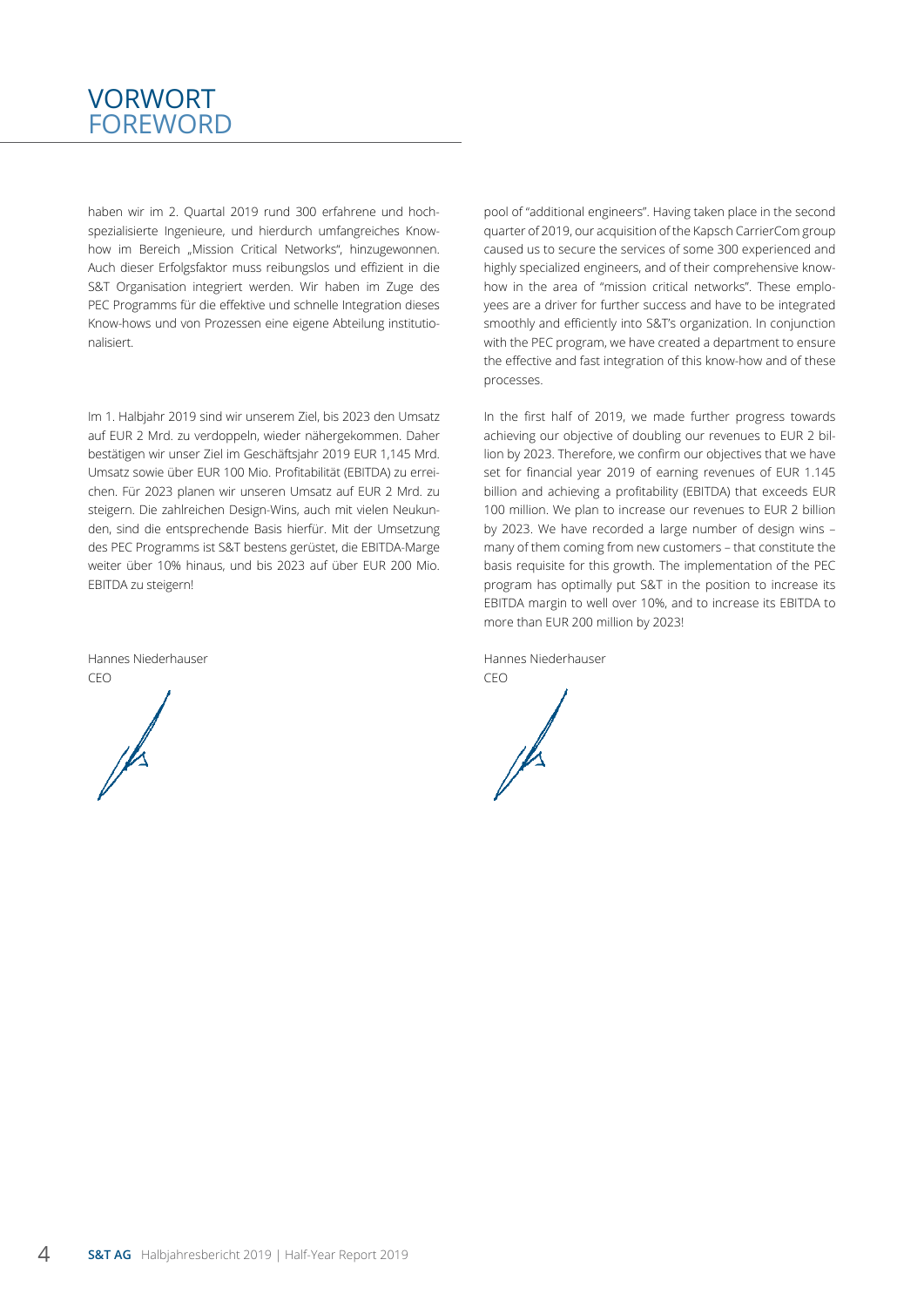#### **ERNEUTE STEIGERUNG BEI UMSATZ UND EBITDA DER S&T GRUPPE**

Die S&T Gruppe konnte im ersten Halbjahr des laufenden Geschäftsjahres gegenüber dem Vergleichszeitraum 2018 erneute Verbesserungen erzielen: In der ersten Geschäftsjahreshälfte 2019 erhöhte sich der Umsatz gegenüber dem Vorjahreszeitraum um 12% auf EUR 473,8 Mio. (1. Halbjahr 2018: EUR 422,7 Mio.). Das EBITDA stieg aufgrund des Wachstums sowie der Erstanwendung des neuen Bilanzierungsstandards IFRS 16 (Leasingverhältnisse) um rund 21% auf EUR 44,3 Mio. (1. Halbjahr 2018: EUR 36,7 Mio.). Die langjährige Strategie des profitablen Umsatzwachstums konnte somit im ersten Halbjahr 2019 als auch im zweiten Quartal 2019 fortgesetzt werden. Der Umsatz steigerte sich im zweiten Quartal 2019 auf EUR 248,7 Mio. gegenüber EUR 219,0 Mio. in der Vergleichsperiode des Vorjahres. Das EBITDA für das isolierte zweite Quartal 2019 betrug EUR 23,2 Mio. nach EUR 19,6 Mio. im Vorjahreszeitraum.

Das Bruttoergebnis im zweiten Quartal 2019 stieg auf EUR 89,1 Mio. (Vj.: EUR 80,7 Mio.), für das erste Halbjahr 2019 erhöhte sich das Bruttoergebnis gegenüber dem ersten Halbjahr des Geschäftsjahres 2018 von EUR 154,8 Mio. auf EUR 174,5 Mio., was in einer Bruttomarge von 36,8% im ersten Halbjahr 2019 (Vj.: 36,6%) resultierte.

Der Personalaufwand belief sich im ersten Halbjahr 2019 auf EUR 111,4 Mio. (Vj.: EUR 88,6 Mio.), was im Wesentlichen auf den Anstieg der Mitarbeiteranzahl durch die erfolgten Unternehmensübernahmen zurückzuführen ist. Dadurch erhöhte sich der Mitarbeiterstand gemessen in Full Time Equivalents von 4.012 Mitarbeiter zum 30. Juni 2018 auf 4.335 per 31. Dezember 2018 weiter auf 4.855 Mitarbeiter zum 30. Juni 2019.

Das den Anteilsinhabern der S&T zurechenbare Konzernergebnis (nach Minderheitenanteilen) des zweiten Quartals 2019 belief sich demnach auf EUR 8,8 Mio. nach EUR 8,9 Mio. im Vergleichszeitraum 2018. Für das gesamte erste Halbjahr 2019 konnte das Ergebnis von EUR 16,2 Mio. in 2018 auf EUR 18,2 Mio. gesteigert werden. Der Gewinn je Aktie (unverwässert) stieg in der abgelaufenen Sechsmonatsperiode auf 28 Cent (Vj.: 26 Cent).

#### **S&T GROUP SETS FORTH ITS REVENUES AND EBITDA GROWTH**

The S&T Group was able to further improve its results in the first six months of the current financial year. As compared to the first half of 2018, revenues in the first half of financial year 2019 rose 12% to EUR 473.8 million (first half of 2018: EUR 422.7 million). Growth and the initial application of the new IFRS 16 Leases joined to cause EBITDA to increase by some 21% to EUR 44.3 million (first half of 2018: EUR 36.7 million). S&T's long-term strategy of achieving a profitable growth in revenues was thus successfully set forth in the first half of 2019 and in the second quarter of 2019. Revenues rose in the second quarter of 2019 to EUR 248.7 million – as compared to EUR 219.0 million in the period of comparison of the previous year. The EBITDA for the second quarter of 2019 came to EUR 23.2 million – up from the previous year's EUR 19.6 million.

Gross profit rose in the second quarter of 2019 to EUR 89.1 million (PY: EUR 80.7 million). Gross profit increased from the first half of financial year 2018's EUR 154.8 million to EUR 174.5 million. This caused gross margin to come to 36.8% in the first half of 2019 (PY: 36.6%).

Personnel expense came in the first half of 2019 to EUR 111.4 million (PY: EUR 88.6 million). This is essentially due to the increase in the number of employees resulting form the acquisitions of subsidiaries. Calculated in full-time equivalents, the number of employees rose from 4,012 people as of June 30, 2018 to 4,335 as of December 31, 2018, and to 4,855 as of June 30, 2019.

The result from the period attributable to owners of interests in S&T (after non-controlling interests) in the second quarter of 2019 came to EUR 8.8 million, as opposed to EUR 8.9 million in the period of comparison in 2018. Six month earnings rose from EUR 16.2 million in 2018 to EUR 18.2 million. The earnings per share (undiluted) rose during the past six months to 28 cents (PY: 26 cents).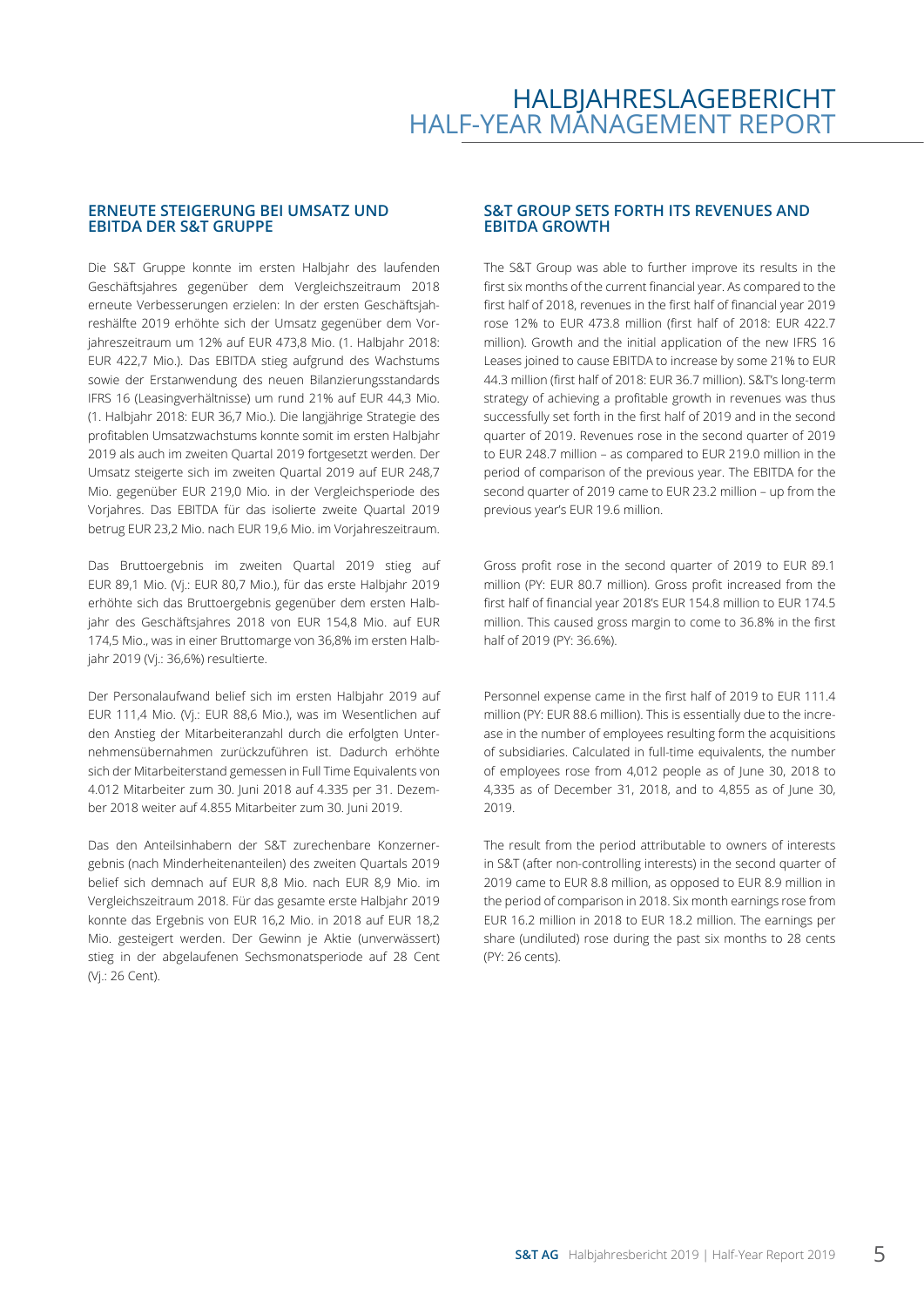### HALBJAHRESLAGEBERICHT HALF-YEAR MANAGEMENT REPORT

Zur Entwicklung der einzelnen Segmente:

On the development of the individual segments:

| (IN EUR MIO.)                                | <b>IT SERVICES</b> |         | <b>EUROPE</b> | <b>IOT SOLUTIONS</b> |         | <b>IOT SOLUTIONS</b><br><b>AMERICA</b> |         | <b>GESAMT</b><br><b>TOTAL</b> |
|----------------------------------------------|--------------------|---------|---------------|----------------------|---------|----------------------------------------|---------|-------------------------------|
|                                              | 6M 2019            | 6M 2018 | 6M 2019       | 6M 2018              | 6M 2019 | 6M 2018                                | 6M 2019 | 6M 2018                       |
| Umsatzerlöse gesamt<br><b>Total revenues</b> | 213,0              | 199,9   | 237,2         | 185,4                | 77,9    | 77,6                                   | 528,2   | 462,9                         |
| Innenumsatz<br>Internal revenues             | $-9,0$             | $-7,0$  | $-38,7$       | $-29,6$              | $-6,6$  | $-3,6$                                 | $-54,4$ | $-40,2$                       |
| Umsatzerlöse<br>Revenues                     | 204.0              | 192,9   | 198,5         | 155,8                | 71,2    | 74,0                                   | 473,8   | 422,7                         |
| <b>EBITDA</b><br><b>EBITDA</b>               | 14,9               | 9,5     | 26,5          | 21,8                 | 2,9     | 5,4                                    | 44,3    | 36,7                          |

| (IN EUR MIO.)                                | <b>IT SERVICES</b> |         | <b>EUROPE</b> | <b>IOT SOLUTIONS</b> |         | <b>IOT SOLUTIONS</b><br><b>AMERICA</b> |         | <b>GESAMT</b><br><b>TOTAL</b> |
|----------------------------------------------|--------------------|---------|---------------|----------------------|---------|----------------------------------------|---------|-------------------------------|
|                                              | Q2 2019            | Q2 2018 | Q2 2019       | Q2 2018              | Q2 2019 | Q2 2018                                | Q2 2019 | Q2 2018                       |
| Umsatzerlöse gesamt<br><b>Total revenues</b> | 110,4              | 104.9   | 127,2         | 97,1                 | 40,1    | 39,0                                   | 277,7   | 241,0                         |
| Innenumsatz<br>Internal revenues             | $-5,0$             | $-2,9$  | $-21,7$       | $-16,6$              | $-2,3$  | $-2,5$                                 | $-29,0$ | $-22,0$                       |
| Umsatzerlöse<br>Revenues                     | 105,5              | 102,0   | 105,4         | 80,5                 | 37,7    | 36,5                                   | 248,7   | 219,0                         |
| <b>EBITDA</b><br><b>EBITDA</b>               | 7,1                | 4,2     | 14,5          | 12,6                 | 1,6     | 2,8                                    | 23,2    | 19,6                          |

Zu den Segmenten im Einzelnen:

- › Die Umsätze im Segment "IT Services" (ehemals "Services DACH" und "Services EE") stiegen im ersten Halbjahr 2019 auf EUR 204,0 Mio. (Vj.: EUR 192,9 Mio.). Gleiches gilt für die Umsätze dieses Segmentes im zweiten Quartal 2019, die sich von EUR 102,0 Mio. auf EUR 105,5 Mio. erhöhten. Im ersten Halbjahr 2019 konnte im Segment "IT Services" somit ein EBITDA von EUR 14,9 Mio. (Vj.: EUR 9,5 Mio.) erzielt werden, das EBITDA im zweiten Quartal 2019 lag bei EUR 7,1 Mio. (Vj.: EUR 4,2 Mio.). Dieser Anstieg ist neben operativen Verbesserungen insbesondere auf die per Herbst 2018 neu eingeführten Management Fees zurückzuführen.
- › Auch im ersten Halbjahr 2019 setzte sich das Wachstum des Segmentes "IoT Solutions Europe" (vormals "IoT Solutions") fort: Der Umsatz stieg von EUR 155,8 Mio. auf EUR 198,5 Mio. Das EBITDA erhöhte sich entsprechend auf EUR 26,5 Mio. (Vj.: EUR 21,8 Mio.). Im zweiten Quartal 2019 erhöhte sich der Umsatz auf EUR 105,4 Mio. (Vj.: EUR 80,5 Mio.), das EBITDA des Segmentes belief sich auf EUR 14,5 Mio. nach EUR 12,6 Mio. in der Vorjahresperiode.

On the individual segments:

- › The revenues earned by the "IT Services" segment (formerly "Services Germany, Austria and Switzerland" and "Services EE") increased in the first half of 2019 to EUR 204.0 million (PY: EUR 192.9 million). The same trend manifested itself in the second quarter of 2019, in which revenues increased from 2018's EUR 102.0 million to EUR 105.5 million. These results enabled the "IT Services" segment to achieve an EBITDA of EUR 14.9 million (PY: EUR 9.5 million). The EBITDA for the second quarter of 2019 came to EUR 7.1 million (PY: EUR 4.2 million). This increase is attributable to improvements in operations, and to management fees introduced in autumn 2018.
- › "IoT Solutions Europe" (formerly "IoT Solutions") set forth its strong growth in the first half of 2019. Revenues rose from EUR 155.8 million to EUR 198.5 million. The segment's EBITDA correspondingly increased to EUR 26.5 million (PY: EUR 21.8 million). Revenues increased in the second quarter to EUR 105.4 million (PY: EUR 80.5 million). The segment's EBITDA came to EUR 14.5 million, up from EUR 12.6 million in the previous year's period of comparison.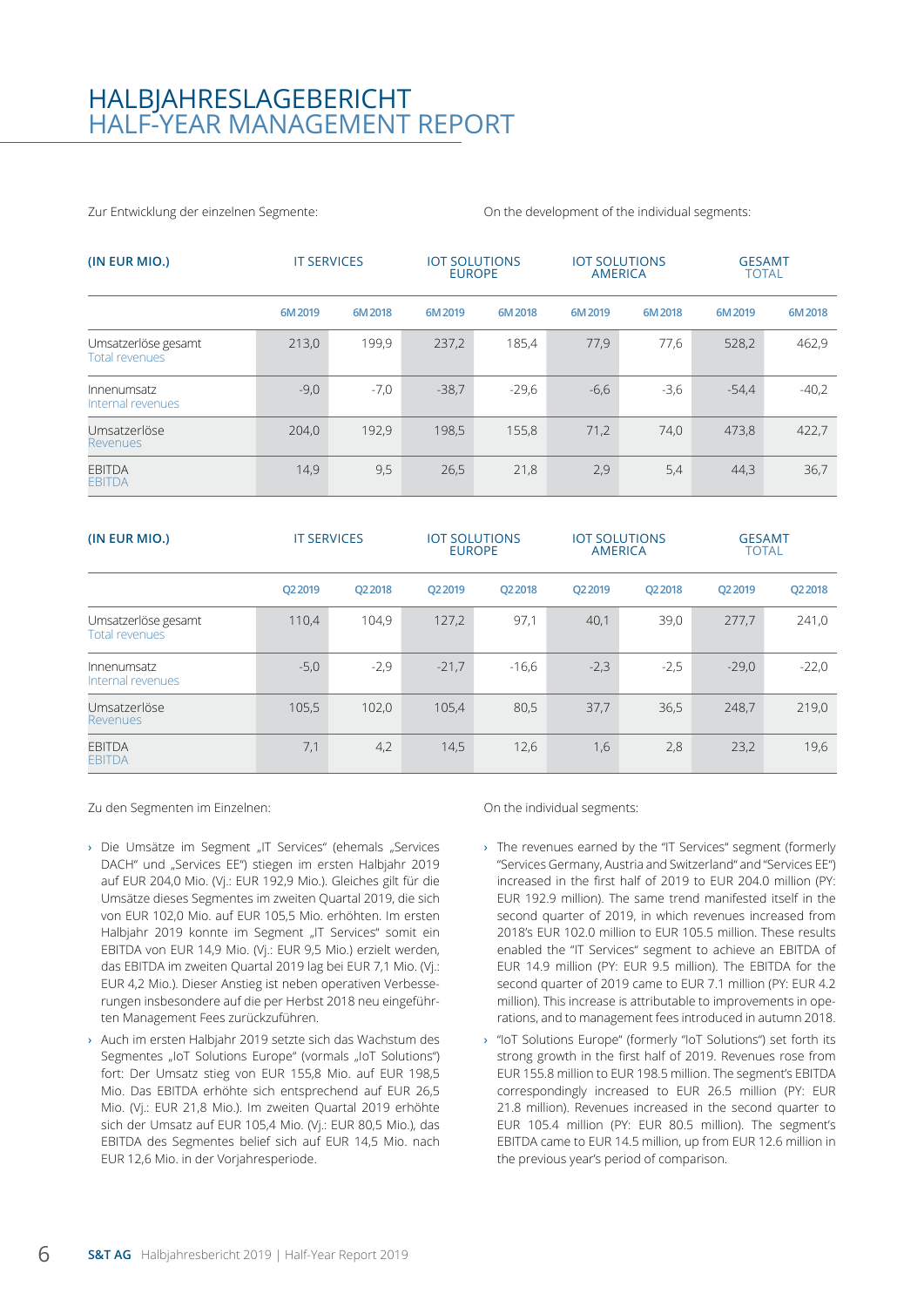

> Im Segment "IoT Solutions America" (vormals "Embedded Systems") konnten im ersten Halbjahr 2019 Umsätze in der Höhe von EUR 71,2 Mio. (Vj.: EUR 74,0 Mio.) erwirtschaftet werden. Hiervon entfielen auf das zweite Quartal 2019 Umsätze von EUR 37,7 Mio. (Vj.: EUR 36,5 Mio.). Das EBITDA dieses Segmentes betrug im gesamten ersten Halbjahr 2019 EUR 2,9 Mio. (Vj.: EUR 5,4 Mio.), davon entfielen EUR 1,6 Mio. auf das zweite Quartal 2019 (Vj.: EUR 2,8 Mio.). Dies ist im Wesentlichen dem Umbau des Produktportfolios in Richtung höhermargigen Lösungen sowie der Umsatzreduktion mit zwei ehemaligen Hauptkunden geschuldet.

#### **SOLIDE FINANZLAGE**

Die Vermögens- und Liquiditätslage der Gesellschaft ist weiterhin positiv. Der Anstieg der liquiden Mittel von EUR 171,8 Mio. zum 31. Dezember 2018 bzw. EUR 144,5 Mio. zum 31. März 2019 auf EUR 266,1 Mio. zum 30. Juni 2019 ist insbesondere auf die Begebung eines Schuldscheindarlehens im April 2019 zurückzuführen. Auf Grund der hohen Nachfrage wurden insgesamt EUR 160,0 Mio. in Tranchen mit Laufzeiten von 5 bzw. 7 Jahren aufgenommen. Dem standen im Wesentlichen die Abflüsse für die Dividende für 2018 in der Höhe von 16 Cent je Aktie, die laufenden quartalsweisen Rückzahlungen der Akquisitionsdarlehen sowie für den Erwerb von Minderheiten- bzw. Unternehmensanteilen gegenüber. Darüber hinaus stehen der Gesellschaft ungenutzte Finanzierungslinien offen, um das weitere Wachstum der S&T Gruppe zu finanzieren. Zum 30. Juni 2019 betrug die Nettoverschuldung EUR 101,5 Mio. nachdem zum 31. Dezember 2018 ein Net Cash von EUR 44,6 Mio. ausgewiesen wurde. Die deutliche Änderung resultiert einerseits aus dem Anstieg der lang- und kurzfristigen Leasingverbindlichkeiten im Zusammenhang mit der Anwendung des IFRS 16 (Erhöhung von EUR 13,7 Mio. zum 31. Dezember 2018 auf EUR 76 Mio. zum 30. Juni 2019), andererseits wirken sich die im Rahmen der Unternehmensakquisitionen übernommenen Finanzverbindlichkeiten negativ auf die Nettoverschuldung aus. Im Vergleich zur Berechnungsweise zum 31. Dezember 2018 wurden die langfristigen Leasingverbindlichkeiten entsprechend in die Berechnungsweise der Nettoverschuldung einbezogen.

Das Eigenkapital belief sich zum 30. Juni 2019 auf EUR 364,2 Mio. (31. Dezember 2018: EUR 367,3 Mio. | 31. März 2019: EUR 377,9 Mio.). Der Rückgang trotz des positiven Periodenergebnisses ist neben der gezahlten Dividende von EUR 10,6 Mio. auf den Erwerb von weiteren Minderheitenanteilen im 2. Quartal zurückzuführen. Durch die Erstanwendung der Bestimmungen des IFRS 16 zum 1. Jänner 2019, die Erstkonsolidierung der Kapsch CarrierCom Gruppe und durch die Platzierung des Schuldscheindarlehens erhöhte sich die Bilanzsumme der S&T Gruppe signifikant, was zu einer Reduktion der Eigenkapitalquote per 30. Juni 2019 auf 31,8%

› The "IoT Solutions America" segment (formerly "Embedded Systems") was able to realize in the first half of 2019 revenues of EUR 71.2 million (PY: EUR 74.0 million). Of that, earned in the second quarter were revenues of EUR 37.7 million (PY: EUR 36.5 million). The segment's EBITDA came for the first half of 2019 to EUR 2.9 million (PY: EUR 5.4 million). Of that, EUR 1.6 million accrued to the second quarter of 2019 (PY: EUR 2.8 million). This is largely attributable to the reconfiguration of the product portfolio, which should result in solutions with higher profit margins, and to the reduction of revenues stemming from two former major clients.

#### **SOLID FINANCES**

The company's assets and liquidity remain positive. The increase in liquid funds from EUR 171.8 million as of December 31, 2018 and from EUR 144.5 million as of March 31, 2019 to EUR 266.1 million as of June 30, 2019 is especially due to the issuance of the bonded loan in April 2019. The strong demand for it caused a total of EUR 160.0 million to be taken out. This has been apportioned into tranches with terms of 5 or 7 years. This rise was offset by the outflow of funds caused by the paying out of the dividend for 2018, which came to 16 cents per share, by the ongoing and quarterly repayments of the loans for the acquisition of subsidiaries, and for the acquisition of noncontrolling interests. This is counterpointed by unused lines of financing which are available for the further growth of the S&T Group. As of June 30, 2019, the net debt came to EUR 101.5 million; as opposed to December 31, 2018's net cash of EUR 44.6 million. The substantial change resulted from the increase in non-current and current leasing liabilities ensuing from the application of IFRS 16 (increasing from EUR 13.7 million as of December 31, 2018 to EUR 76 million as of June 30, 2019). In addition, the financial liabilities assumed by S&T due to the acquisition of subsidiaries are also negatively affecting the net debt. Compared to the method of calculation as of December 31, 2018, the non-current leasing liabilities were incorporated into the calculation of net debt.

As of June 30, 2019 equity came to EUR 364.2 million (December 31, 2018: EUR 367.3 million | March 31, 2019: EUR 377.9 million). Despite the company's ongoing profitability, the reduction is due to the dividends paid out of EUR 10.6 million and to the acquisition of further non-controlling interests during the second quarter. As of January 1, 2019 the initial application of the stipulations of IFRS 16, the initial consolidation of the Kapsch CarrierCom Group, and the placement of the bonded loan joined to cause the S&T Group's balance sheet total to significantly rise. This, in turn, led to a reduction of the equity rate as of June 30, 2019 to 31.8% (Decem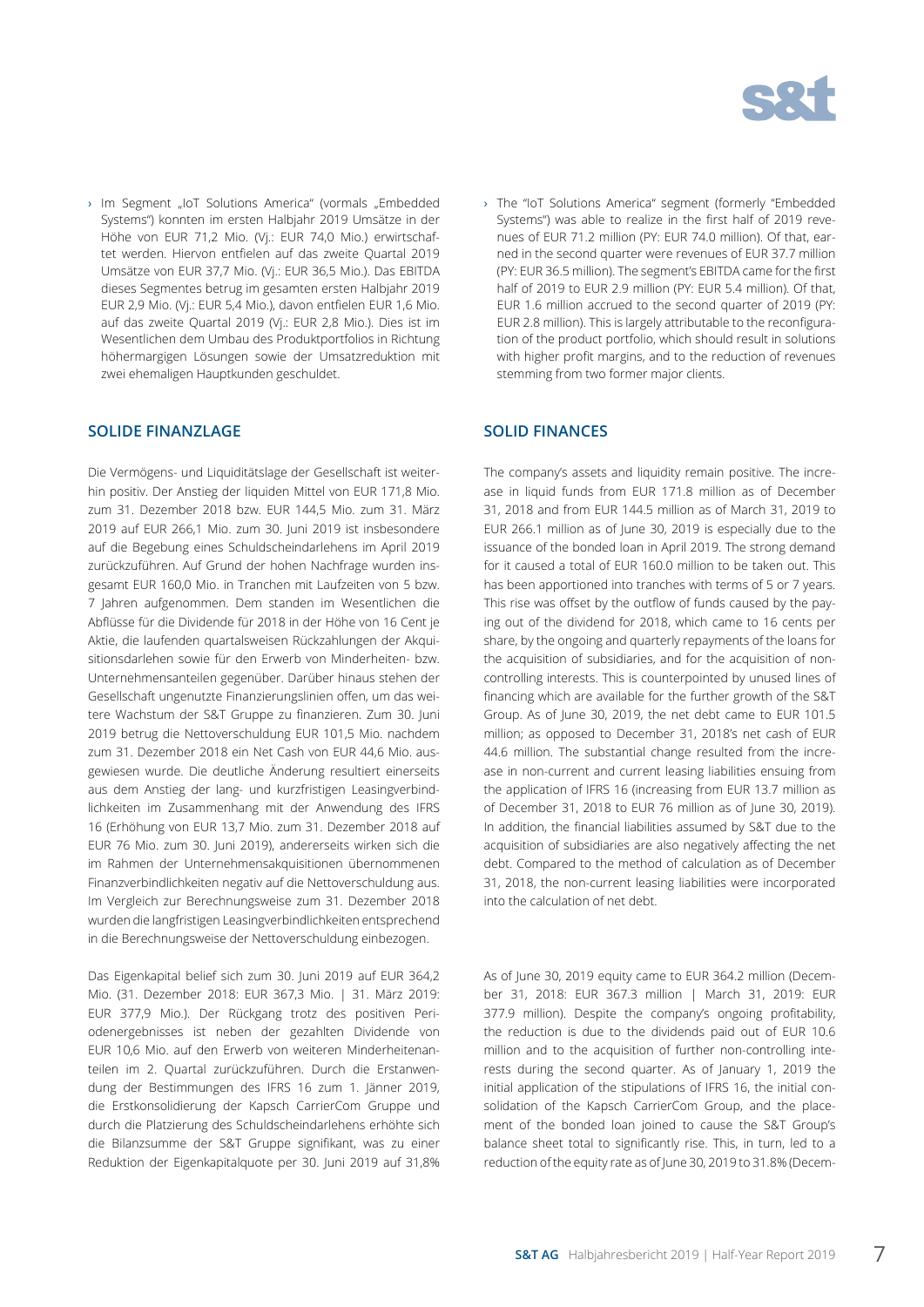(31. Dezember 2018: 43,3% | 31. März 2019: 44,8%) führte. Der operative Cashflow des zweiten Quartals 2019 betrug EUR 1,3 Mio. (Vj.: EUR 9,9 Mio.). Im ersten Halbjahr resultiert dies in einem operativen Cashflow von EUR -11,7 Mio. (Vj.: EUR -15,9 Mio.). Der Cashflow aus Investitionstätigkeit belief sich in den ersten sechs Monaten des laufenden Geschäftsjahres auf EUR -35,4 Mio. gegenüber EUR -13,9 Mio. im Vorjahreszeitraum. Der Anstieg der Investitionsausgaben resultiert im Wesentlichen aus Auszahlungen für den Erwerb von Tochterunternehmen sowie im Vorjahresvergleich geringfügig erhöhten Investitionen in Sachanlagevermögen und immateriellen Vermögenswerten. Der Cashflow aus Finanzierungstätigkeit betrug in den ersten sechs Monaten des laufenden Geschäftsjahres EUR 116,3 Mio. (Vj.: EUR -46,5) und war wesentlich geprägt von der Begebung des Schuldscheindarlehens in Höhe von EUR 160,0 Mio. Diesem Mittelzufluss standen Auszahlungen für Dividenden an die Aktionäre der S&T AG (EUR 10,6 Mio.) und Auszahlungen für den Erwerb von Anteilen ohne beherrschenden Einfluss (EUR 11,1 Mio.) gegenüber. Des Weiteren wurden Finanzverbindlichkeiten im Ausmaß von EUR 24,6 Mio. getilgt, die im Wesentlichen gegenüber Bankinstituten sowie aus Leasingverhältnissen bestanden.

#### **CHANCEN UND RISIKEN**

Die Positionierung der S&T Gruppe als international führender Anbieter von Industrie 4.0- bzw. Internet of Things-Technologie und namhaftes Systemhaus mit Fokus auf die Entwicklung eigener Technologien und Präsenz in den Märkten DACH (Deutschland, Österreich, Schweiz), Osteuropa, Nordamerika, China und Russland ist unverändert aufrecht.

Das strategische Ziel des Managements, die S&T Gruppe weiter zu einem innovativen Technologieunternehmen bzw. Lösungsanbieter mit einem zunehmenden Anteil an Eigenentwicklungen, insbesondere im Softwarebereich, zu wandeln und aufgrund dadurch steigender Wertschöpfung höhere Profitmargen zu erzielen, wird auch 2019 konsequent weitergeführt werden. Hierzu zählen neben den internen Entwicklungsprojekten beispielsweise die Übernahme der Kapsch CarrierCom Gruppe, die mit ihren softwarebasierten Zugfunklösungen nach Abschluss der Anfang 2019 begonnenen Restrukturierung zum Anstieg der Brutto- und EBITDA Marge der S&T Gruppe beitragen wird.

Im Hinblick auf die volkswirtschaftlichen Rahmenbedingungen für die Absatzmärkte der S&T Gruppe scheinen sich diese zunehmend einzutrüben: So sieht die Europäische Kommission nach einer bereits im Februar 2019 erfolgten Reduktion ihrer Prognose eine weitere Eintrübung vor und geht aktuell nur noch

ber 31, 2018: 43.3% | March 31, 2019: 44.8%). The cash flow from operating activities of the second quarter of 2019 came to EUR 1.3 million (PY: EUR 9.9 million). This caused the first half of 2019's operative cash flow to come to EUR -11.7 million (PY: EUR -15.9 million). The cash flow from investing activities amounted in the first six months of the current financial year to EUR -35.4 million – as opposed to EUR -13.9 million in the previous year. The increase in expenditures for investments largely resulted from outflows of funds going to the acquisition of subsidiaries, and from the slight (as compared to the previous year) increase in investments in property, plant and equipment and in intangible assets. The cash flow from financing activities came in the first six months of the current financial year to EUR 116.3 million (PY: EUR -46.5). This was largely shaped by the issuance of the bonded loan, which came to EUR 160.0 million. This inflow of funds was offset by the paying out of dividends to the shareholders of S&T AG (EUR 10.6 million) and of funds that went to acquisition of non-controlling interests (EUR 11.1 million). In addition, financial liabilities amounting to EUR 24.6 million were repaid. These were largely comprised of liabilities owed to banks and those arising from leasing arrangements.

#### **OPPORTUNITIES AND RISKS**

S&T is maintaining its objective of positioning itself as a leading international supplier of Industry 4.0- and Internet of Things technologies, and of being a renowned provider of IT systems. Its strategy focuses on developing proprietary technologies and on maintaining a network covering Germany, Austria, Switzerland, Eastern Europe, North America, China and Russia.

The management of the S&T Group is implementing its strategy of transforming it into an innovative technology corporation, whose solutions feature an ever-greater portion of proprietary developments, with this particularly being in the software area. This implementation is increasing the value added by the company, and is thus the driver of greater profit margins. This strategy is being purposefully pursued in 2019. Encompassed in this are intra-group development projects and – to provide an example – the takeover of the Kapsch CarrierCom group, whose software-based railway communication solutions will contribute – once the restructuring commenced at the beginning of 2019 has been concluded – to the increasing of the gross and EBITDA margins realized by the S&T Group.

The markets in which the S&T Group operate are apparently increasingly clouding over. The Commission of the European Union had reduced in February 2019 its forecast for the Union's growth. The Commission has now further cut its prognosis. It is currently assuming a rise in GDP of 1.2% for the 28 countries in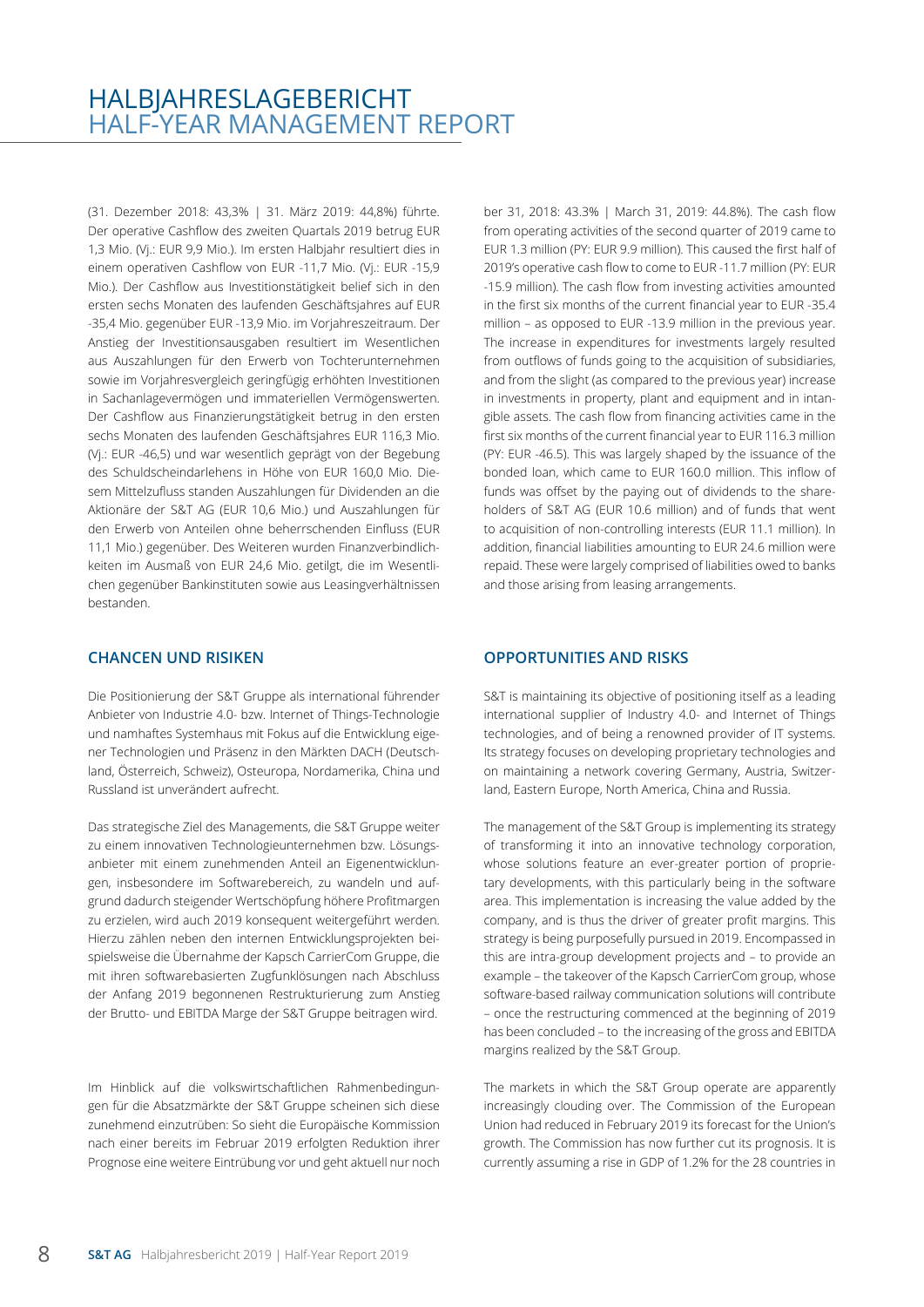

von einem Wachstum von 1,2% für die EU-28 für das Jahr 2019 aus. Noch schlechter zeigt sich die Lage in Deutschland, dem aktuell wichtigsten Absatzmarkt der S&T Gruppe: Hier geht die deutsche Bundesregierung in ihrer letzten, korrigierten Konjunkturprognose von einem Anstieg des BIP von nur noch 0,5% im Jahr 2019 aus.

Vor diesem Hintergrund rücken neben den strategischen Zielen insbesondere die Überprüfung der Kostenstrukturen und die Optimierung des Working Capital der S&T Gruppe in den Vordergrund: Als entsprechende Vorbereitung hat die S&T Gruppe Programme zur Evaluierung und langfristigen Verbesserung ihrer Kostenstruktur gestartet (PEC-Programm). Darüber hinaus werden neue Strukturen, wie beispielsweise dedizierte Teams betreffend Working Capital Management, etabliert, um auf eine etwaige weitere Verschlechterung der Weltwirtschaft rechtszeitig vorbereitet zu sein.

the EU in 2019. The situation in Germany, which is currently the largest market (by unit sales) of the S&T Group, is even worse. The government of Germany's latest, adjusted forecast for the country's economy assumes a rise in GDP of only 0.5% in 2019.

These figures cause the pursuit of the company's strategic goals to now be accompanied by such measures as the assessment of the costs-causing structures and the optimization of the working capital of S&T Group. To pave the way for these, the S&T Group has launched its PEC program. It is designed to evaluate these structures, and to improve them on a long-term basis. S&T has also set up dedicated teams to handle such subjects as the management of working capital. These moves will enable S&T to be prepared to adequately respond to any worsening of the world economy that might materialize.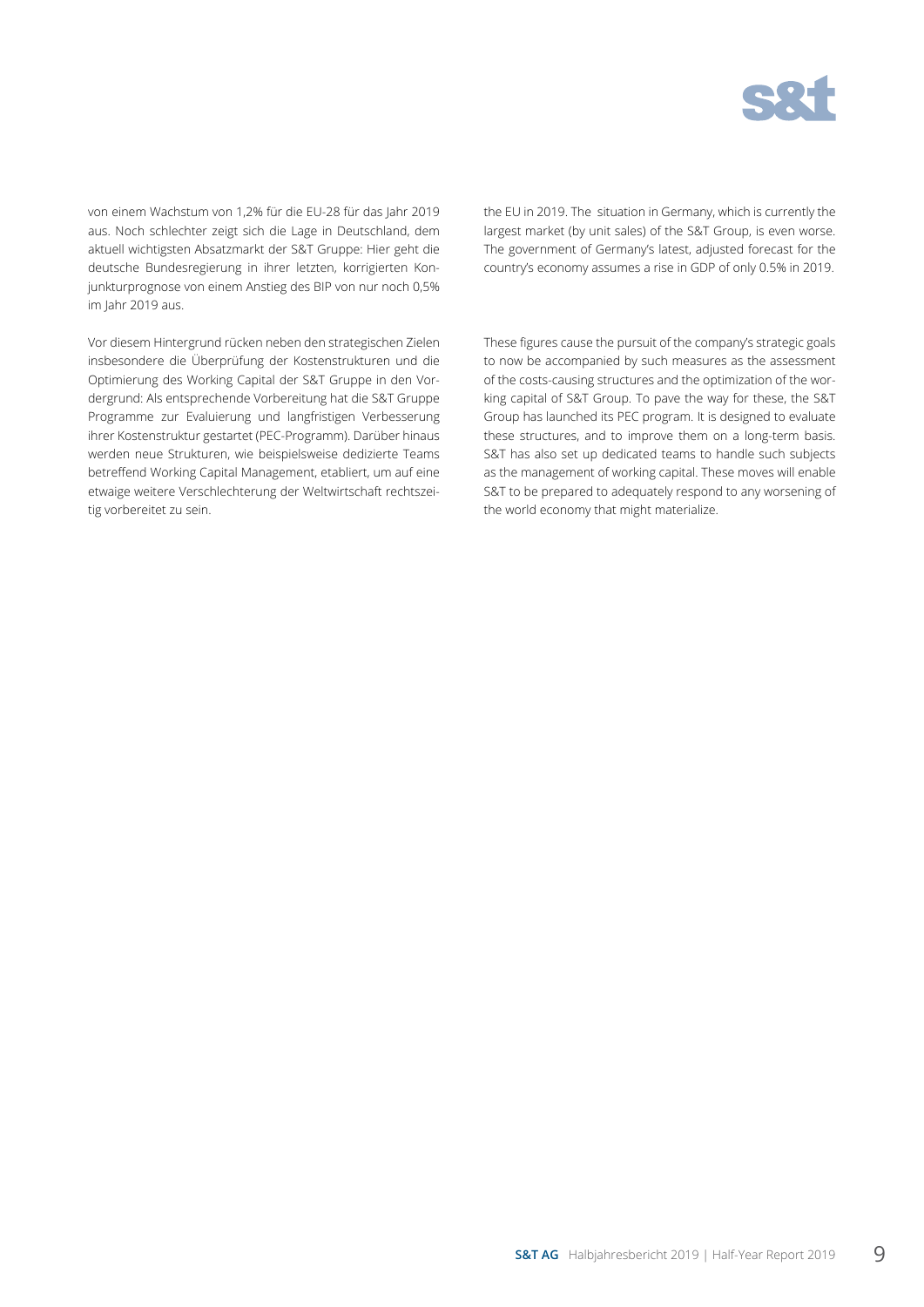### CONSOLIDATED INCOME STATEMENT KONZERN-GEWINN- UND VERLUSTRECHNUNG

| KONZERN-GEWINN- UND VERLUSTRECHNUNG<br><b>CONSOLIDATED INCOME STATEMENT</b>                                                                                  | 6M 2019<br><b>TEUR</b> | 6M 2018<br><b>TEUR</b> | O <sub>2</sub> 2019<br><b>TEUR</b> | Q2 2018<br><b>TEUR</b> |
|--------------------------------------------------------------------------------------------------------------------------------------------------------------|------------------------|------------------------|------------------------------------|------------------------|
| Umsatzerlöse Revenues                                                                                                                                        | 473.776                | 422.666                | 248,670                            | 219.035                |
| Aktivierte Entwicklungskosten Capitalized development costs                                                                                                  | 7.031                  | 7.274                  | 3.744                              | 3.966                  |
| Sonstige betriebliche Erträge Other income                                                                                                                   | 3.134                  | 2.158                  | 1.132                              | 1.461                  |
| Aufwendungen für Material und sonstige bezogene Leistungen<br>Expenses for materials and other services purchased                                            | $-299.309$             | $-267.885$             | $-159.541$                         | $-138.370$             |
| Personalaufwand Personnel expenses                                                                                                                           | $-111.399$             | $-88.633$              | $-56.899$                          | $-45.082$              |
| Abschreibungen Depreciation and amortization                                                                                                                 | $-21.893$              | $-13.596$              | $-11.467$                          | $-6.811$               |
| Sonstige betriebliche Aufwendungen Other operating expenses                                                                                                  | $-28.914$              | $-38.910$              | $-13.950$                          | $-21.419$              |
| Ergebnis aus der betrieblichen Tätigkeit Result from operations                                                                                              | 22.426                 | 23.074                 | 11.689                             | 12.780                 |
| Finanzerträge Finance income                                                                                                                                 | 410                    | 603                    | 259                                | 311                    |
| Finanzaufwendungen Finance expenses                                                                                                                          | $-3.055$               | $-3.407$               | $-1.769$                           | $-1.618$               |
| <b>Finanzergebnis Financial result</b>                                                                                                                       | $-2.645$               | $-2.804$               | $-1.510$                           | $-1.307$               |
| Anteil am Ergebnis assoziierter Unternehmen Result from associated companies                                                                                 | $-8$                   | 4                      | $-6$                               | $\mathbf{1}$           |
| Ergebnis vor Ertragsteuern Earnings before taxes                                                                                                             | 19.773                 | 20.274                 | 10.173                             | 11.474                 |
| Ertragsteuern Income taxes                                                                                                                                   | $-2.423$               | $-3.054$               | $-1.446$                           | $-1.780$               |
| Konzernergebnis Net income                                                                                                                                   | 17.350                 | 17.220                 | 8.727                              | 9.694                  |
| Periodenergebnis zurechenbar den Anteilsinhabern ohne beherrschenden Einfluss<br>Results from the period attributable to owners of non-controlling interests | $-855$                 | 976                    | $-101$                             | 809                    |
| Periodenergebnis zurechenbar den Anteilsinhabern der Muttergesellschaft<br>Results from the period attributable to owners of interests in parent company     | 18.205                 | 16.244                 | 8.828                              | 8.885                  |
| Ergebnis je Aktie (unverwässert)<br>Earnings per share (undiluted)                                                                                           | 0.28                   | 0.26                   | 0.13                               | 0,14                   |
| Ergebnis je Aktie (verwässert)<br>Earnings per share (diluted)                                                                                               | 0.27                   | 0,25                   | 0.13                               | 0.13                   |
| Durchschnittlich im Umlauf befindliche Aktien in Tausend (unverwässert)<br>Average number of shares in circulation (in thousands, undiluted)                 | 66.090                 | 63.549                 | 66.091                             | 63.653                 |
| Durchschnittlich im Umlauf befindliche Aktien in Tausend (verwässert)<br>Average number of shares in circulation (in thousands, diluted)                     | 67.127                 | 63.949                 | 67.129                             | 63.949                 |
| Anzahl Aktien zum Stichtag in Tausend<br>Number of shares as of balance sheet date (in thousands)                                                            | 66.096                 | 63.871                 | 66.096                             | 63.871                 |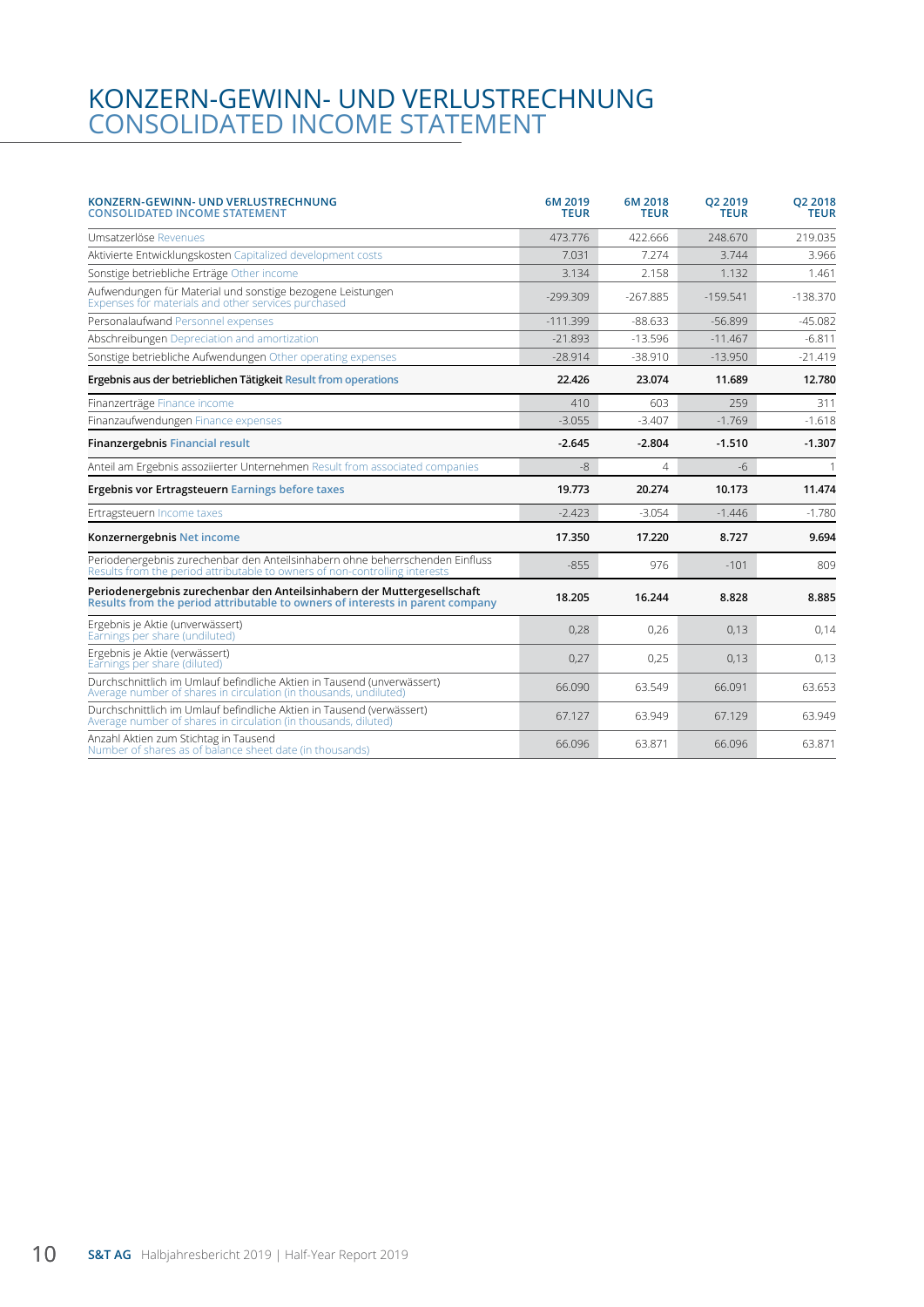### KONZERN-GESAMTPERIODENERFOLGSRECHNUNG STATEMENT OF OTHER COMPREHENSIVE INCOME

| KONZERN-GESAMTPERIODENERFOLGSRECHNUNG<br><b>STATEMENT OF OTHER COMPREHENSIVE INCOME</b>                                                                                                                                           | 6M 2019<br><b>TEUR</b> | 6M 2018<br><b>TEUR</b> | O <sub>2</sub> 2019<br><b>TEUR</b> | Q2 2018<br><b>TEUR</b> |
|-----------------------------------------------------------------------------------------------------------------------------------------------------------------------------------------------------------------------------------|------------------------|------------------------|------------------------------------|------------------------|
| <b>KONZERNERGEBNIS NET INCOME</b>                                                                                                                                                                                                 | 17.350                 | 17.220                 | 8.727                              | 9.694                  |
| Beträge, die nicht in die Gewinn- und Verlustrechnung umgegliedert werden<br>Items that will not be reclassified to profit or loss                                                                                                |                        |                        |                                    |                        |
| Neubewertungen gemäß IAS 19<br>Remeasurement according to IAS 19                                                                                                                                                                  |                        |                        |                                    |                        |
| Gewinne(+)/Verluste(-) aus Neubewertung<br>Gains (+)/losses(-) from remeasurement                                                                                                                                                 | $\Omega$               | $-29$                  | $\Omega$                           | 0                      |
| Beträge, die ggf. in künftigen Perioden in die Gewinn- und Verlustrechnung<br>umgegliedert werden<br>Items that may be subsequently reclassified to profit or loss                                                                |                        |                        |                                    |                        |
| Unrealisierte Gewinne/Verluste aus der Währungsumrechnung<br>Unrealized gains/losses from currency translation                                                                                                                    | 990                    | 450                    | $-994$                             | 1.985                  |
| Wertminderung von FK-Instrumenten die zum beizulegenden Zeitwert über das<br>sonstige Ergebnis bewertet werden<br>Net loss on debt Instruments at fair value through other comprehensive income                                   | $-17$                  | $-82$                  | $\Omega$                           | $\Omega$               |
| Ergebnis aus der Neubewertung von Finanzinstrumenten, die zum Fair Value über das<br>sonstige Ergebnis bewertet werden<br>Results from remeasurement of financial instruments at fair value through other<br>comprehensive income | $\Omega$               | 3                      | $\Omega$                           | 3                      |
|                                                                                                                                                                                                                                   | 973                    | 371                    | $-994$                             | 1.988                  |
| Sonstiges Ergebnis Other comprehensive income                                                                                                                                                                                     | 973                    | 342                    | $-994$                             | 1.988                  |
|                                                                                                                                                                                                                                   |                        |                        |                                    |                        |
| Konzern-Gesamtperiodenerfolg Total other comprehensive income                                                                                                                                                                     | 18.323                 | 17.562                 | 7.733                              | 11.682                 |
| davon entfallen auf of which attributable to                                                                                                                                                                                      |                        |                        |                                    |                        |
| Anteilsinhaber ohne beherrschenden Einfluss Owners of non-controlling interests<br>Anteilsinhaber der Muttergesellschaft Owners of interests in parent company                                                                    | $-484$<br>18.807       | 1.330<br>16.232        | $-175$<br>7.908                    | 1.685<br>9.997         |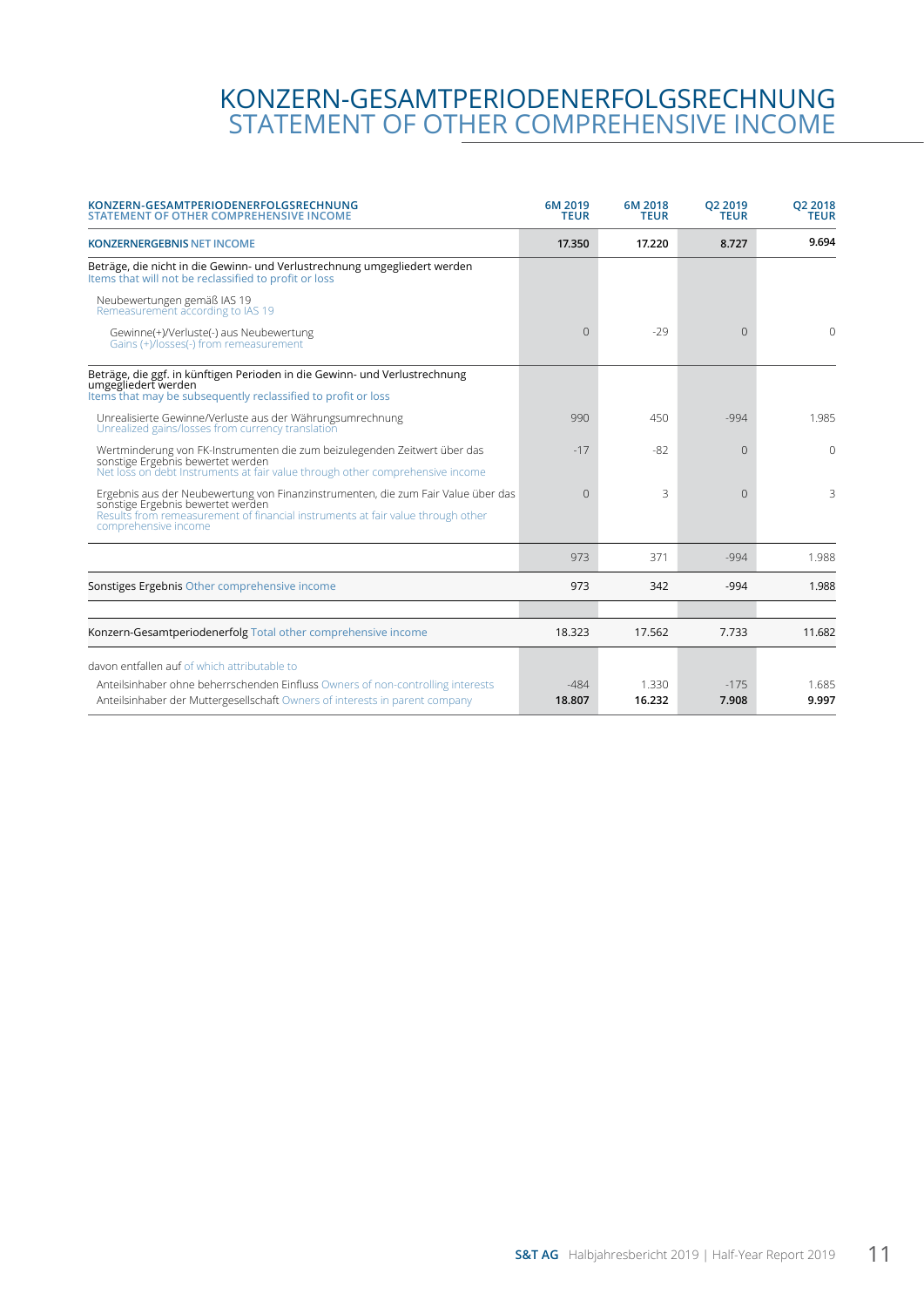### KONZERN-BILANZ CONSOLIDATED BALANCE SHEET

| <b>VERMÖGEN</b><br><b>ASSETS</b>                                                                                                        | 30.06.2019<br><b>TEUR</b> | 31.12.2018<br><b>TEUR</b> |
|-----------------------------------------------------------------------------------------------------------------------------------------|---------------------------|---------------------------|
| <b>LANGFRISTIGE VERMÖGENSWERTE NON-CURRENT ASSETS</b>                                                                                   |                           |                           |
| Sachanlagen Property, plant and equipment                                                                                               | 102.832                   | 37.066                    |
| Immaterielle Vermögenswerte Intangible assets                                                                                           | 250.786                   | 207.575                   |
| Anteile an assoziierten Unternehmen Investments in associated companies                                                                 | 391                       | 308                       |
| Sonstige langsfristige Vermögenswerte Other non-current assets                                                                          | 26.997                    | 17.710                    |
| Latente Steuern Deferred taxes                                                                                                          | 42.110                    | 29.810                    |
|                                                                                                                                         | 423.116                   | 292.469                   |
| <b>KURZFRISTIGE VERMÖGENSWERTE CURRENT ASSETS</b>                                                                                       |                           |                           |
| Vorräte Inventories                                                                                                                     | 167.026                   | 130.752                   |
| Forderungen aus Lieferungen und Leistungen Trade accounts receivable                                                                    | 187.333                   | 202.651                   |
| Vertragsvermögenswerte aus Kundenverträgen Contract assets from customer                                                                | 24.848                    | 4.357                     |
| Sonstige Forderungen und Vermögenswerte Other receivables and assets                                                                    | 75.437                    | 45.955                    |
| Liquide Mittel Cash and cash equivalents                                                                                                | 266.095                   | 171.759                   |
|                                                                                                                                         | 720.739                   | 555.474                   |
| Summe Vermögen Total assets                                                                                                             | 1.143.855                 | 847.943                   |
| <b>EQUITY AND LIABILITIES</b><br><b>KONZERNEIGENKAPITAL EQUITY</b>                                                                      | <b>TEUR</b>               | <b>TEUR</b>               |
| Gezeichnetes Kapital Subscribed capital                                                                                                 | 66.096                    | 66.089                    |
| Kapitalrücklage Capital reserves                                                                                                        | 171.117                   | 177.414                   |
| Angesammelte Ergebnisse Accumulated results                                                                                             | 123.841                   | 116.211                   |
| Sonstige Eigenkapitalbestandteile Other reserves                                                                                        | $-3.143$                  | $-3.745$                  |
| Auf die Anteilsinhaber der Muttergesellschaft entfallendes Eigenkapital<br>Equity attributable to owners of interests in parent company | 357.911                   | 355.969                   |
| Anteile ohne beherrschenden Einfluss Non-controlling interests                                                                          | 6.332                     | 11.306                    |
|                                                                                                                                         | 364.243                   | 367.275                   |
| <b>LANGFRISTIGE SCHULDEN NON-CURRENT LIABILITIES</b>                                                                                    |                           |                           |
| Langfristige finanzielle Verbindlichkeiten Non-current financial liabilities                                                            | 229.376                   | 79.429                    |
| Sonstige langfristige Verbindlichkeiten Other non-current liabilities                                                                   | 73.870                    | 25.223                    |
| Latente Steuern Deferred taxes                                                                                                          | 16.702                    | 12.603                    |
| Rückstellungen Provisions                                                                                                               | 21.731                    | 14.606                    |
|                                                                                                                                         | 341.679                   | 131.861                   |
| <b>KURZFRISTIGE SCHULDEN CURRENT LIABILITIES</b>                                                                                        |                           |                           |
| Kurzfristige finanzielle Verbindlichkeiten Current financial liabilities                                                                | 80.312                    | 39.647                    |
|                                                                                                                                         |                           |                           |

Verbindlichkeiten aus Lieferungen und Leistungen Trade accounts payable 157.892 176.968 Vertragsverpflichtungen aus Kundenverträgen Contract liabilities from customer 63.764 63.764 63.764 37.502 Rückstellungen Provisions 63.710 28.006 Sonstige kurzfristige Verbindlichkeiten Other current liabilities 72.255 66.684 **437.933 348.807 Summe Eigenkapital und Schulden Total equity and liabilities 1.143.855 847.943**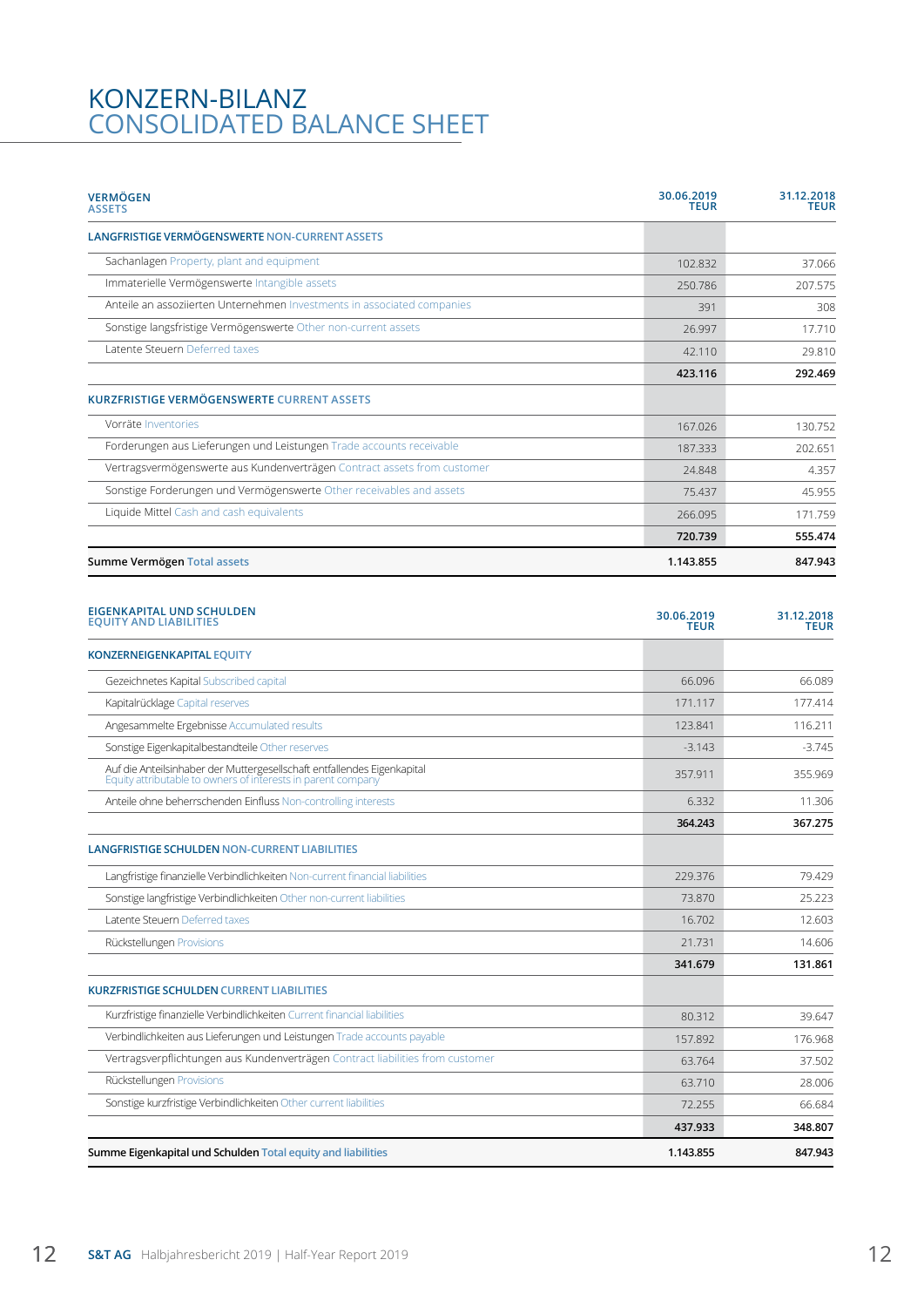### KONZERN-GELDFLUSSRECHNUNG CONSOLIDATED CASH FLOW STATEMENT

| KONZERN-CASHFLOW AUS OPERATIVER TATIGKEIT<br><b>CASH FLOWS FROM OPERATING ACTIVITIES</b>                                                                                                                                                                      | <b>TEUR</b>           | 6M 2019 6M 2018<br><b>TEUR</b> | Q2 2019<br><b>TEUR</b> | Q2 2018<br><b>TEUR</b> |
|---------------------------------------------------------------------------------------------------------------------------------------------------------------------------------------------------------------------------------------------------------------|-----------------------|--------------------------------|------------------------|------------------------|
| Ergebnis vor Ertragsteuern Earnings before taxes                                                                                                                                                                                                              | 19.773                | 20.274                         | 10.173                 | 11.474                 |
| Abschreibungen Depreciation and amortization                                                                                                                                                                                                                  | 21.893                | 13.596                         | 11.467                 | 6.811                  |
| Zinsaufwendungen Interest expenses                                                                                                                                                                                                                            | 3.055                 | 3.408                          | 1.769                  | 1.619                  |
| Zinserträge und Erträge aus dem Abgang von Finanzanlagen<br>Interest and other income from the disposal of financial assets                                                                                                                                   | $-410$                | $-603$                         | $-259$                 | $-311$                 |
| Anteil Ergebnis von assoziierten Unternehmen Result from associated companies                                                                                                                                                                                 | 8                     | -4                             | 6                      | $-1$                   |
| Zunahme/Abnahme der Rückstellungen Increase/decrease of provisions                                                                                                                                                                                            | $-16.866$             | $-3.110$                       | $-6.302$               | $-2.098$               |
| Gewinne/Verluste aus dem Abgang von langfristigen nicht-finanziellen Vermögenswerten<br>Gains/losses from the disposal of non-current non-financial assets                                                                                                    | $-22$                 | $-519$                         | $-4$                   | $-507$                 |
| Veränderung von Vorräten Changes in inventories                                                                                                                                                                                                               | $-23.135$             | $-11.820$                      | $-12.930$              | $-5.969$               |
| Veränderung von Forderungen aus Lieferungen und Leistungen sowie Vertragsvermögenswerten<br>Changes in trade accounts receivable and contract assets                                                                                                          | 60.352                | 21.043                         | 12.813                 | $-2.731$               |
| Veränderung von sonstigen Forderungen und Vermögenswerten Changes in other receivables and assets                                                                                                                                                             | $-5.184$              | $-11.823$                      | 2.469                  | $-5.723$               |
| Veränderung von Verbindlichkeiten aus Lieferungen und Leistungen sowie Vertragsverbindlichkeiten<br>Changes in trade accounts payable and contract liabilities                                                                                                | $-47.276$             | $-35.464$                      | $-3.381$               | 4.938                  |
| Veränderung von sonstigen Verbindlichkeiten Changes in other liabilities                                                                                                                                                                                      | $-18.784$             | $-9.088$                       | $-11.758$              | 2.271                  |
| Sonstige nicht zahlungswirksame Erträge und Aufwendungen Other non-cash income and expenses                                                                                                                                                                   | $-1.245$              | 1.214                          | $-758$                 | 1.166                  |
| Aus laufender Geschäftstätigkeit erwirtschaftete Zahlungsmittel<br>Cash and cash equivalents from operations                                                                                                                                                  | $-7.841$              | $-12.896$                      | 3.305                  | 10.939                 |
| Gezahlte Ertragsteuern Income taxes paid                                                                                                                                                                                                                      | $-3.853$              | $-3.023$                       | $-1.978$               | $-1.017$               |
| Netto-Geldfluss aus der operativen Tätigkeit Net cash flows from operating activities                                                                                                                                                                         | $-11.694$             | $-15.919$                      | 1.327                  | 9.922                  |
| KONZERN-CASHFLOW AUS DER INVESTITIONSTÄTIGKEIT CASH FLOWS FROM INVESTING ACTIVITIES                                                                                                                                                                           |                       |                                |                        |                        |
| Erwerb von Ifr. nicht-finanziellen Vermögenswerten Purchase of non-current non-financial assets                                                                                                                                                               | $-11.970$             | $-11.279$                      | $-6.275$               | $-6.515$               |
| Erwerb von Finanzinstrumenten Purchase of financial instruments                                                                                                                                                                                               | $\overline{0}$        | $-32$                          | $\overline{0}$         | $-32$                  |
| Erlöse aus dem Verkauf von Ifr. nicht-finanziellen Vermögenswerten<br>Proceeds from sale of non-current non-financial assets                                                                                                                                  | 367                   | 764                            | 325                    | 590                    |
| Ein-/Auszahlungen für Finanzinstrumente Disposal/purchase of financial instruments                                                                                                                                                                            | $-6.915$              | 428                            | $-7.336$               | $-2.463$               |
| Ein-/Auszahlungen für den Erwerb von Tochterunternehmen<br>abzüglich übernommener Zahlungsmittel und zuzüglich übernommener Kontokorrentverbindlichkeiten.<br>Payments to acquire subsidiaries less cash assumed and plus current account liabilities assumed | $-17.205$             | $-4.233$                       | $-14.437$              | $-3.727$               |
| Einzahlungen aus dem Verkauf von Tochterunternehmen abzüglich abgegangener Zahlungsmittel und zuzüglich<br>abgegangener Kontokorrentverbindlichkeiten<br>Proceeds from sale of subsidiaries less cash disposed and plus current account liabilities disposed  | 59                    | 0                              | 59                     | $\mathbf{0}$           |
| Zinseinnahmen Interest income                                                                                                                                                                                                                                 | 270                   | 442                            | 185                    | 254                    |
| Netto-Geldfluss aus Investitionstätigkeit Net cash flows from investing activities                                                                                                                                                                            | $-35.394$             | $-13.910$                      | $-27.479$              | $-11.893$              |
| KONZERN-CASHFLOW AUS DER FINANZIERUNGSTÄTIGKEIT CASH FLOWS FROM FINANCING ACTIVITIES                                                                                                                                                                          |                       |                                |                        |                        |
| Aufnahme Finanzverbindlichkeiten Increase in financial liabilities<br>Rückzahlung Finanzverbindlichkeiten Decrease in financial liabilities                                                                                                                   | 164.923               | 1.851                          | 156.608                | 868                    |
| Gezahlte Zinsen Interest paid                                                                                                                                                                                                                                 | $-24.605$<br>$-2.409$ | $-30.432$                      | $-14.526$              | -21.791<br>$-1.677$    |
| Auszahlungen aus Erwerb von nicht beherrschenden Anteilen Acquisition of non-controlling interests                                                                                                                                                            | $-11.079$             | $-2.968$<br>$-6.998$           | $-1.445$<br>$-10.789$  | $-1.564$               |
| Dividenden an die Anteilsinhaber der Muttergesellschaft Dividends to owners of interests in parent company                                                                                                                                                    | $-10.574$             | $-8.301$                       | $-10.574$              | $-8.301$               |
| Kapitalerhöhung (abzüglich Transaktionskosten) Capital increase (less transaction costs)                                                                                                                                                                      | 21                    | 318                            | 21                     | 52                     |
| Netto-Geldfluss aus der Finanzierungstätigkeit Net cash flows from financial activities                                                                                                                                                                       | 116.277               | $-46.530$                      | 119.295                | $-32.413$              |
| Wechselkursveränderungen Changes in exchange rates                                                                                                                                                                                                            | 488                   | -779                           | $-14$                  | 277                    |
| Veränderung des Finanzmittelbestandes Change in financial funds                                                                                                                                                                                               | 69.677                | $-77.138$                      | 93.129                 | $-34.107$              |
| Finanzmittelbestand zu Beginn der Periode Financial funds as of the beginning of the period                                                                                                                                                                   | 152.593               | 200.769                        | 129.141                | 157.738                |
| Finanzmittelbestand am Ende der Periode<br>Financial funds as of the end of the period                                                                                                                                                                        | 222.270               | 123.631                        | 222.270                | 123.631                |
| Kontokorrentverbindlichkeiten Overdrafts                                                                                                                                                                                                                      | 40.947                | 13.187                         | 40.947                 | 13.187                 |
| Guthaben bei Kreditinstituten mit Verfügungsbeschränkung Restricted-disposition credit balances at banks                                                                                                                                                      | 2.878                 | 3.216                          | 2.878                  | 3.216                  |
| Liquide Mittel gesamt Total cash and cash equivalents                                                                                                                                                                                                         | 266.095               | 140.034                        | 266.095                | 140.034                |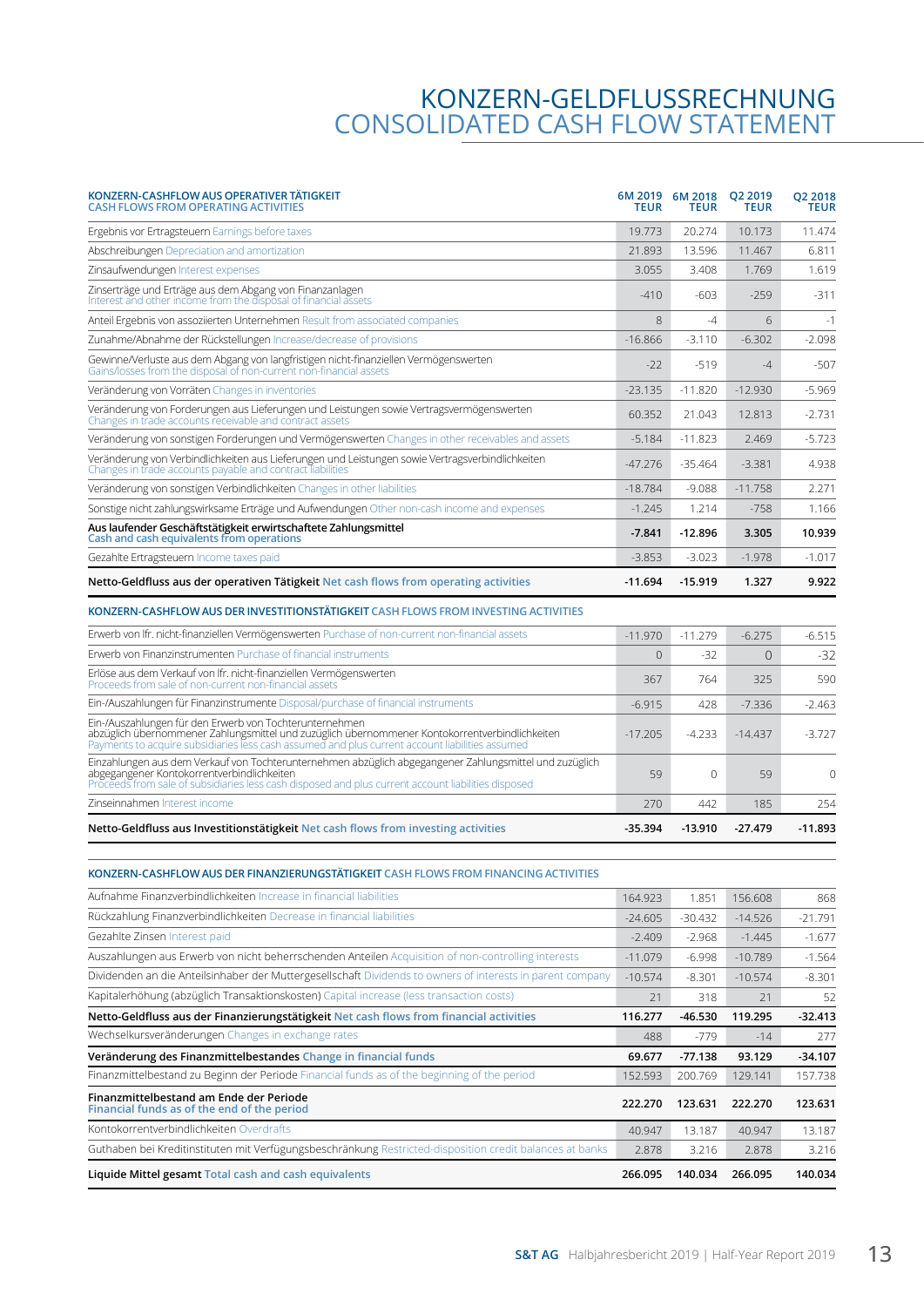### KONZERN-EIGENKAPITALENTWICKLUNG CONSOLIDATED STATEMENT OF CHANGES IN EQUITY

| Stand 30. Juni 2019<br>as of June 30, 2019                                                                                   | 66.096                                                                                      | 171.117                                                              | 123.841                                                                         | $-3.143$                                                                                                       | 357.911                                      | 6.332                                                                       | 364.243                         |
|------------------------------------------------------------------------------------------------------------------------------|---------------------------------------------------------------------------------------------|----------------------------------------------------------------------|---------------------------------------------------------------------------------|----------------------------------------------------------------------------------------------------------------|----------------------------------------------|-----------------------------------------------------------------------------|---------------------------------|
|                                                                                                                              | 0                                                                                           | $-6.934$                                                             | $-10.575$                                                                       | 0                                                                                                              | $-17.509$                                    | $-4.490$                                                                    | $-21.999$                       |
| Changes in non-controlling interests<br>Dividenden<br><b>Dividends</b>                                                       | 0                                                                                           | $\mathsf{O}\xspace$                                                  | $-10.575$                                                                       | 0                                                                                                              | $-10.575$                                    | 0                                                                           | $-10.575$                       |
| Veränderung von Anteilen<br>ohne beherrschenden Einfluss                                                                     | 0                                                                                           | $-6.934$                                                             | $\mathbf 0$                                                                     | $\circ$                                                                                                        | $-6.934$                                     | $-4.490$                                                                    | $-11.424$                       |
| <b>TRANSAKTIONEN MIT ANTEILSEIGNERN</b><br><b>TRANSACTIONS WITH OWNERS OF INTERESTS</b>                                      |                                                                                             |                                                                      |                                                                                 |                                                                                                                |                                              |                                                                             |                                 |
| <b>Stock options</b>                                                                                                         | $\overline{7}$                                                                              | 637                                                                  | 0                                                                               | 0                                                                                                              | 644                                          | 0                                                                           | 644                             |
| <b>ÜBRIGE VERÄNDERUNGEN</b><br><b>OTHER CHANGES</b><br>Aktienoptionen                                                        | 7                                                                                           | 637                                                                  | $\mathbf 0$                                                                     | $\mathbf 0$                                                                                                    | 644                                          | 0                                                                           | 644                             |
|                                                                                                                              | 0                                                                                           | 0                                                                    | 18.205                                                                          | 602                                                                                                            | 18.807                                       | -484                                                                        | 18.323                          |
| Sonstiges Ergebnis<br>Other comprehensive income                                                                             | 0                                                                                           | 0                                                                    | $\mathbf 0$                                                                     | 602                                                                                                            | 602                                          | 371                                                                         | 973                             |
| Konzernergebnis<br>income                                                                                                    | 0                                                                                           | 0                                                                    | 18.205                                                                          | 0                                                                                                              | 18.205                                       | $-855$                                                                      | 17.350                          |
| as of January 1, 2019<br>KONZERN-GESAMTPERIODENERFOLG<br><b>TOTAL COMPREHENSIVE INCOME</b>                                   |                                                                                             |                                                                      |                                                                                 |                                                                                                                |                                              |                                                                             |                                 |
| Stand 1. Jänner 2019                                                                                                         | 66.089                                                                                      | 177.414                                                              | 116.211                                                                         | $-3.745$                                                                                                       | 355.969                                      | 11.306                                                                      | 367.275                         |
| Stand 30. Juni 2018<br>as of June 30, 2018                                                                                   | 63.871                                                                                      | 164.463                                                              | 87.472                                                                          | $-5.584$                                                                                                       | 310.222                                      | 25.354                                                                      | 335.576                         |
|                                                                                                                              | 0                                                                                           | $-5.135$                                                             | $-8.301$                                                                        | 0                                                                                                              | $-13.436$                                    | $-2.721$                                                                    | $-16.157$                       |
| Transaktionskosten<br>Transaction costs                                                                                      | $\overline{0}$                                                                              | $-384$                                                               | $\mathbf 0$                                                                     | $\circ$                                                                                                        | $-384$                                       | 0                                                                           | $-384$                          |
| Dividenden<br><b>Dividends</b>                                                                                               | 0                                                                                           | $\mathbf 0$                                                          | $-8.301$                                                                        | 0                                                                                                              | $-8.301$                                     | 0                                                                           | $-8.301$                        |
| Veränderung von Anteilen<br>ohne beherrschenden Einfluss<br>Changes of non-controlling interests                             | 0                                                                                           | $-4.751$                                                             | $\mathbf 0$                                                                     | 0                                                                                                              | $-4.751$                                     | $-2.721$                                                                    | $-7.472$                        |
| <b>TRANSAKTIONEN MIT ANTEILSEIGNERN</b><br><b>TRANSACTIONS WITH OWNERS OF INTERESTS</b>                                      |                                                                                             |                                                                      |                                                                                 |                                                                                                                |                                              |                                                                             |                                 |
| Stock options                                                                                                                | 429                                                                                         | 1.809                                                                | 0                                                                               | 0                                                                                                              | 2.238                                        | 0                                                                           | 2.238                           |
| <b>OTHER CHANGES</b><br>Aktienoptionen                                                                                       | 429                                                                                         | 1.809                                                                | $\mathbf 0$                                                                     | $\mathbf 0$                                                                                                    | 2.238                                        | 0                                                                           | 2.238                           |
| <b>ÜBRIGE VERÄNDERUNGEN</b>                                                                                                  | 0                                                                                           | 0                                                                    | 16.244                                                                          | -12                                                                                                            | 16.232                                       | 1.330                                                                       | 17.562                          |
| Sonstiges Ergebnis<br>Other comprehensive income                                                                             | $\overline{0}$                                                                              | $\mathbf 0$                                                          | $\mathbf{0}$                                                                    | $-12$                                                                                                          | $-12$                                        | 354                                                                         | 342                             |
| Konzernergebnis<br>Net income                                                                                                | $\overline{0}$                                                                              | $\mathbf{0}$                                                         | 16.244                                                                          | $\mathbf{0}$                                                                                                   | 16.244                                       | 976                                                                         | 17.220                          |
| KONZERN-GESAMTPERIODENERFOLG<br><b>TOTAL COMPREHENSIVE INCOME</b>                                                            |                                                                                             |                                                                      |                                                                                 |                                                                                                                |                                              |                                                                             |                                 |
| Stand 1. Jänner 2018<br>as of January 1, 2018                                                                                | 63.442                                                                                      | 167.789                                                              | 79.529                                                                          | $-5.572$                                                                                                       | 305.188                                      | 26.745                                                                      | 331.933                         |
| Auswirkungen der erstmaligen Anwendung<br>neuer Rechnungslegungsstandards<br>Effects of adoption of new accounting standards | $\overline{0}$                                                                              | $\mathbf 0$                                                          | $\mathbf 0$                                                                     | 82                                                                                                             | 82                                           | 0                                                                           | 82                              |
| Stand 31. Dezember 2017<br>as of December 31, 2017                                                                           | 63.442                                                                                      | 167.789                                                              | 79.529                                                                          | $-5.654$                                                                                                       | 305.106                                      | 26.745                                                                      | 331.851                         |
| <b>ENTWICKLUNG DES EIGENKAPITALS</b><br><b>DEVELOPMENT OF EQUITY</b>                                                         | <b>GEZEICHNETES</b><br><b>KAPITAL</b><br><b>SUBSCRIBED</b><br><b>CAPITAL</b><br><b>TEUR</b> | <b>RÜCKLAGEN</b><br><b>CAPITAL</b><br><b>RESERVES</b><br><b>TEUR</b> | KAPITAL- ANGESAMMELTE<br><b>ERGEBNISSE</b><br><b>ACCUMULATED</b><br><b>TEUR</b> | <b>SONSTIGE</b><br><b>EIGENKAPITAL-</b><br><b>BESTANDTEILE</b><br><b>RESULTS OTHER RESERVES</b><br><b>TEUR</b> | <b>GESAMT</b><br><b>TOTAL</b><br><b>TEUR</b> | <b>TEUR</b>                                                                 | <b>TEUR</b>                     |
|                                                                                                                              | EQUITY ATTRIBUTABLE TO OWNERS OF<br><b>INTERESTS IN PARENT COMPANY</b>                      |                                                                      | MUTTERGESELLSCHAFT ENTFALLENDES EIGENKAPITAL                                    |                                                                                                                |                                              | NON-<br><b>CONTROLLING</b><br><b>INTERESTS</b>                              | <b>EQUITY</b>                   |
|                                                                                                                              | AUF DIE ANTEILSINHABER DER                                                                  |                                                                      |                                                                                 |                                                                                                                |                                              | <b>ANTEILE OHNE</b><br><b>BEHERR-</b><br><b>SCHENDEN</b><br><b>EINFLUSS</b> | <b>EIGEN-</b><br><b>KAPITAL</b> |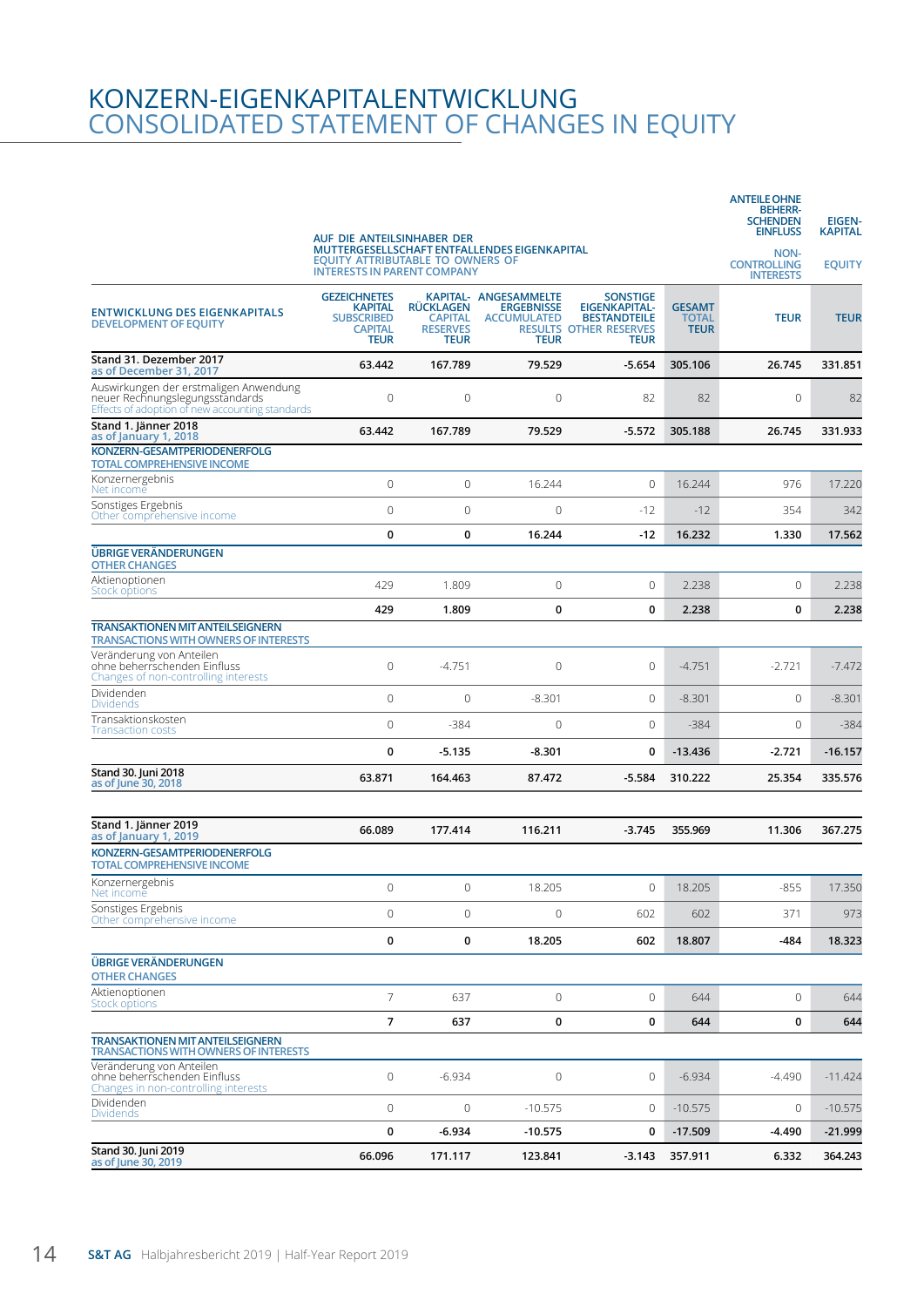#### **GRUNDSÄTZE DER RECHNUNGSLEGUNG**

Der Konzernzwischenabschluss zum 30. Juni 2019 der S&T AG wurde in Übereinstimmung mit den Rechnungslegungsstandards des International Accounting Standards Board (IASB), den International Financial Reporting Standards (IFRS) sowie den Interpretationen des IFRS Interpretation Committee (IFRS IC), wie sie in der Europäischen Union anzuwenden sind, erstellt. Die Bilanzierungs- und Bewertungsgrundsätze vom Konzernabschluss zum 31. Dezember 2018 werden unverändert angewandt, ausgenommen die Änderungen aus der Erstanwendung des neuen Standards IFRS 16 Leasingverhältnisse.

Der Konzernzwischenabschluss zum 30. Juni 2019 wurde weder geprüft noch einer prüferischen Durchsicht unterzogen.

Soweit nicht anders vermerkt, werden alle Beträge in Tausend Euro (TEUR) angegeben.

#### **ÄNDERUNGEN DER BILANZIERUNGS- UND BEWERTUNGSMETHODEN**

Die S&T AG wendet ab 1. Jänner 2019 erstmalig IFRS 16 Leasingverhältnisse nach der modifiziert retrospektiven Methode an, d.h. die Vorjahreszahlen wurden nicht angepasst und sämtliche erforderliche Anpassungen aus der Erstanwendung in den angesammelten Ergebnissen erfasst.

Anstelle der bislang unter den sonstigen finanziellen Verpflichtungen angegebenen Mindestleasingzahlungen aus Operating-Leasingverhältnissen steigen die langfristigen Vermögenswerte durch die Bilanzierung von Nutzungsrechten. Ebenso erhöhen sich die langfristigen und kurzfristigen Finanzverbindlichkeiten durch den Ausweis der korrespondierenden Leasingverbindlichkeiten. Im Konzernabschluss zum 31. Dezember 2018 bzw. 30. Juni 2019 werden die langfristigen Leasingverbindlichkeiten unter dem Bilanzposten "Sonstige langfristige Verbindlichkeiten" erfasst, die kurzfristigen Leasingverbindlichkeiten sind Bestandteil des Bilanzpostens "Kurzfristige finanzielle Verbindlichkeiten". Zum Erstanwendungszeitpunkt wurde die Leasingverbindlichkeit mit dem Barwert der ausstehenden Leasingzahlungen angesetzt, wobei die Abzinsung unter Verwendung des jeweiligen Grenzfremdkapitalzinssatzes zum Zeitpunkt der erstmaligen Anwendung erfolgte. Das Nutzungsrecht am Leasinggegenstand wurde zum Erstanwendungszeitpunkt grund-

#### **PRINCIPLES OF ACCOUNTING**

The interim consolidated financial statements of S&T AG as of June 30, 2019 have been compiled according to the financial reporting standards of the International Accounting Standards Board (IASB), of the International Financial Reporting Standards (IFRS) and to the interpretations of the IFRS Interpretation Committee (IFRS IC), as they are to be applied in the European Union. The principles of financial reporting and measurement employed in the financial statements for the year ending on December 31, 2018 were applied to the compilation of these accounts, without there having been any changes in such, with the exception of the alterations ensuing from the initial application of the new IFRS 16 Leases.

The interim consolidated financial statements as of June 30, 2019 have been subject to neither an audit nor an auditing.

Unless otherwise noted, all amounts are denominated in thousands of euros (TEUR).

#### **CHANGES IN METHODS OF FINANCIAL REPORTING AND MEASUREMENT**

Since January 1, 2019, S&T AG has been initially applying IFRS 16 Leases according to the modified retrospective method. This means that the figures for the previous year have not been adjusted and requisite adjustments ensuing from the initial application are reported in the cumulative results.

The financial reporting of right-of-use assets causes the noncurrent assets to rise in value. This is due to the change of the reporting of minimum leasing payments from operating leasing arrangements, now being included in financial liabilities. Also rising are the non-current and current financial liabilities. This ensues from the reporting of the corresponding leasing liabilities. In the consolidated financial statements as of December 31, 2018 and of June 30, 2019 the non-current leasing liabilities are reported in the balance sheet item "other non-current liabilities". The current leasing liabilities are included in the balance sheet item "current financial liabilities". As of the time of initial application, the leasing liabilities were recognized at the present value of the outstanding leasing payments. The discounting employed the respective incremental borrowing rate prevailing as of the time of the initial application. As a general rule, the right-of-use of the asset of leasing was recognized at the amount equivalent to that of the leasing liability. This was then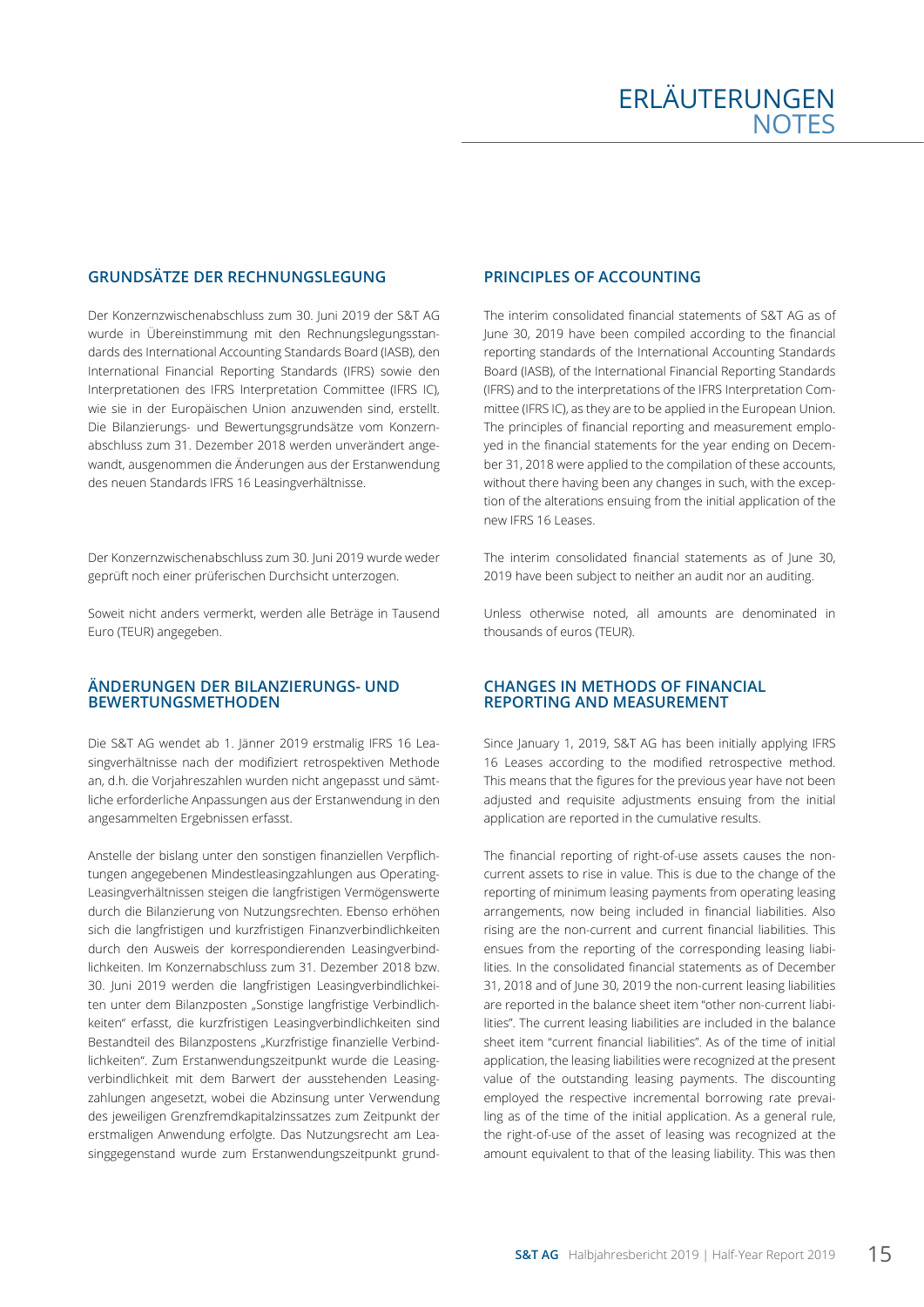### ERLÄUTERUNGEN **NOTES**

sätzlich mit einem Betrag in Höhe der Leasingverbindlichkeit bewertet, angepasst um aktivisch oder passivisch abgegrenzte Leasingzahlungen, die in der Bilanz zum 31. Dezember 2018 erfasst waren. Anfängliche direkte Kosten wurden nicht in die Bewertung des Nutzungsrechts am Leasinggegenstand zum Zeitpunkt der erstmaligen Anwendung einbezogen. Die im IFRS 16 geregelten Wahlrechte bezüglich der Behandlung von Leasingvereinbarungen mit einer Laufzeit von nicht mehr als 12 Monaten und Leasingvereinbarungen über Vermögenswerte mit geringem Wert wurden ausgeübt.

Im Hinblick auf die Gesamtergebnisrechnung werden anstelle der bisherigen Aufwendungen für Operating Leasingverhältnisse die Abschreibungen der Nutzungsrechte und die Zinsaufwendungen für die Verbindlichkeiten ausgewiesen. In der Konzern-Geldflussrechnung wird der Tilgungsanteil der Leasingzahlungen und der Zinsaufwand als Bestandteil des Geldflusses aus Finanzierungstätigkeit gezeigt.

Die Bilanzierung nach IFRS 16 hat insbesondere durch Leasingverhältnisse für angemietete Büro- und Produktionsräumlichkeiten sowie für Fahrzeuge zu einer entsprechenden Bilanzverlängerung geführt.

Nachstehende Tabelle zeigt die Anpassungen aus der Erstanwendung von IFRS 16 auf die Eröffnungsbilanz zum 1. Jänner 2019:

adjusted by accured leasing payments that were reported in the balance sheet as of December 31, 2018. Accruals and deferrals had been constituted for these payments, as required. Initiallyarising direct costs were not incorporated into the valuation of the right-of-use of the asset as of the time of initial application. The option provided by IFRS 16 pertaining to the treatment of leasing arrangements that have a term of not more than 12 months and to those leasing arrangements for assets of low value was exercised.

As regarding the income statement, now reported in the place of the previously-indicated expenses for operating leasing arrangements are the depreciation on right-of-use assets and expenses for interest arising from liabilities. In the consolidated cash flow statement, the portion of the leasing payments going to repay principal and the expenses for interest are reported in the cash flow from financing activities.

The accounting of IFRS 16 caused a corresponding extension of the balance sheet total. This especially arose from leasing arrangements pertaining to rented office and production spaces, and to vehicles.

The following table shows the effects of the adjustments resulting from the initial application of IFRS 16 upon the opening balance as of January 1, 2019:

| <b>IN TEUR</b>                                                              |        | 31.12.2018 ÄNDERUNGEN<br><b>CHANGES</b><br><b>IFRS 16</b> | 01.01.2019 |
|-----------------------------------------------------------------------------|--------|-----------------------------------------------------------|------------|
| Sachanlagen<br>Property, plant and equipment                                | 37.066 | 52.005                                                    | 89.071     |
| Sonstige langfristige Verbindlichkeiten<br>Other non-current liabilities    | 25.223 | 40.743                                                    | 65.966     |
| Kurzfristige finanzielle Verbindlichkeiten<br>Current financial liabilities | 39.647 | 11.262                                                    | 50.909     |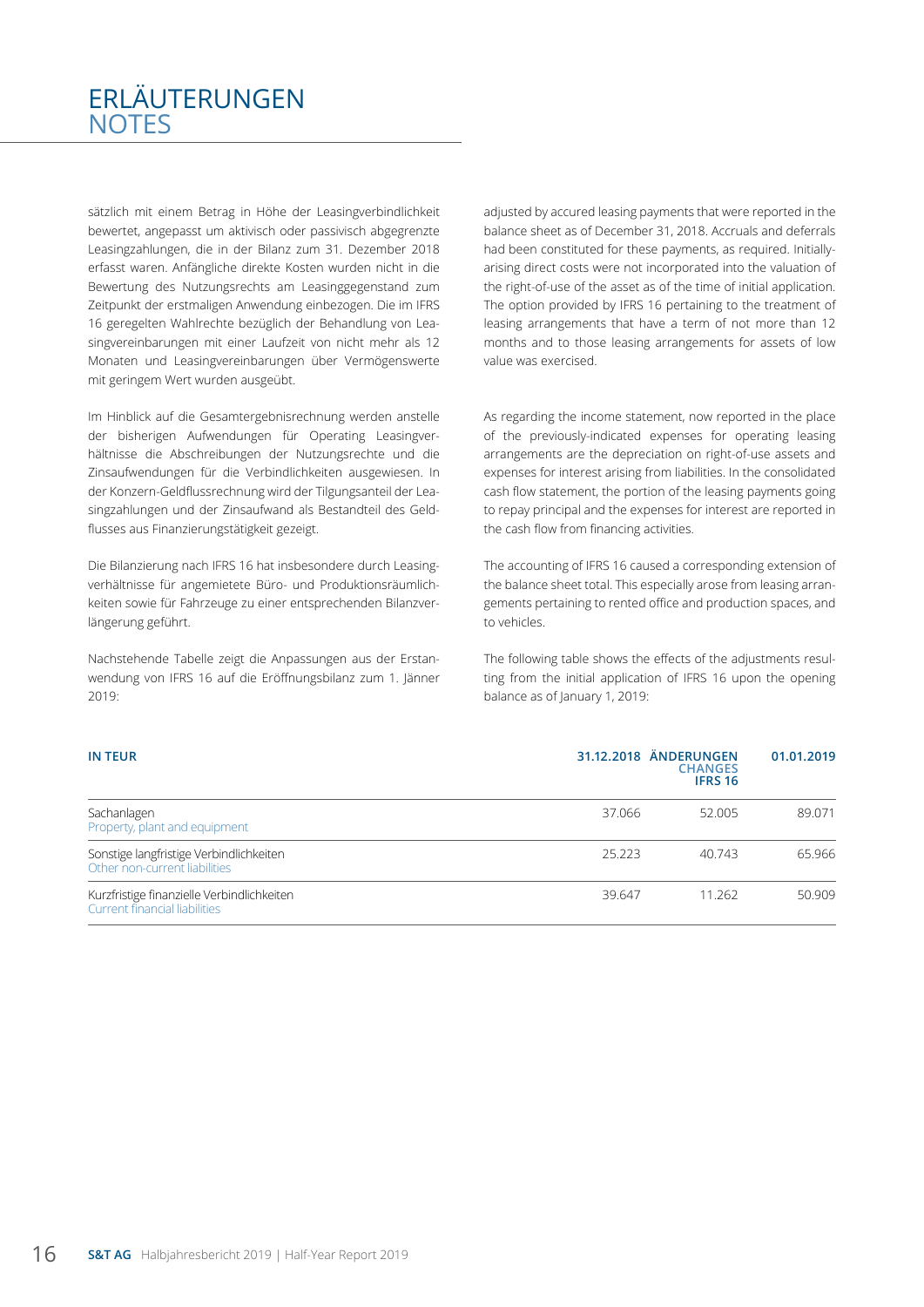

**2019**

#### **KONSOLIDIERUNGSKREIS**

Der Konzernabschluss umfasst die S&T AG und alle Tochtergesellschaften, an denen die S&T AG unmittelbar oder mittelbar die Kontrolle ausübt. In den ersten sechs Monaten des Geschäftsjahres 2019 hat sich die Anzahl der vollkonsolidierten Unternehmen wie folgt entwickelt:

### **KONZERNGESELLSCHAFTEN (ANZAHL)**

#### **GROUP OF CONSOLIDATED COMPANIES**

Comprised in the consolidated financial statements are S&T AG and all subsidiaries upon which S&T AG directly or indirectly exerts control. The number of companies fully consolidated in the Group developed as follows during the first six months of financial year 2019:

| <b>GROUP COMPANIES (NUMBER)</b>                                                                                   |      |
|-------------------------------------------------------------------------------------------------------------------|------|
| Anzahl der vollkonsolidierten Gesellschaften 1. Jänner<br>Number of fully-consolidated companies as of January 1  | 70   |
| Gründungen<br>Companies founded                                                                                   | 3    |
| Verschmelzungen von Konzerngesellschaften<br>Group companies merged                                               | -6   |
| Unternehmenserwerbe<br>Companies acquired                                                                         | 19   |
| Abgänge<br><b>Disposals</b>                                                                                       | $-2$ |
| Anzahl der vollkonsolidierten Gesellschaften zum 30. Juni<br>Number of fully-consolidated companies as of June 30 | 84   |

#### **VERÄNDERUNG DES KONSOLIDIERUNGSKREISES 2019**

Im Dezember 2018 hat die Kontron Canada Inc., Boisbriand, Kanada, die Kontron Communication Spain SL, Barcelona, Spanien gegründet. Die Kontron Canada Inc. hält 100% an der Kontron Communication Spain SL. Die Eintragung der Gesellschaft im Firmenregister erfolgte im Dezember 2018. Die operative Geschäftstätigkeit der Kontron Communication Spain SL begann mit Anfang 2019, ab diesem Zeitpunkt wird die Gesellschaft in den Konzernabschluss der S&T AG einbezogen. Die Gesellschaft wird dem Segment "IoT Solutions America" zugeordnet.

Die RTSoft Project OOO, Moskau, Russland, gründete im Vorjahr die Interactive Energy Lab OOO, Moskau, Russland, und im aktuellen Geschäftsjahr die RTSoft-ES OOO, Moskau, Russland. Die RTSoft Project OOO hält 99% an der Interactive Energy Lab OOO, sowie 100% an der RTSoft-ES OOO. Die operative Geschäftstätigkeit beider Gesellschaften begann im April 2019, ab diesem Zeitpunkt werden die Gesellschaften in den Konzernabschluss der S&T AG einbezogen. Beide Gesellschaften werden dem Segment "IoT Solutions Europe" zugeordnet.

#### **CHANGES IN GROUP OF CONSOLIDATED COMPANIES IN 2019**

In December 2018, Kontron Canada Inc., Boisbriand, Canada, founded Kontron Communication Spain SL, Barcelona, Spain. Kontron Canada Inc. holds 100% of the shares of Kontron Communication Spain SL. The entry of the company in the corporate registry took place in December 2018. The operative business conducted by Kontron Communication Spain SL was launched at the beginning of 2019, at which point in time the company was consolidated in the consolidated financial accounts of S&T AG. The company was assigned to the "IoT Solutions America" segment.

In the previous financial year RTSoft Project OOO, Moscow, Russia, had founded Interactive Energy Lab OOO, Moscow, Russia, and in the current financial year RTSoft-ES OOO, Moscow, Russia. RTSoft Project OOO holds 99% of the shares of Interactive Energy Lab OOO, and 100% of RTSoft-ES OOO. The operative business of both companies was launched in April 2019, at which point in time the companies were consolidated into the consolidated financial accounts of S&T AG. Both companies were assigned to the "IoT Solutions Europe" segment.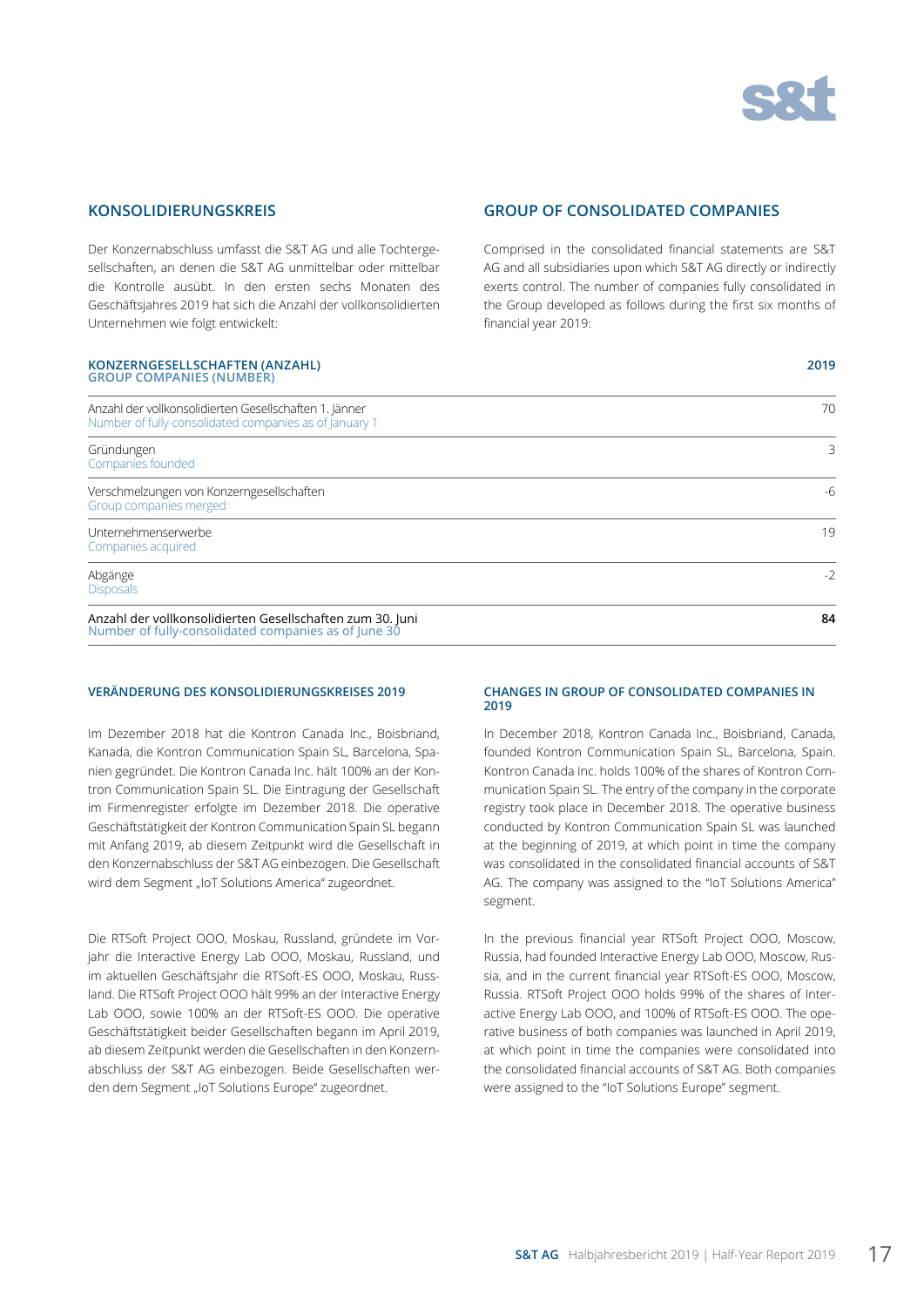### ERLÄUTERUNGEN NOTES

Nachfolgende Gesellschaften wurden im ersten Halbjahr des Geschäftsjahres 2019 verschmolzen:

- › S&T Services s.r.o., Bratislava, Slowakei: aufnehmende Gesellschaft S&T Slovakia s.r.o., Bratislava, Slowakei.
- › S&T Carrier Business d.o.o., Zagreb, Kroatien: aufnehmende Gesellschaft S&T Hrvatska d.o.o., Zagreb, Kroatien.
- › S&T ICB d.o.o.e.l., Skopje, Nordmazedonien: aufnehmende Gesellschaft S&T Macedonia d.o.o.e.l., Skopje, Nordmazedonien.
- › SteuDaTec GmbH, Kempenich, Deutschland: aufnehmende Gesellschaft S&T Deutschland GmbH, Mendig, Deutschland.
- › XTRO Holding GmbH, Ismaning, Deutschland: aufnehmende Gesellschaft XTRO AG, Ismaning, Deutschland.
- › Epro electronic GmbH, Schorndorf, Deutschland: aufnehmende Gesellschaft Kontron Electronics GmbH, Großbettlingen, Deutschland.

Der S&T Konzern hat im ersten Halbjahr des Geschäftsjahres 2019 im Rahmen von Unternehmenszusammenschlüssen Anteile an folgenden Gesellschaften erworben, die zur Vollkonsolidierung führten:

- › Epro electronic GmbH, Schorndorf, Deutschland
- › Epro Electronic Production Kft., Kapoly, Ungarn (in der Folge unbenannt in Kontron Electronics Kft.)
- › XTRO Holding GmbH, Ismaning, Deutschland
- › Kapsch CarrierCom AG, Wien, Österreich
- › Kapsch CarrierCom Sp. z o.o., Warschau, Polen
- › Kapsch CarrierCom Espana, S.L.U., Madrid, Spanien
- › Kapsch CarrierCom Unipessoal LDA Co., Ltd, Lissabon, Portugal
- › Kapsch CarrierCom Taiwan Co., Ltd, Taipei, Taiwan
- › Kapsch CarrierCom s.r.o., Prag, Tschechien
- › Kapsch CarrierCom Kft., Budapest, Ungarn
- › Kapsch CarrierCom Saudi Arabia LLC, Riyadh, Saudi-Arabien
- › Kapsch CarrierCom Deutschland GmbH, Frankfurt, Deutschland
- › Kapsch (Beijing) Information and communication Technology Co., Ltd, Beijing, China
- › Kapsch CarrierCom France SAS, Paris, Frankreich
- › Kapsch CarrierCom UK Ltd., Harrow, Großbritannien
- › Kapsch PublictransportCom North America Inc., Delaware, Vereinigte Staaten von Amerika
- › Kapsch PublictransportCom Belgium NV, Diegem, Belgien
- › AP Trans NV, Diegem, Belgien
- › Kapsch CarrierCom Romania S.R.L., Bukarest, Rumänien

The following companies were merged into others in the first half of 2019:

- › S&T Services s.r.o., Bratislava, Slovakia: company taking over S&T Slovakia s.r.o., Bratislava, Slovakia.
- › S&T Carrier Business d.o.o., Zagreb, Croatia: company taking over S&T Hrvatska d.o.o., Zagreb, Croatia.
- › S&T ICB d.o.o.e.l., Skopje, North Macedonia: company taking over S&T Macedonia d.o.o.e.l., Skopje, North Macedonia.
- › SteuDaTec GmbH, Kempenich, Germany: company taking over S&T Deutschland GmbH, Mendig, Germany.
- › XTRO Holding GmbH, Ismaning, Germany: company taking over XTRO AG, Ismaning, Germany.
- › Epro electronic GmbH, Schorndorf, Germany: company taking over Kontron Electronics GmbH, Großbettlingen, Germany.

Through business combinations, the S&T Group acquired stakes in the following companies that led to full consolidation:

- › Epro electronic GmbH, Schorndorf, Germany
- › Epro Electronic Production Kft., Kapoly, Hungary (hereafter named "Kontron Electronics Kft.")
- › XTRO Holding GmbH, Ismaning, Germany
- › Kapsch CarrierCom AG, Vienna, Austria
- › Kapsch CarrierCom Sp. z o.o., Warsaw, Poland
- › Kapsch CarrierCom Espana, S.L.U., Madrid, Spain
- › Kapsch CarrierCom Unipessoal LDA Co., Ltd, Lisbon, Portugal
- › Kapsch CarrierCom Taiwan Co., Ltd, Taipei, Taiwan
- › Kapsch CarrierCom s.r.o., Prague, Czech Republic
- › Kapsch CarrierCom Kft., Budapest, Hungary
- › Kapsch CarrierCom Saudi Arabia LLC, Riyadh, Saudi Arabia
- › Kapsch CarrierCom Deutschland GmbH, Frankfurt, Germany
- › Kapsch (Beijing) Information and communication Technology Co., Ltd, Beijing, China
- › Kapsch CarrierCom France SAS, Paris, France
- › Kapsch CarrierCom UK Ltd., Harrow, United Kingdom
- › Kapsch PublictransportCom North America Inc., Delaware, United States of America
- › Kapsch PublictransportCom Belgium NV, Diegem, Belgium
- › AP Trans NV, Diegem, Belgium
- › Kapsch CarrierCom Romania S.R.L., Bucharest, Romania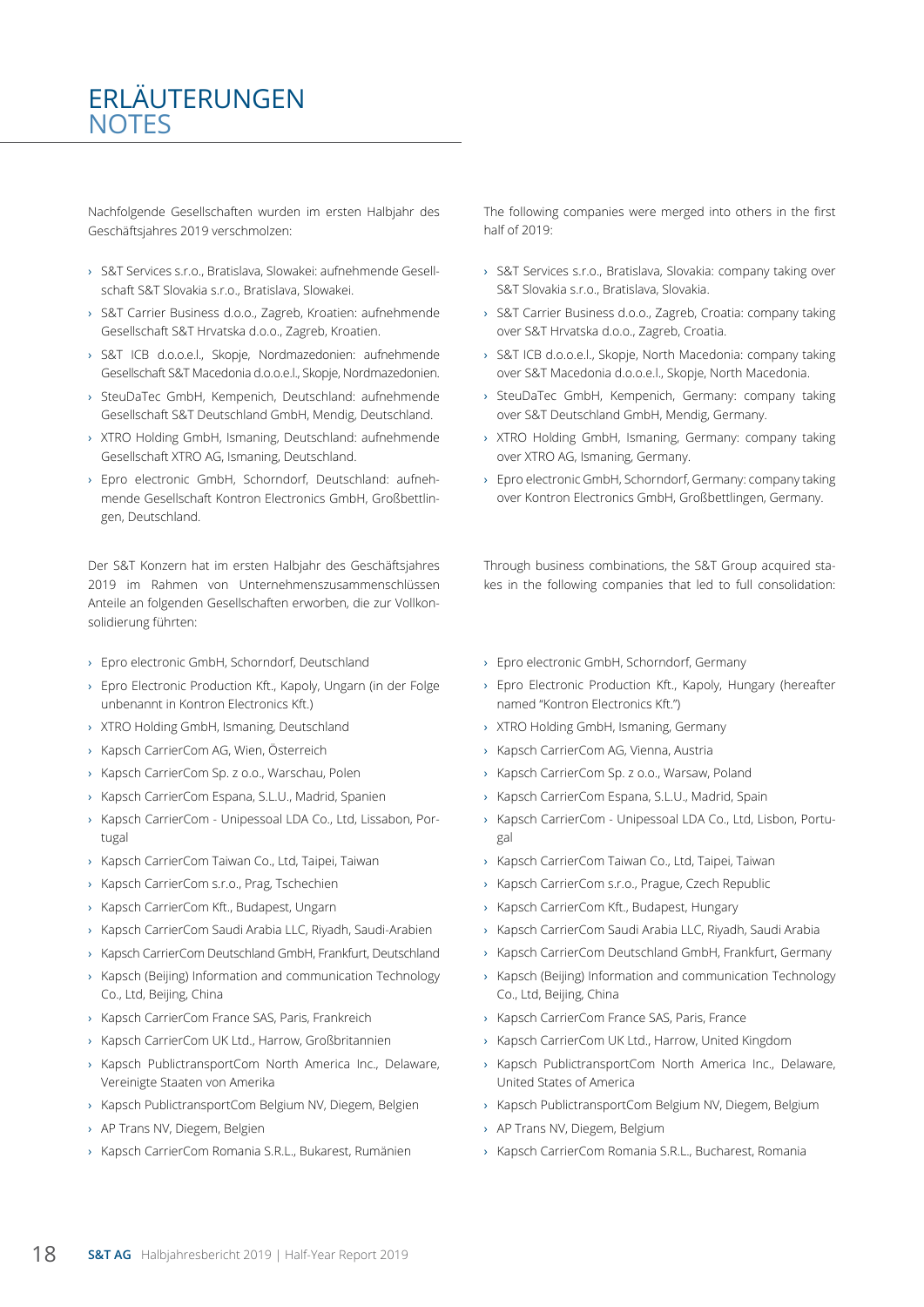

**IN TEUR**

#### **ERWERB VON 100% DER ANTEILE AN DER EPRO ELECTRONIC GMBH, SCHORNDORF, DEUTSCHLAND, SOWIE DEREN 86% TOCHTERGESELLSCHAFT EPRO ELECTRONIC PRODUCTION KFT., KAPOLY, UNGARN**

Am 13. März 2019 wurde ein notarieller Kaufvertrag über den Erwerb von 100% der Geschäftsanteile der Epro electronic GmbH, Schorndorf, Deutschland, sowie deren 86% Tochtergesellschaft Epro Electronic Production Kft., Kapoly, Ungarn, abgeschlossen. Die Epro Gesellschaften sind als Entwickler und Contract Manufacturer von Embedded Systemen tätig, zu deren Hauptkunden auch die im Geschäftsjahr 2018 durch die Kontron Europe GmbH erworbene exceet electronics GmbH, Deutschland (nunmehr Kontron Electronics GmbH) zählt, womit durch die vertikale Integration der Produktionskette die Wertschöpfung innerhalb der S&T Gruppe erhöht wird. Der Kaufpreis besteht einerseits aus einem fixen Barkaufpreis iHv TEUR 2.200 und andererseits aus einem variablen Anteil iHv TEUR 200 auf Basis einer Earn-Out Vereinbarung über das Geschäftsjahr 2019.

Die erworbenen Vermögenswerte und Schulden wurden im Rahmen der Erstkonsolidierung im Konzernabschluss mit folgenden vorläufigen beizulegenden Zeitwerten erfasst:

#### **ERWORBENES NETTOVERMÖGEN NET ASSETS ACQUIRED**

#### **ACQUISITION OF 100% OF THE SHARES OF EPRO ELECTRONIC GMBH, SCHORNDORF, GERMANY, AS WELL AS OF ITS 86% SUBSIDIARY EPRO ELECTRONIC PRODUCTION KFT., KAPOLY, HUNGARY**

Concluded on March 13, 2019 was a notarized contract foreseeing the purchasing of 100% of the shares of Epro electronic GmbH, Schorndorf, Germany, and of its 86% subsidiary Epro Electronic Production Kft., Kapoly, Hungary. The Epro companies are active in the development and contract manufacturing of embedded systems. Among their main customers are exceet electronics GmbH (now Kontron Electronics GmbH), which was acquired in financial year 2018 by Kontron Europe GmbH. This move augmented by the vertical integration of the production-driven chain the value added within the S&T Group. The purchase price is comprised of a fixed cash component of TEUR 2,200, and of a variable component that amounts to TEUR 200 and is based upon an earn-out agreement covering the financial year 2019.

The assets and liabilities acquired were recognized at the following preliminary fair values upon the companies' initial consolidation in the Group's consolidated financial accounts:

| Liquide Mittel<br>Cash and cash equivalents                                                                             | 625    |
|-------------------------------------------------------------------------------------------------------------------------|--------|
| Langfristige Vermögenswerte<br>Non-current assets                                                                       | 953    |
| Vorräte<br>Inventories                                                                                                  | 1.059  |
| Forderungen aus Lieferungen und Leistungen (Nominalwert TEUR 433)<br>Trade accounts receivable (nominal value TEUR 433) | 433    |
| Sonstige Forderungen und Vermögenswerte<br>Other receivables and assets                                                 | 143    |
| Langfristige Schulden<br>Non-current liabilities                                                                        | $-103$ |
| Passive latente Steuern<br>Deferred tax liabilities                                                                     | $-76$  |
| Verbindlichkeiten aus Lieferungen und Leistungen<br>Trade accounts payable                                              | $-305$ |
| Sonstige kurzfristige Verbindlichkeiten<br>Other current liabilities                                                    | $-308$ |
| Kurzfristige finanzielle Verbindlichkeiten<br><b>Current financial liabilities</b>                                      | $-350$ |
| Nettovermögen zum beizulegenden Zeitwert<br>Net assets at fair value                                                    | 2.071  |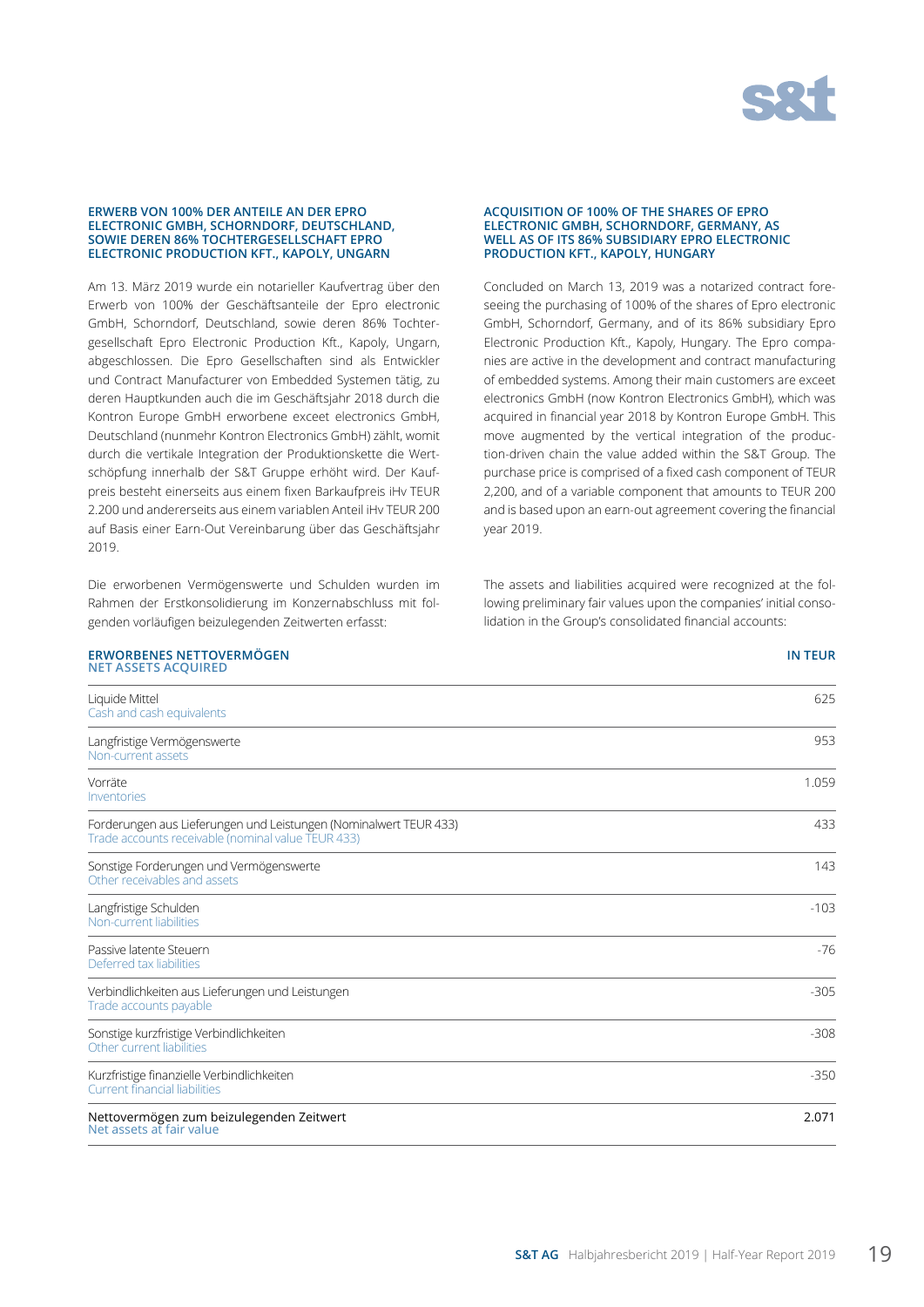### ERLÄUTERUNGEN **NOTES**

#### **GESCHÄFTS- ODER FIRMENWERT GOODWILL IN TEUR**

| Übertragene Gegenleistung<br>Consideration transferred               | 2.400   |
|----------------------------------------------------------------------|---------|
| Nettovermögen zum beizulegenden Zeitwert<br>Net assets at fair value | $-2071$ |
| Geschäfts- oder Firmenwert<br>$\sim$ $\sim$ $\sim$ $\sim$ $\sim$     | 329     |

Goodwill

Der sich aus der vorläufigen Kaufpreisallokation ergebende Geschäfts- oder Firmenwert wurde dem Segment "IoT Solutions Europe" zugeordnet.

Die Analyse des Zahlungsmittelflusses aufgrund des Unternehmenserwerbs stellt sich wie folgt dar:

### **NETTOZAHLUNGSMITTELFLUSS**

The goodwill resulting from the preliminary purchase price allocation was assigned to the "IoT Solutions Europe" segment.

The analysis of the cash flows arising from the acquisition of the companies takes the following form:

|  | ۰, |  |
|--|----|--|

| <b>NET FLOW OF CASH</b>                                                                                                                                                 | <b>IN TEUR</b> |
|-------------------------------------------------------------------------------------------------------------------------------------------------------------------------|----------------|
| Kaufpreis in bar beglichen<br>Purchase price paid in cash                                                                                                               | $-2.200$       |
| Mit dem Tochterunternehmen übernommene Zahlungsmittel abzüglich Kontokorrentverbindlichkeiten<br>Cash less financial liabilities assumed through takeover of subsidiary | 275            |
| Cash flow aus Investitionstätigkeit<br>Cash flow from investing activities                                                                                              | $-1.925$       |

Die beiden Epro Gesellschaften haben seit dem Zeitpunkt der Vollkonsolidierung TEUR 1.541 zum Konzernumsatz und TEUR 351 zum Konzernergebnis beigetragen. Wäre die Erstkonsolidierung der Gesellschaft zum 1. Jänner 2019 erfolgt, hätten sich die Umsatzerlöse des Konzerns um TEUR 1.157 und das Konzernergebnis um TEUR 210 verändert.

#### **ERWERB VON 100% DER ANTEILE AN DER XTRO HOLDING GMBH, ISMANING, DEUTSCHLAND**

Am 23. Mai 2019 wurde ein notarieller Kaufvertrag über den Erwerb von 100% der Geschäftsanteile der XTRO Holding GmbH, Ismaning, Deutschland, abgeschlossen.

Der ausschließlich fixe Barkaufpreis für den Anteilserwerb beträgt TEUR 979.

Die erworbenen Vermögenswerte und Schulden wurden im Rahmen der Erstkonsolidierung im Konzernabschluss mit folgenden vorläufigen beizulegenden Zeitwerten erfasst:

Since having been fully consolidated, the two Epro companies have contributed TEUR 1,541 to consolidated revenues and TEUR 351 to consolidated income. Had the initial consolidation of the companies taken place on January 1, 2019, the Group's revenues would have been changed by TEUR 1,157, and the consolidated income by TEUR 210.

#### **ACQUISITION OF 100% OF THE SHARES OF XTRO HOLDING GMBH, ISMANING, GERMANY**

Signed on May 23, 2019 was a notarized contract to purchase 100% of the shares of XTRO Holding GmbH, Ismaning, Germany.

Paid entirely in cash on fixed basis, the price of the acquisition of the shares came to TEUR 979.

The assets and liabilities acquired were recognized at the following preliminary fair values upon the companies' initial consolidation in the Group's consolidated financial accounts: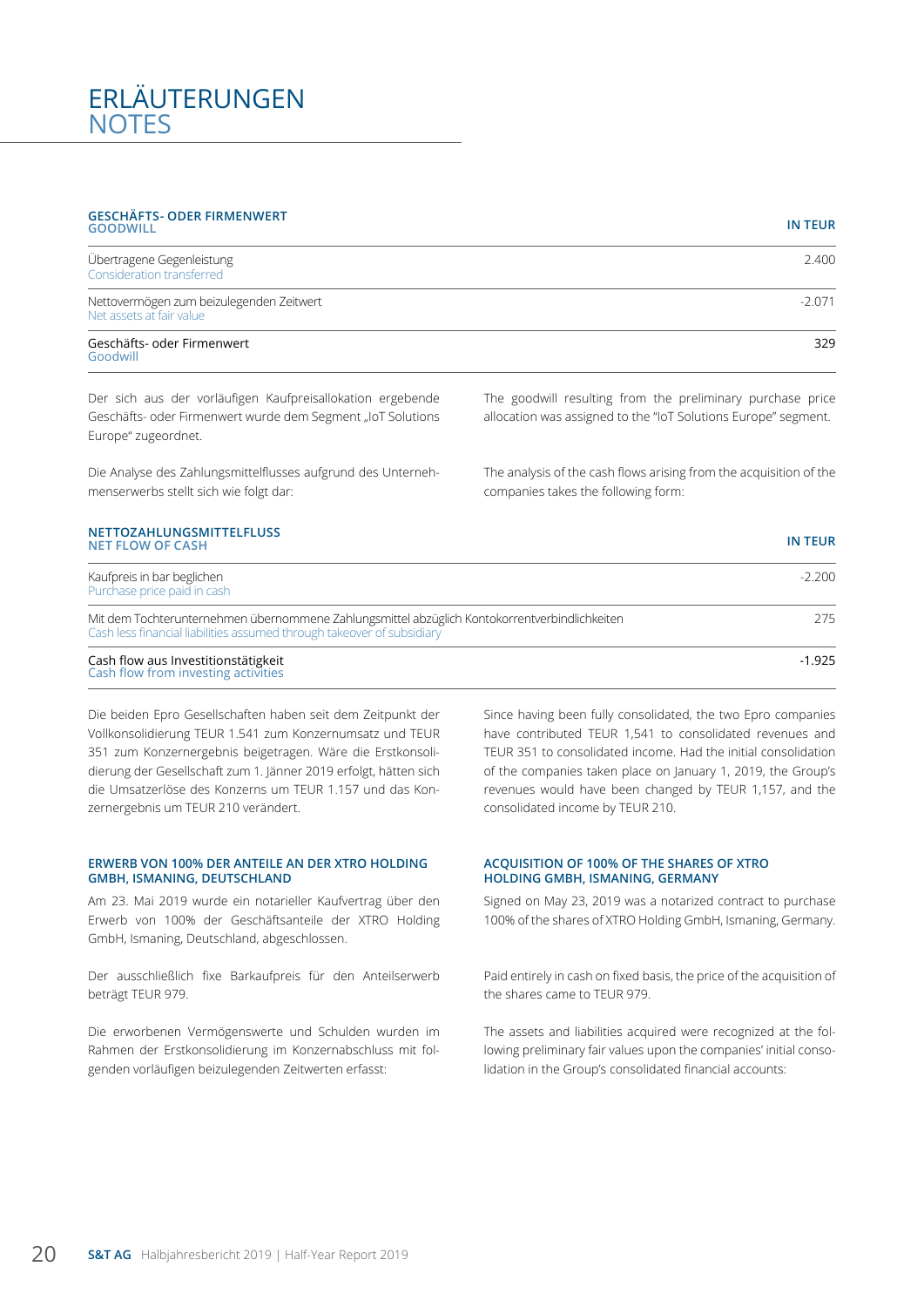

| <b>ERWORBENES NETTOVERMÖGEN</b><br><b>NET ASSETS ACQUIRED</b>        | <b>IN TEUR</b> |
|----------------------------------------------------------------------|----------------|
| Liquide Mittel<br>Cash and cash equivalents                          | 25             |
| Langfristige Vermögenswerte<br>Non-current assets                    | 983            |
| Passive latente Steuern<br>Deferred tax liabilities                  | $-293$         |
| Nettovermögen zum beizulegenden Zeitwert<br>Net assets at fair value | 715            |

#### **GESCHÄFTS- ODER FIRMENWERT GOODWILL IN TEUR**

| Übertragene Gegenleistung<br>Consideration transferred               | 979    |
|----------------------------------------------------------------------|--------|
| Nettovermögen zum beizulegenden Zeitwert<br>Net assets at fair value | $-715$ |
| Geschäfts- oder Firmenwert<br>Goodwill                               | 264    |

Der sich aus der vorläufigen Kaufpreisallokation ergebende Geschäfts- oder Firmenwert wurde dem Segment "IT Services" zugeordnet.

Die Analyse des Zahlungsmittelflusses aufgrund des Unternehmenserwerbs stellt sich wie folgt dar:

The goodwill resulting from the preliminary purchase price allocation was assigned to the "IT Services" segment.

The analysis of the cash flows arising from the acquisition of the companies takes the following form:

| <b>NETTOZAHLUNGSMITTELFLUSS</b><br><b>NET FLOW OF CASH</b>                                           | IN TEUR |
|------------------------------------------------------------------------------------------------------|---------|
| Kaufpreis in bar beglichen<br>Purchase price paid in cash                                            | $-979$  |
| Mit dem Tochterunternehmen übernommene Zahlungsmittel<br>Cash assumed through takeover of subsidiary | 25      |
| Cashflow aus Investitionstätigkeit<br>Cash flow from investing activities                            | -954    |

Die XTRO Holding GmbH wurde unmittelbar nach dem Erwerb auf die XTRO AG, Ismaning, Deutschland, verschmolzen.

After having been acquired, XTRO Holding GmbH was immediately merged into XTRO AG, Ismaning, Germany.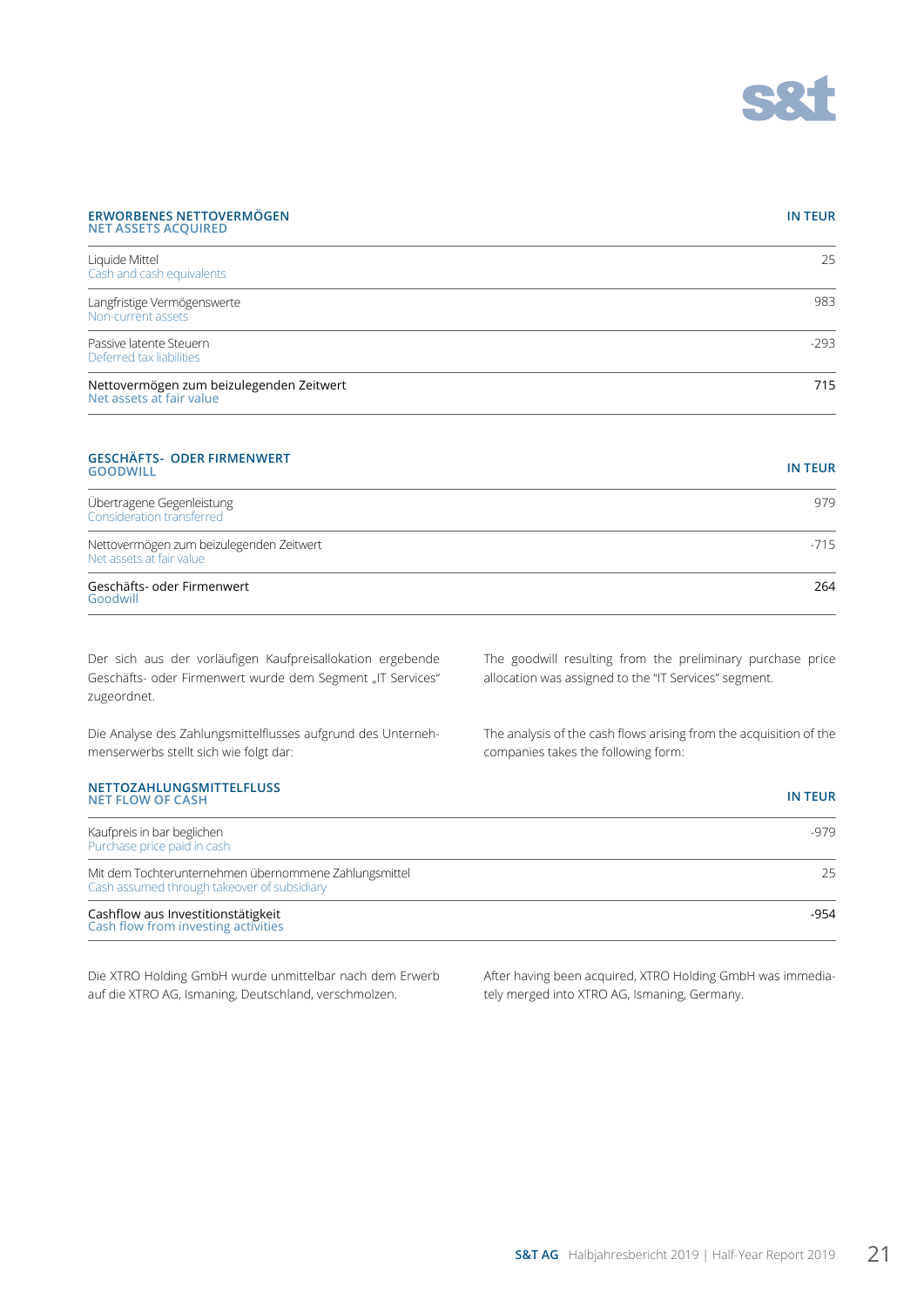#### **ERWERB DER GESCHÄFTSBEREICHE "KAPSCH CARRIERCOM" UND "KAPSCH PUBLICTRANSPORTCOM"**

Am 23. Mai 2019 hat die S&T AG einen Kaufvertrag mit der Kapsch-Group Beteiligungs GmbH, Wien, Österreich, und der Kapsch PublicTransportCom GmbH, Wien, Österreich, betreffend den Erwerb der Geschäftsbereiche "Kapsch CarrierCom" und "Kapsch PublicTransportCom" unterfertigt. Die Kapsch CarrierCom ist einer der weltweit führenden Anbieter von Kommunikationslösungen für Bahnbetreiber und hat in den letzten Jahren den Wandel von kundenspezifischen Hardwareprodukten zum Anbieter von hardwareunabhängigen Softwarelösungen vollzogen. Die erworbene Technologie ergänzt damit das bestehende Portfolio der Kontron/S&T Gruppe. Im Zuge der Transaktion wurden im Geschäftsbereich "Kapsch CarrierCom" jeweils 100% der Geschäftsanteile an Kapsch CarrierCom AG, Wien, Österreich, Kapsch CarrierCom Sp. z o.o., Warschau, Polen, Kapsch CarrierCom Espana, S.L.U., Madrid, Spanien, Kapsch CarrierCom - Unipessoal LDA Co., Ltd, Lissabon, Portugal, Kapsch CarrierCom Taiwan Co., Ltd, Taipei, Taiwan, Kapsch CarrierCom s.r.o., Prag, Tschechien, Kapsch CarrierCom Kft., Budapest, Ungarn, Kapsch CarrierCom Saudi Arabia LLC, Riyadh, Saudi-Arabien, Kapsch CarrierCom Deutschland GmbH, Frankfurt, Deutschland, Kapsch (Beijing) Information and communication Technology Co., Ltd, Beijing, China, Kapsch CarrierCom France SAS, Paris, Frankreich, Kapsch CarrierCom UK Ltd., Harrow, Großbritannien, erworben. Im Geschäftsbereich "Kapsch PublicTransportCom" wurden jeweils 100% der Geschäftsanteile an Kapsch PublictransportCom North America Inc., Delaware, Vereinigte Staaten von Amerika, AP Trans NV, Diegem, Belgien, Kapsch CarrierCom Romania S.R.L., Bukarest, Rumänien, und 99,966% der Geschäftsanteile an Kapsch PublictransportCom Belgium NV, Diegem, Belgien, erworben.

Die erworbenen Vermögenswerte und Schulden wurden im Rahmen der Erstkonsolidierung im Konzernabschluss mit folgenden vorläufigen beizulegenden Zeitwerten erfasst:

#### **ERWORBENES NETTOVERMÖGEN NET ASSETS ACQUIRED**

#### **ACQUISITION OF THE BUSINESS AREAS "KAPSCH CARRIERCOM" AND "KAPSCH PUBLICTRANSPORTCOM"**

On May 23, 2019, S&T AG signed a Master purchase agreement with Kapsch-Group Beteiligungs GmbH, Vienna, Austria, and Kapsch PublicTransportCom GmbH, Vienna, Austria. The contract pertained to the acquisition of the business areas "Kapsch CarrierCom" and "Kapsch PublicTransportCom". Kapsch CarrierCom is a leading supplier of communication solutions to operators of rail systems. The company mastered over the past years the transformation from a provider of client-specific hardware into a supplier of software solutions not tied to any specific hardware. The technologies acquired through the transactions thus complement the extant portfolio of the Kontron/ S&T Group. The transaction resulted in the acquisition of 100% of the shares of the following companies, which formed part of the business business area "Kapsch CarrierCom": Kapsch CarrierCom AG, Vienna, Austria; Kapsch CarrierCom Sp. z o.o., Warsaw, Poland; Kapsch CarrierCom Espana, S.L.U., Madrid, Spain; Kapsch CarrierCom - Unipessoal LDA Co., Ltd, Lisbon, Portugal; Kapsch CarrierCom Taiwan Co., Ltd, Taipei, Taiwan; Kapsch CarrierCom s.r.o., Prague, Czech Republic; Kapsch CarrierCom Kft., Budapest, Hungary; Kapsch CarrierCom Saudi Arabia LLC, Riyadh, Saudi Arabia; Kapsch CarrierCom Deutschland GmbH, Frankfurt, Germany; Kapsch (Beijing) Information and communication Technology Co., Ltd, Beijing, China; Kapsch CarrierCom France SAS, Paris, France; and Kapsch CarrierCom UK Ltd., Harrow, United Kingdom. The purchase of the business area "Kapsch PublicTransportCom" caused the acquisition of 100% of the share of the following companies: Kapsch Publictransport-Com North America Inc., Delaware, United States of America; AP Trans NV, Diegem, Belgium; Kapsch CarrierCom Romania S.R.L., Bucharest, Romania; and of 99.966% of the shares of Kapsch PublictransportCom Belgium NV, Diegem, Belgium.

The assets and liabilities acquired were recognized at the following preliminary fair values upon the companies' initial consolidation in the Group's consolidated financial accounts:

| <b>NET ASSETS ACQUIRED</b>                                                                                                    |        |
|-------------------------------------------------------------------------------------------------------------------------------|--------|
| Liquide Mittel<br>Cash and cash equivalents                                                                                   | 10.817 |
| Langfristige Vermögenswerte<br>Non-current assets                                                                             | 48.035 |
| Vorräte<br>Inventories                                                                                                        | 12.079 |
| Forderungen aus Lieferungen und Leistungen (Nominalwert TEUR 69.076)<br>Trade accounts receivable (nominal value TEUR 69.076) | 65.041 |
| Sonstige Forderungen und Vermögenswerte<br>Other receivables and assets                                                       | 20.760 |

**IN TEUR**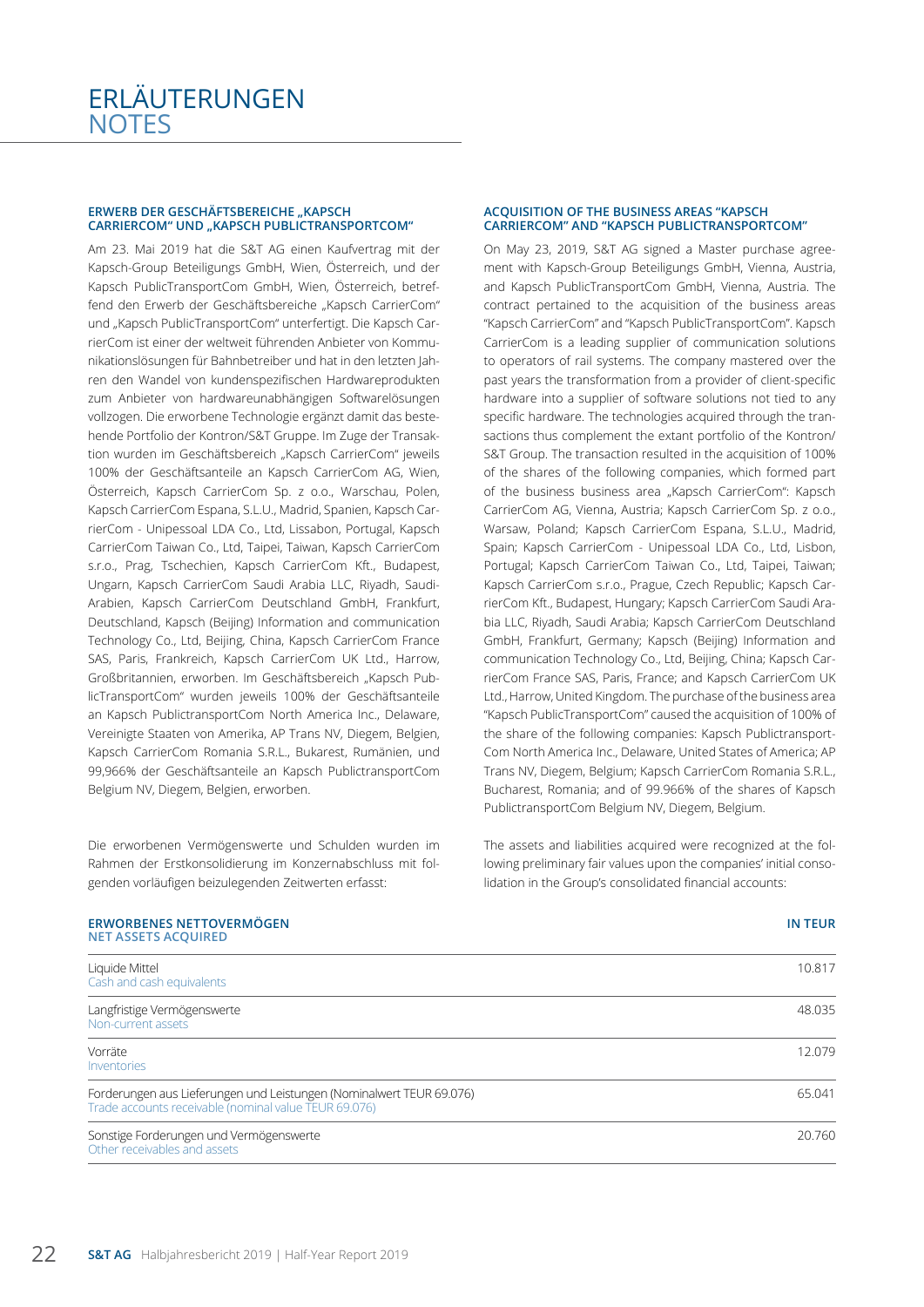

#### **ERWORBENES NETTOVERMÖGEN NET ASSETS ACQUIRED**

### **IN TEUR**

| Langfristige Schulden<br>Non-current liabilities                                 | $-27.850$ |
|----------------------------------------------------------------------------------|-----------|
| Passive latente Steuern<br>Deferred tax liabilities                              | $-3.122$  |
| Verbindlichkeiten aus Lieferungen und Leistungen<br>Trade accounts payable       | $-53.761$ |
| Sonstige kurzfristige Verbindlichkeiten<br>Other current liabilities             | -74.742   |
| Kurzfristige finanzielle Verbindlichkeiten<br><b>Current financial liabilies</b> | $-24.154$ |
| Nettovermögen zum beizulegenden Zeitwert<br>Net assets at fair value             | $-26.897$ |

#### **GESCHÄFTS- ODER FIRMENWERT GOODWILL IN TEUR**

| Übertragene Gegenleistung<br>Consideration transferred               | ∩      |
|----------------------------------------------------------------------|--------|
| Nettovermögen zum beizulegenden Zeitwert<br>Net assets at fair value | 26.897 |
| Geschäfts- oder Firmenwert<br>Goodwill                               | 26.897 |

Der sich aus der vorläufigen Kaufpreisallokation ergebende Geschäfts- oder Firmenwert wurde dem Segment "IoT Solutions Europe" zugeordnet.

Die Analyse des Zahlungsmittelflusses aufgrund des Unternehmenserwerbs stellt sich wie folgt dar:

The goodwill resulting from the preliminary purchase price allocation was assigned to the "IoT Solutions Europe" segment.

The analysis of the cash flows arising from the acquisition of the companies takes the following form:

### **NETTOZAHLUNGSMITTELFLUSS**

| <b>NET FLOW OF CASH</b>                                                                                                                                                 | <b>IN TEUR</b> |
|-------------------------------------------------------------------------------------------------------------------------------------------------------------------------|----------------|
| Kaufpreis in bar beglichen<br>Purchase price paid in cash                                                                                                               | $\Omega$       |
| Mit dem Tochterunternehmen übernommene Zahlungsmittel abzüglich Kontokorrentverbindlichkeiten<br>Cash less financial liabilities assumed through takeover of subsidiary | -11 137        |
| Cashflow aus Investitionstätigkeit<br>Cash flow from investing activities                                                                                               | $-11.137$      |

Die Gesellschaften haben seit dem Zeitpunkt der Vollkonsolidierung TEUR 7.996 zum Konzernumsatz und TEUR -81 zum Konzernergebnis beigetragen. Wäre die Erstkonsolidierung der Gesellschaft zum 1. Jänner 2019 erfolgt, hätten sich die Umsatzerlöse des Konzerns um TEUR 50.295 und das Konzernergebnis um TEUR -31.424 (inkl. Restrukturierungsaufwand) verändert.

Since having been fully consolidated, the companies have contributed TEUR 7,996 to consolidated revenues and TEUR -81 to consolidated income. Had the initial consolidation of the companies taken place as of January 1, 2019, the Group's revenues would have been changed by TEUR 50.295, and the consolidated income by TEUR -31.424 (with this including restructuring expenses).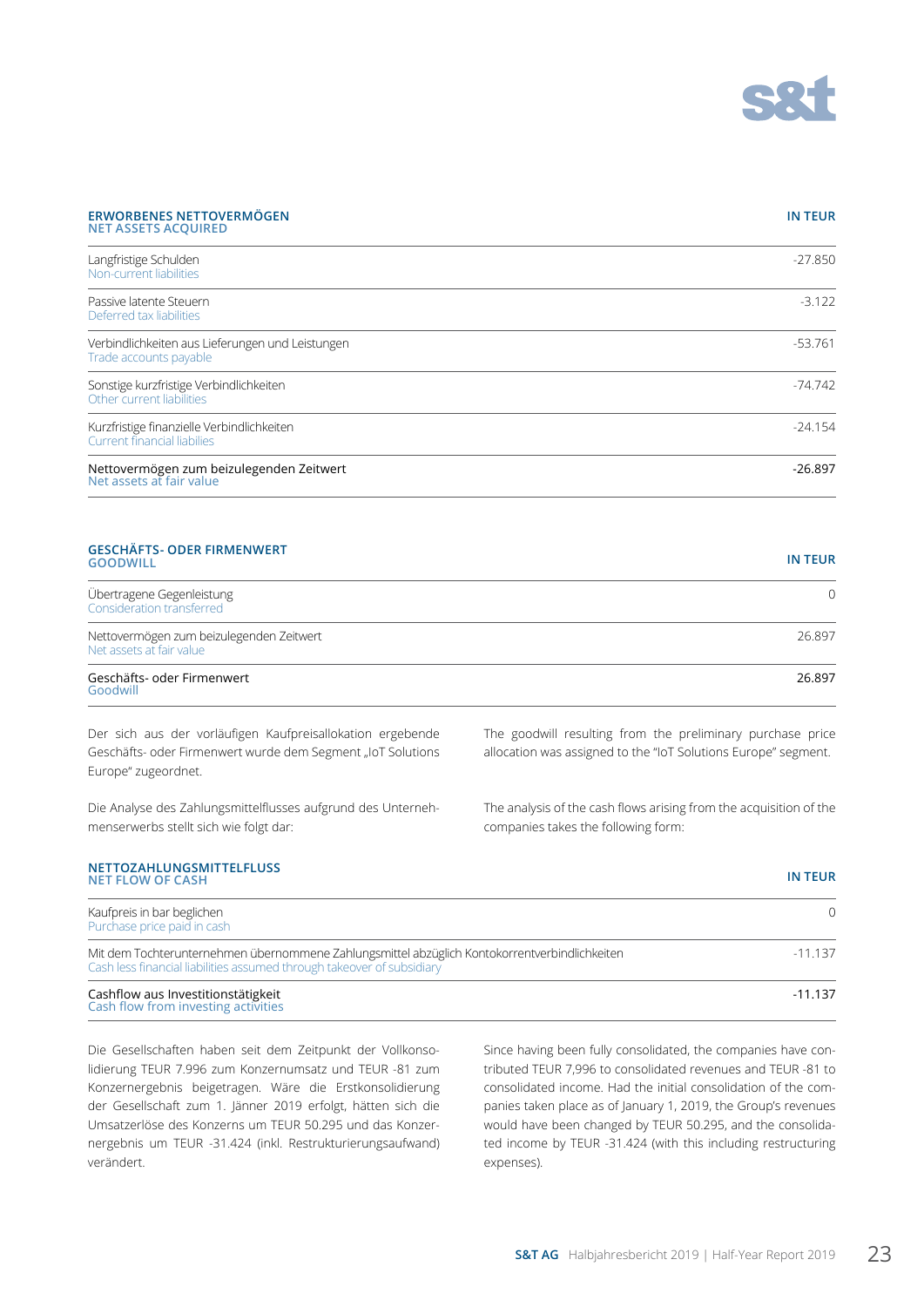#### **EIGENKAPITAL**

Zum 30. Juni 2019 betrug das Grundkapital der S&T AG TEUR 66.096 (31. Dezember 2018: TEUR 66.089) und ist in 66.096.103 (31. Dezember 2018: 66.089.103) auf Inhaber lautenden Stückaktien ohne Nennbetrag zerlegt. Die Entwicklung stellt sich wie folgt dar:

#### **EQUITY**

As of June 30, 2019, the share capital of S&T AG amounted to TEUR 66,096 (December 31, 2018: TEUR 66,089). It is divided into 66,096,103 (December 31, 2018: 66,089,103) non-par value bearer shares. The equity developed as followed:

| <b>IN TEUR</b>                                                                      | 2019   | 2018   |
|-------------------------------------------------------------------------------------|--------|--------|
| Gezeichnetes Kapital zum 1. Jänner<br>Subscribed capital as of January 1            | 66.089 | 63442  |
| Kapitalerhöhung aus bedingtem Kapital<br>Increase in capital by conditional capital |        | 429    |
| Gezeichnetes Kapital zum 30. Juni<br>Subscribed capital as of June 30               | 66.096 | 63.871 |

#### **GEZAHLTE DIVIDENDEN**

Die für das Geschäftsjahr 2018 vorgeschlagene Dividende in Höhe von EUR 0,16 je Aktie wurde in der 20. ordentlichen Hauptversammlung vom 21. Mai 2019 beschlossen. Die Zahlung der Dividende erfolgte am 29. Mai 2019.

#### **AKTIENOPTIONEN**

Die Gesellschaft hat drei Aktienoptionsprogramme für Mitglieder des Vorstands der S&T AG sowie Mitarbeiter der S&T AG und ihrer Konzerngesellschaften beschlossen.

Eine detaillierte Beschreibung der Aktienoptionsprogramme ist dem Geschäftsbericht 2018 zu entnehmen.

In den ersten sechs Monaten des Geschäftsjahres 2019 wurden 7.000 Optionen betreffend des Aktienoptionsprogramms 2015 – Tranche 2016 ausgeübt.

Der in den Personalkosten erfasste Aufwand für Aktienoptionen beträgt TEUR 623 (Vj.: TEUR 22).

#### **DIVIDENDS PAID**

The 20th Annual General Meeting of S&T AG was held on May 21, 2019. The dividend proposed for financial year 2018 came to EUR 0.16 per share and was paid on May 29, 2019.

#### **STOCK OPTIONS**

The company resolved to create three stock options programs. Eligible to participate in these are members of the Executive Board of S&T AG, and employees of the company and its subsidiaries.

The 2018 annual report contains a detailed description of the stock options programs.

During the first six months of financial year 2019, 7,000 of the options provided by Stock Options Program 2015 – Tranche 2016 were exercised.

The expenses for stock options is reported in personnel expense and came to TEUR 623 (PY: TEUR 22).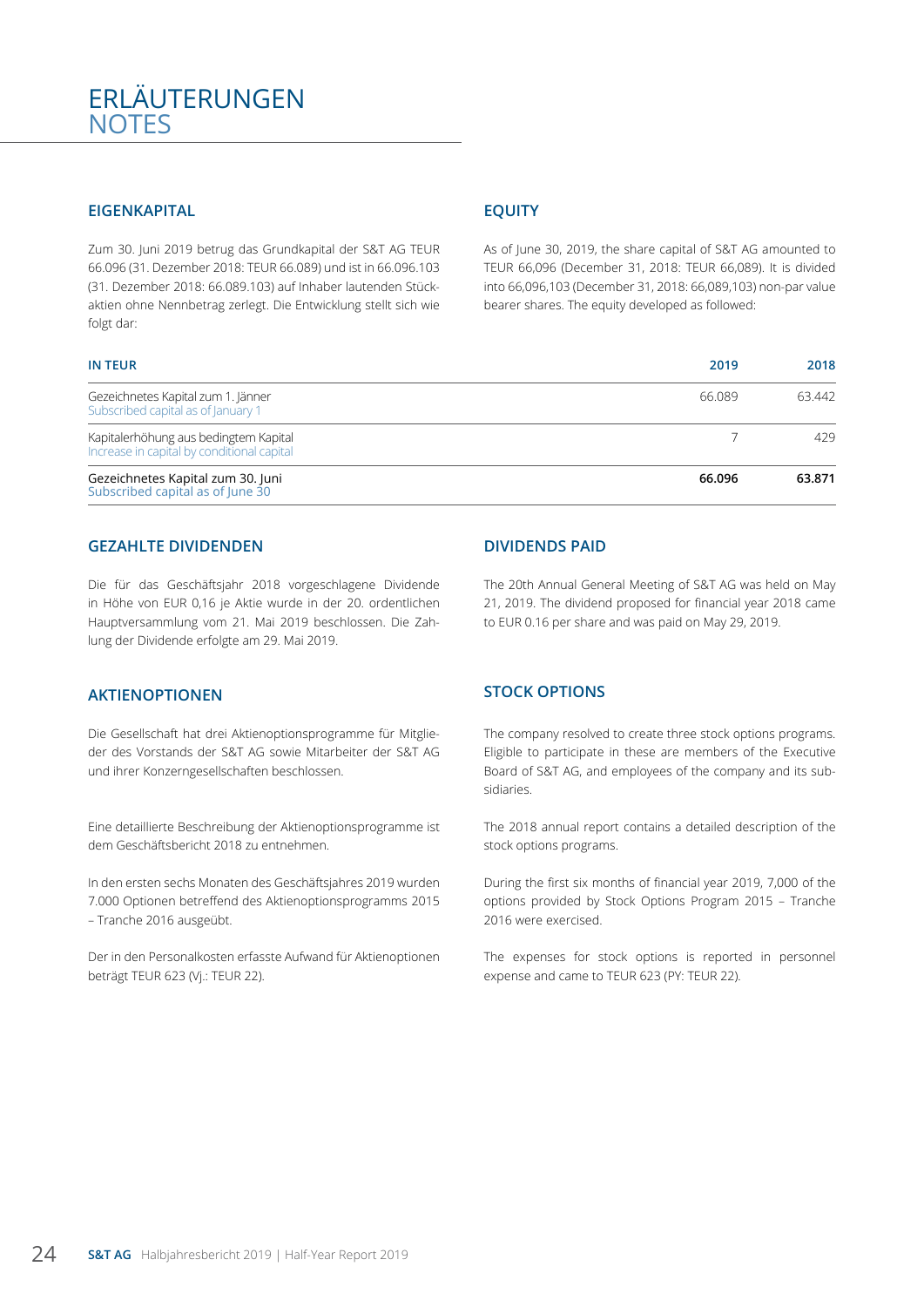

#### **SEGMENTBERICHTERSTATTUNG**

#### **REPORTING ON SEGMENTS**

| 6M 2019<br><b>IN TEUR</b>             | <b>IT SERVICES</b> | <b>IOT SOLUTIONS</b><br><b>EUROPE</b> | <b>IOT SOLUTIONS</b><br><b>AMERICA</b> | <b>GESAMT</b><br><b>TOTAL</b> |
|---------------------------------------|--------------------|---------------------------------------|----------------------------------------|-------------------------------|
| Umsatzerlöse gesamt<br>Total revenues | 213.046            | 237.248                               | 77.870                                 | 528.164                       |
| Innenumsatz<br>Internal revenues      | $-9.006$           | $-38.741$                             | $-6.641$                               | $-54.388$                     |
| Umsatzerlöse<br><b>Revenues</b>       | 204.040            | 198.507                               | 71.229                                 | 473.776                       |
| <b>FBITDA</b><br><b>EBITDA</b>        | 14.909             | 26.519                                | 2.891                                  | 44.319                        |

| 6M 2018<br><b>IN TEUR</b>             | <b>IT SERVICES</b> | <b>IOT SOLUTIONS</b><br><b>EUROPE</b> | <b>IOT SOLUTIONS</b><br><b>AMERICA</b> | <b>GESAMT</b><br><b>TOTAL</b> |
|---------------------------------------|--------------------|---------------------------------------|----------------------------------------|-------------------------------|
| Umsatzerlöse gesamt<br>Total revenues | 199.941            | 185.310                               | 77.627                                 | 462.878                       |
| Innenumsatz<br>Internal revenues      | $-7.032$           | $-29.557$                             | $-3.623$                               | $-40.212$                     |
| Umsatzerlöse<br>Revenues              | 192.909            | 155.753                               | 74.004                                 | 422.666                       |
| EBITDA<br><b>EBITDA</b>               | 9.511              | 21.789                                | 5.370                                  | 36.670                        |

| Q2 2019<br><b>IN TEUR</b>                    | <b>IT SERVICES</b> | <b>IOT SOLUTIONS</b><br><b>EUROPE</b> | <b>IOT SOLUTIONS</b><br><b>AMERICA</b> | <b>GESAMT</b><br><b>TOTAL</b> |
|----------------------------------------------|--------------------|---------------------------------------|----------------------------------------|-------------------------------|
| Umsatzerlöse gesamt<br><b>Total revenues</b> | 110.449            | 127.151                               | 40.069                                 | 277.669                       |
| Innenumsatz<br>Internal revenues             | $-4.972$           | $-21.701$                             | $-2.326$                               | $-28.999$                     |
| Umsatzerlöse<br>Revenues                     | 105.478            | 105.450                               | 37.743                                 | 248.671                       |
| <b>FBITDA</b><br><b>EBITDA</b>               | 7.077              | 14.457                                | 1.623                                  | 23.157                        |

| Q2 2018<br><b>IN TEUR</b>                    | <b>IT SERVICES</b> | <b>IOT SOLUTIONS</b><br><b>EUROPE</b> | <b>IOT SOLUTIONS</b><br><b>AMERICA</b> | <b>GESAMT</b><br><b>TOTAL</b> |
|----------------------------------------------|--------------------|---------------------------------------|----------------------------------------|-------------------------------|
| Umsatzerlöse gesamt<br><b>Total revenues</b> | 104.913            | 97.123                                | 38.973                                 | 241.009                       |
| Innenumsatz<br>Internal revenues             | $-2.889$           | $-16.623$                             | $-2.462$                               | $-21.974$                     |
| Umsatzerlöse<br>Revenues                     | 102.024            | 80.500                                | 36.511                                 | 219.035                       |
| <b>FBITDA</b><br><b>EBITDA</b>               | 4.154              | 12.622                                | 2.815                                  | 19.591                        |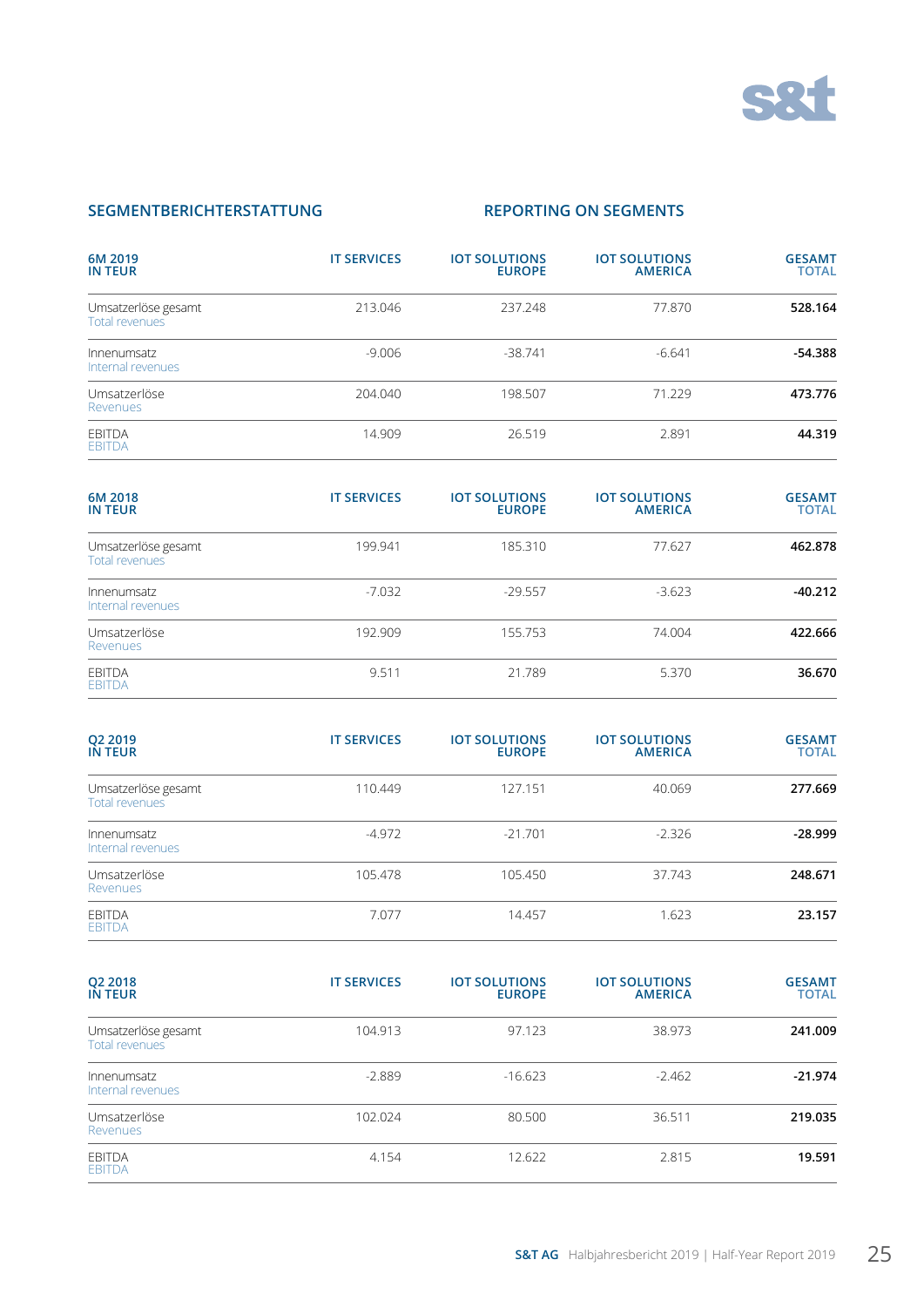### ERLÄUTERUNGEN **NOTES**

Im Segment "IT Services" werden alle Kosten für die S&T AG (Headquarterkosten) erfasst, die sich nicht funktional auf die übrigen Segmente verteilen lassen. Des Weiteren werden Auswirkungen auf das Konzernergebnis, welche nicht mit der operativen Geschäftstätigkeit der Segmente in unmittelbarem Zusammenhang stehen, im Segment "IT Services" ausgewiesen.

Die Erlöse aus Verträgen mit Kunden gliedern sich wie folgt:

The "IT Services" segment comprises all costs ensuing from S&T AG (expenses for headquarters) that cannot be apportioned – due to functionalities – among the other segments. In addition, the effects upon consolidated income that are not directly associated with the operative businesses of the segments are reported in the "IT Services" segment.

Revenues from contracts with customers are comprised of the following:

| 6M 2019<br><b>IN TEUR</b>                                                                                                                 | <b>IT SERVICES</b> | ιοτ<br><b>SOLUTIONS</b><br><b>EUROPE</b> | ιοτ<br><b>SOLUTIONS</b><br><b>AMERICA</b> | <b>GESAMT</b><br><b>TOTAL</b> |
|-------------------------------------------------------------------------------------------------------------------------------------------|--------------------|------------------------------------------|-------------------------------------------|-------------------------------|
| Verkauf von Eigentechnologieprodukten (Hard- und Software)<br>Sale of products featuring proprietary technologies (hardware and software) | 0                  | 134.787                                  | 67.904                                    | 202.691                       |
| Verkauf von IT-Produkten Dritter (Hard- und Software)<br>Sale of IT products from third parties (hardware and software)                   | 93.123             | 49.191                                   | 110                                       | 142.424                       |
| Erbringung von wiederkehrenden IT-Betriebsdienstleistungen<br>Provision of recurring IT operating services                                | 96.605             | 14.116                                   | 3.215                                     | 113.936                       |
| Erbringung von einmaligen IT-Projektdienstleistungen<br>Provision of one-time IT project services                                         | 14.312             | 413                                      | $\Omega$                                  | 14.725                        |
| Gesamte Erlöse aus Verträgen mit Kunden<br>Total revenues from contracts with customers                                                   | 204.040            | 198.507                                  | 71.229                                    | 473.776                       |

| 6M 2018<br><b>IN TEUR</b>                                                                                                                 | <b>IT SERVICES</b> | ιοτ<br><b>SOLUTIONS</b><br><b>EUROPE</b> | ιοτ<br><b>SOLUTIONS</b><br><b>AMERICA</b> | <b>GESAMT</b><br><b>TOTAL</b> |
|-------------------------------------------------------------------------------------------------------------------------------------------|--------------------|------------------------------------------|-------------------------------------------|-------------------------------|
| Verkauf von Eigentechnologieprodukten (Hard- und Software)<br>Sale of products featuring proprietary technologies (hardware and software) | $\Omega$           | 98.015                                   | 68.222                                    | 166.237                       |
| Verkauf von IT-Produkten Dritter (Hard- und Software)<br>Sale of IT products from third parties (hardware and software)                   | 92.823             | 43.633                                   | 422                                       | 136.878                       |
| Erbringung von wiederkehrenden IT-Betriebsdienstleistungen<br>Provision of recurring IT operating services                                | 91.149             | 14.105                                   | 5.360                                     | 110.614                       |
| Erbringung von einmaligen IT-Projektdienstleistungen<br>Provision of one-time IT project services                                         | 8.937              | Ω                                        | 0                                         | 8.937                         |
| Gesamte Erlöse aus Verträgen mit Kunden<br>Total revenues from contracts with customers                                                   | 192.909            | 155.753                                  | 74.004                                    | 422.666                       |

Von den Umsatzerlösen in den ersten sechs Monaten des Geschäftsjahres 2019 entfallen TEUR 47.896 auf das Inland (Vj.: TEUR 40.685).

Of the revenues from sales achieved during the first six months of financial year 2019, TEUR 47,896 were earned in Austria (PY: TEUR 40,685).

#### **SONSTIGE INFORMATIONEN**

Am 21. Mai 2019 wurde die 20. ordentliche Hauptversammlung der S&T AG abgehalten, auf welcher unter anderem nachstehende Beschlüsse gefasst wurden:

#### **OTHER INFORMATION**

The 20<sup>th</sup> Annual General Meeting of S&T AG was held on May 21, 2019. The resolutions passed at it included the following: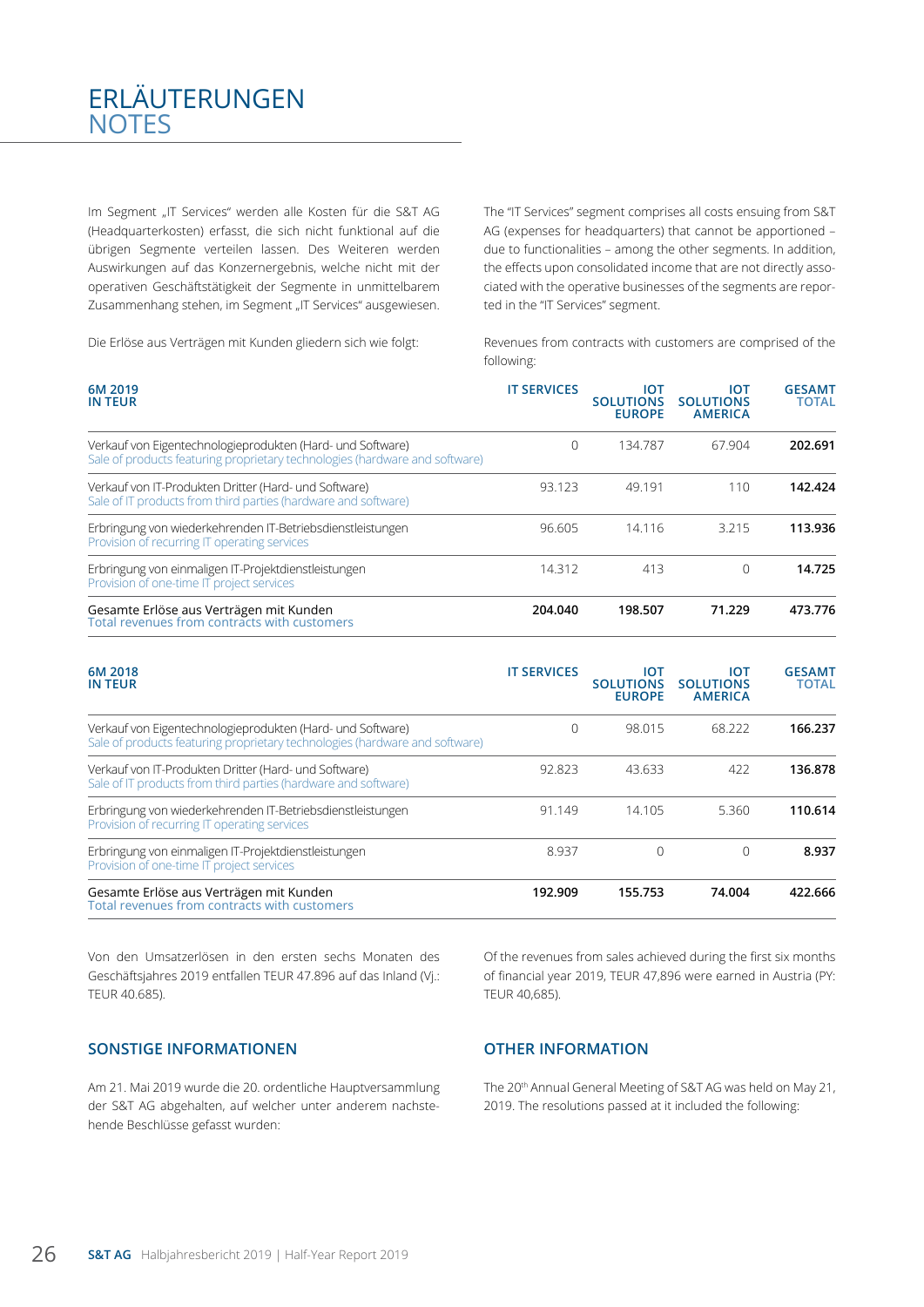

- › Beschlussfassung über die Ausschüttung einer Dividende in Höhe von EUR 0,16 pro dividendenberechtigter Aktie;
- › Beschlussfassung über die Wahl des Abschlussprüfers und Konzernprüfers Ernst & Young Wirtschaftsprüfungsgesellschaft m.b.H. für das Geschäftsjahr 2019;
- › Beschlussfassung über die Wahl in den Aufsichtsrat der S&T AG von Herrn Dr. Erhard F. Grossnigg für ein weiteres Jahr sowie Herrn Yu-Lung Lee, alias Max Lee, als Ersatzmitglied für die satzungsmäßige Höchstdauer. Nach der Hauptversammlung hat Hans Tsao vor Ablauf seiner Bestellung sein Mandat zurückgelegt, womit Max Lee in den Aufsichtsrat bestellt wurde.
- › Beschlussfassung über die Ermächtigung des Vorstands, das Grundkapital gemäß § 169 AktG (genehmigtes Kapital) um bis zu EUR 6.600.000 gegen Bar- und/oder Sacheinlage samt teilweisem Bezugsrechtsausschluss sowie der teilweisen Ermächtigung des Vorstands zum Ausschluss des Bezugsrechts (Genehmigtes Kapital 2019) zu erhöhen und die entsprechenden Satzungsänderungen durchzuführen.
- › Beschlussfassung über die Ermächtigung des Vorstands gemäß § 159 Abs. 3 AktG zur bedingten Erhöhung des Grundkapitals um bis zu EUR 1.500.000 (genehmigtes bedingtes Kapital 2019).

Der Vorstand der S&T AG hat am 22. Juli 2019 beschlossen, auf Grundlage des Ermächtigungsbeschlusses der außerordentlichen Hauptversammlung vom 15. Jänner 2019 gemäß § 65 Abs 1 Z 8 AktG ein neues Rückkaufprogramm für eigene Aktien ("Aktienrückkaufprogramm II 2019") durchzuführen. Das Volumen beläuft sich auf bis zu 2.000.000 Stück Aktien bzw. maximal EUR 30.000.000 Mio., die Preisobergrenze beträgt EUR 20,00. Der Rückkauf beginnt frühestens am 25. Juli 2019 und wird spätestens am 27. Dezember 2019 abeschlossen sein.

Gegenüber dem 31. Dezember 2018 hat sich zum Stichtag 30. Juni 2019 der Aktienbestand von Herrn Dr. Erhard F. Grossnigg, Vorsitzender des Aufsichtsrats, auf 12.299 Stück reduziert (31. Dezember 2018: 672.299 Stück). Die von den übrigen Organen der S&T AG gehaltenen Aktienbestände haben sich von 1.577.410 Stück zum 31. Dezember 2018 auf 1.177.410 Stück zum 30. Juni 2019 reduziert.

#### **ANGABEN ÜBER BEZIEHUNGEN ZU NAHESTEHENDEN UNTERNEHMEN UND PERSONEN**

Im Rahmen der normalen Geschäftstätigkeit bestehen Liefer- und Leistungsbeziehungen zu nahestehenden Unternehmen und Personen. Diese Geschäftsbeziehungen betreffen, unverändert zum Geschäftsjahr 2018, nahezu ausschließlich

- › Resolution to pay out a dividend of EUR 0.16 per dividendentitled share;
- › Resolution to elect Ernst & Young Wirtschaftsprüfungsgesellschaft m.b.H. to be official auditors and Group auditors for financial year 2019;
- › Resolution to elect to the Supervisory Board of S&T AG Dr. Erhard F. Grossnigg for a further year. Also elected was Mr. Yu-Lung Lee, alias Max Lee. He is to serve as a substitute member for the maximum term of appointment foreseen by the Articles of Association. Subsequent to the Annual General Meeting, Hans Tsao resigned from the Supervisory Board, and did so prior to the expiry of his term. This caused Max Lee to be appointed as a member of the Supervisory Board.
- › Resolution authorizing the Executive Board to increase the company's share capital, in accordance with § 169 AktG (Austria's Securities Act) (Authorized Capital) by up to EUR 6,600,000 in exchange for cash and/or consideration, and with partial exclusion of rights of procurement, and with partial authorization of the Executive Board to exclude rights of procurement (Authorized Capital 2019). The resolution encompasses the undertaking of the corresponding changes in the Articles of Association.
- › Resolution authorizing the Executive Board, in accordance with § 159 paragraph 3 of AktG, to perform a conditional increase in the company's share capital by up to EUR 1,500,000 (Authorized Capital 2019).

On July 22, 2019, the Executive Board of S&T AG resolved upon the upon the basis of the resolution of authorization passed by the extraordinary Annual General Meeting held on January 15, 2019, and in accordance with § 65 paragraph 1 N 8 AktG, to conduct a new program of repurchasing of proprietary shares ("Shares Repurchasing Program II 2019"). The program's volume comprises up to 2,000,000 shares, or up to a maximum of EUR 30,000,000. The price ceiling per share comes to EUR 20.00. The buyback is planned to commence on July 25, 2019 and shall be completed at the latest on December 27, 2019.

As compared to December 31, 2018 and as of the date of reporting of June 30, 2019, the number of shares held by Dr. Erhard F. Grossnigg, chairman of the Supervisory Board, had declined to 12,299 shares (December 31, 2018: 672,299 shares). The shares held by other members of S&T AG's corporate institutions declined from 1,577,410 shares as of December 31, 2018 to 1,177,410 as of June 30, 2019.

#### **DISCLOSURE OF RELATIONSHIPS WITH AFFILIATED COMPANIES AND PERSONS**

Within normal business operations, relationships of supply and of service provision with affiliated companies and persons exist. Such business relationships comprise – nearly exclusively and unchanged from financial year 2018 –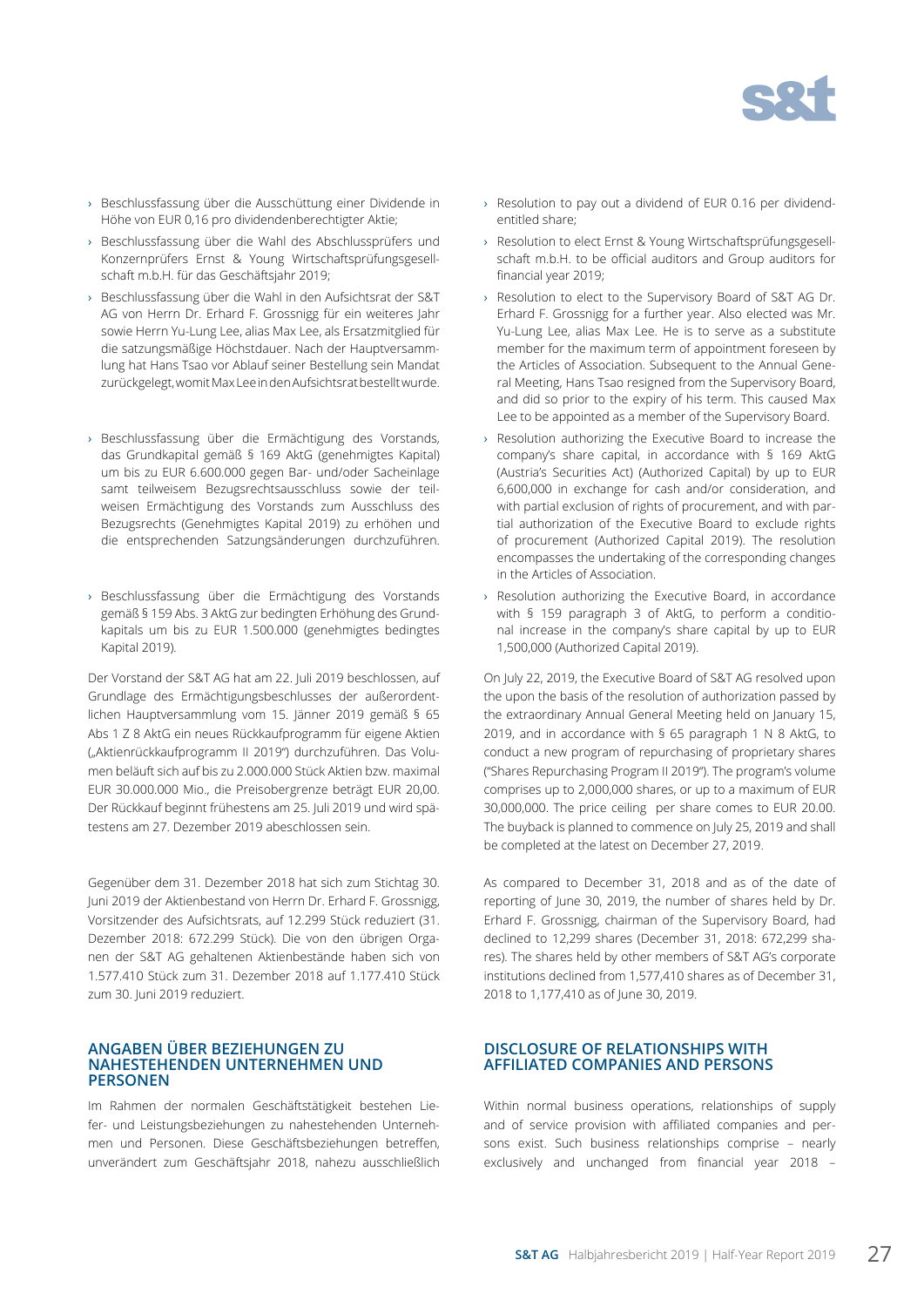### ERLÄUTERUNGEN **NOTES**

die Ennoconn Corporation, Taiwan bzw. die Hon Hai Precision Industry, Taiwan. Geschäfte mit nahestehenden Unternehmen und Personen erfolgen zu marktüblichen Bedingungen.

#### **EREIGNISSE NACH DEM ABSCHLUSSSTICHTAG**

- › Die Kontron S&T AG, Ismaning, Deutschland, ein Tochterunternehmen der S&T AG, Linz, Österreich, übernimmt im Rahmen eines Asset Deals mit Fujitsu Technology Solutions GmbH, München, Deutschland, das in Augsburg angesiedelte Industrial-Mainboard-Geschäft. Die Transaktion steht unter dem Vorbehalt kartellrechtlicher Genehmigungen.
- › Der Vorstand der S&T AG hatte am 17. Juni 2019 die Durchführung eines dritten freiwilligen Aktienkaufangebotes für die Streubesitzaktionäre der nicht börslich notierten Kontron S&T AG beschlossen. Das Angebot war nicht limitiert und sah den Erwerb aller noch ausstehenden Kontron S&T AG Aktien zum Preis von EUR 4,85 je Aktie vor. Die Annahmefrist begann am 17. Juni 2019 und endete am 31. Juli 2019. Im Rahmen dieses Aktienkaufangebotes wurden 91.145 Stück Aktien erworben.

#### **ERKLÄRUNG ALLER GESETZLICHEN VERTRETER**

Wir bestätigen nach bestem Wissen, dass der im Einklang mit den maßgebenden Rechnungslegungsstandards aufgestellte, verkürzte Konzernzwischenabschluss ein möglichst getreues Bild der Vermögens-, Finanz- und Ertragslage des Konzerns vermittelt und dass der Halbjahreslagebericht des Konzerns ein möglichst getreues Bild der Vermögens-, Finanz- und Ertragslage des Konzerns bezüglich der wichtigen Ereignisse während der ersten sechs Monate des Geschäftsjahres und ihrer Auswirkungen auf den verkürzten Konzernzwischenabschluss, bezüglich der wesentlichen Risiken und Ungewissheiten in den restlichen sechs Monaten des Geschäftsjahres und bezüglich der offen zu legenden wesentlichen Geschäfte mit nahestehenden Unternehmen und Personen vermittelt.

Ennoconn Corporation, Taiwan, and Hon Hai Precision Industry Co. Ltd., Taiwan. The business done with affiliated companies and persons is undertaken at conditions customary to the respective markets.

#### **EVENTS AFTER THE BALANCE SHEET DATE**

- › Kontron S&T AG, Ismaning, Germany, a subsidiary of S&T AG, Linz, Austria, took over – via an asset deal entered into with Fujitsu Technology Solutions GmbH, Munich, Germany – the latter's Augsburg-based mainboard business. This transaction is pending until it has received the requisite authorizations by fair trade authorities.
- › On June 17, 2019, the Executive Board resolved the placement of a third voluntarily-rendered offer to purchase the shares held by freefloat shareholders in Kontron S&T AG, which is not publicly listed. The offer has no limitations, and foresees the acquisition of all shares outstanding of Kontron S&T AG at a price of EUR 4.85 per share. The term of acceptance began on June 17, 2019, and ended upon July 31, 2019. This offer to purchase shares resulted in the acquisition of 91,145 shares.

#### **DECLARATION OF ALL LEGAL REPRESENTATIVES**

We confirm to the best of our knowledge that the condensed interim financial statements give a true and fair view of the assets, liabilities, financial position and profit or loss of the group as required by the applicable accounting standards and that the group management report gives a true and fair view of important events that have occured during the first six months of the financial year and their impact on the condensed interim financial statements and of the principal risks and uncertainities for the remaining six months of the financial year and of the major related party transactions to be disclosed.

Linz, 8. August 2019







Linz, August 8, 2019

Queiroz eh

Hannes Niederhauser eh Michael Jeske eh Peter Sturz eh Richard Neuwirth eh Carlos Manuel Nogueira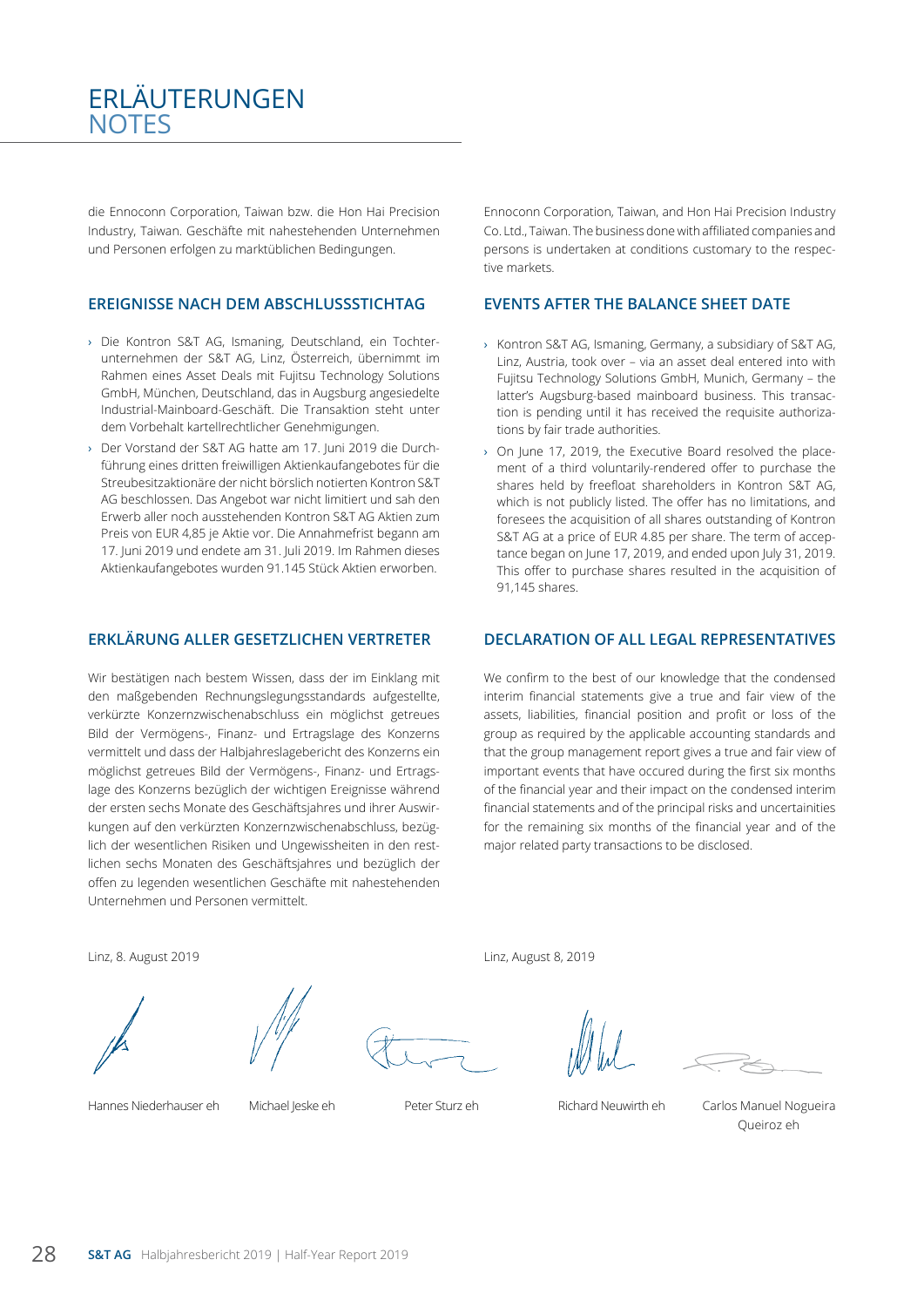

Unter der Adresse https://ir.snt.at finden Sie ab dem jeweiligen Veröffentlichungstag unseren Geschäftsbericht und unsere Quartalsberichteund Mitteilungen. Auch eventuelle Terminaktualisierungen geben wir rechtzeitig auf unserer Website bekannt.

Dieser Halbjahresbericht ist am 8. August 2019 veröffentlicht worden. Der Bericht liegt in deutscher und englischer Sprache vor. Maßgeblich ist stets die deutsche Fassung.

Der Halbjahresbericht enthält zukunftsbezogene Aussagen, die auf gegenwärtigen Annahmen und Schätzungen des Vorstandes über künftige Entwicklungen beruhen. Auch wenn wir der Ansicht sind, dass die enthaltenen Annahmen und Schätzungen realistisch und zutreffend sind, unterliegen sie gewissen Risiken und Unsicherheiten, die dazu führen können, dass die künftigen tatsächlichen Ergebnisse wesentlich von den Annahmen und Schätzungen abweichen. Zu den Faktoren, die zu einer Abweichung führen können, zählen unter anderem Änderungen der gesamtwirtschaftlichen Lage, der Geschäfts-, Wirtschafts- und Wettbewerbssituation, Wechselkurs- und Zinsschwankungen sowie Änderungen der Geschäftsstrategie. Wir übernehmen keine Garantie, dass die künftige Entwicklung und die künftigen tatsächlichen Ergebnisse mit den in diesem Halbjahresbericht getroffenen Annahmen und Schätzungen übereinstimmen. Die in diesem Halbjahresbericht getroffenen Annahmen und Schätzungen werden nicht aktualisiert.

Our annual report and our quarterly reports and notifications can be found on our website under https://ir.snt.at from publication date. Any eventual date changes are also announced on our website in good time.

This half-year report was published on August 8, 2019. It is available in German and in English. The German version is authoritative.

This half-year report contains statements relating to the future that are based on current assumptions and estimates of the Management Board concerning future development. Although we are of the opinion that the assumptions and estimates are realistic and correct, they are subject to certain risks and uncertainties that may cause actual future results to diverge materially from the assumptions and estimates. Factors that may result in a discrepancy include changes in the overall economic, business, financial and competitive situation, exchange and interest rate fluctuations as well as changes to the business strategy. We cannot guarantee that the future development and actual future results will coincide with the assumptions and estimates expressed in this half-year report. Assumptions and estimates presented in this half-year report will not be updated.